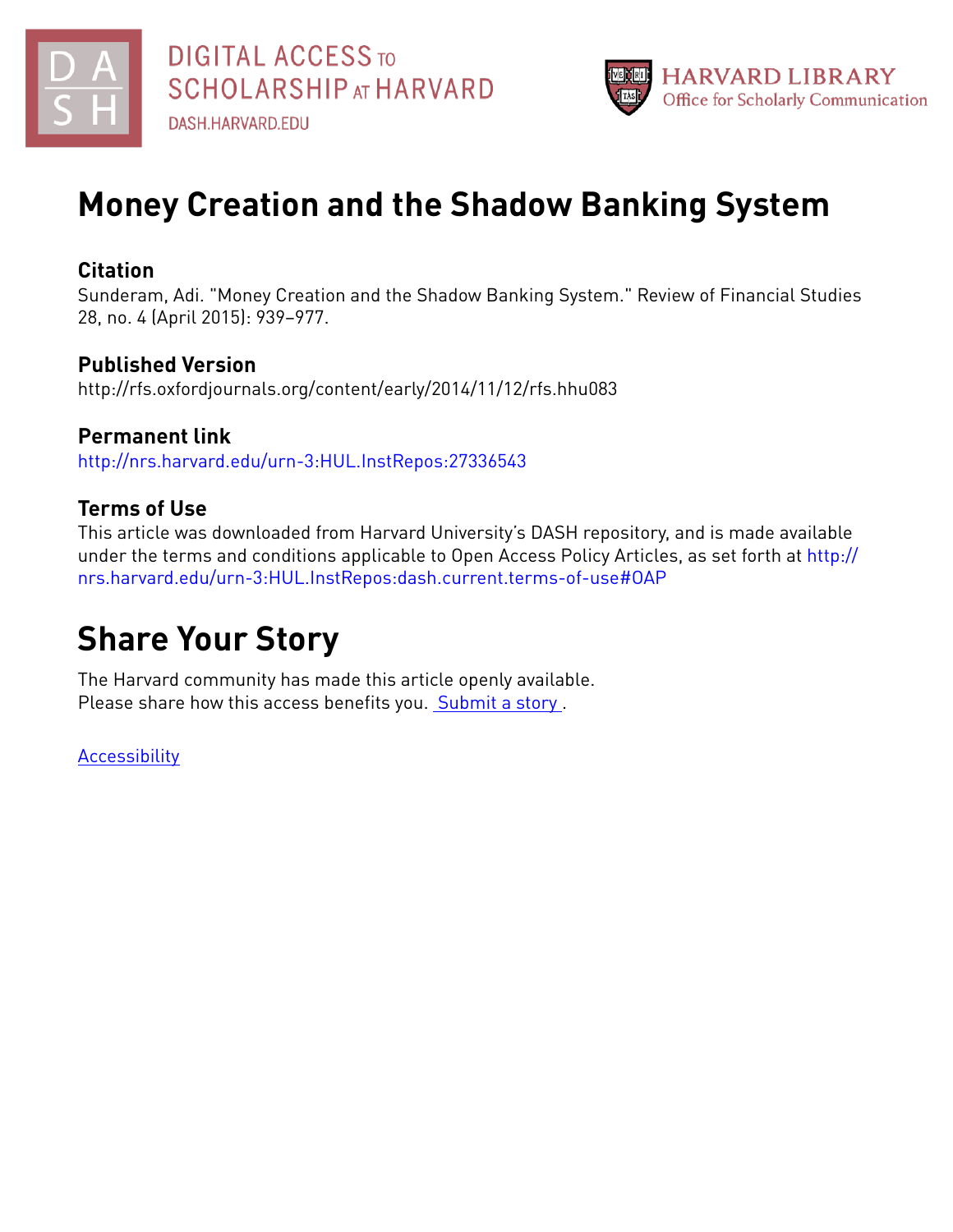# Money Creation and the Shadow Banking System

Adi Sunderam

Harvard Business School and NBER

September 2014

Corresponding author: Adi Sunderam, Baker Library 359, Harvard Business School, Boston, MA 02163; email: asunderam@hbs.edu; phone: 617-495-6644. I thank three anonymous referees, Tobias Adrian, Geert Bekaert (the editor), Seth Carpenter, Adam Copeland, Sergey Chernenko, Doug Diamond, Darrell Duffie, Andrea Eisfeldt, Vincent Glode, Gary Gorton, Robin Greenwood, Sam Hanson, Zhiguo He, Arvind Krishnamurthy, Andrew Metrick, Lasse Pedersen, Morgan Ricks, David Romer, David Scharfstein, Andrei Shleifer, Kelly Shue, Jeremy Stein, Gustavo Suarez, Annette Vissing-Jorgensen, and seminar participants at Chicago Booth, the Federal Reserve Board Shadow Banking workshop, FRIC 2013, HEC Paris, Johns Hopkins, the NBER Macroeconomics and Finance Summer Institute, the New York Fed, Rochester, and UCLA for helpful comments and suggestions. Brian Chen provided excellent research assistance.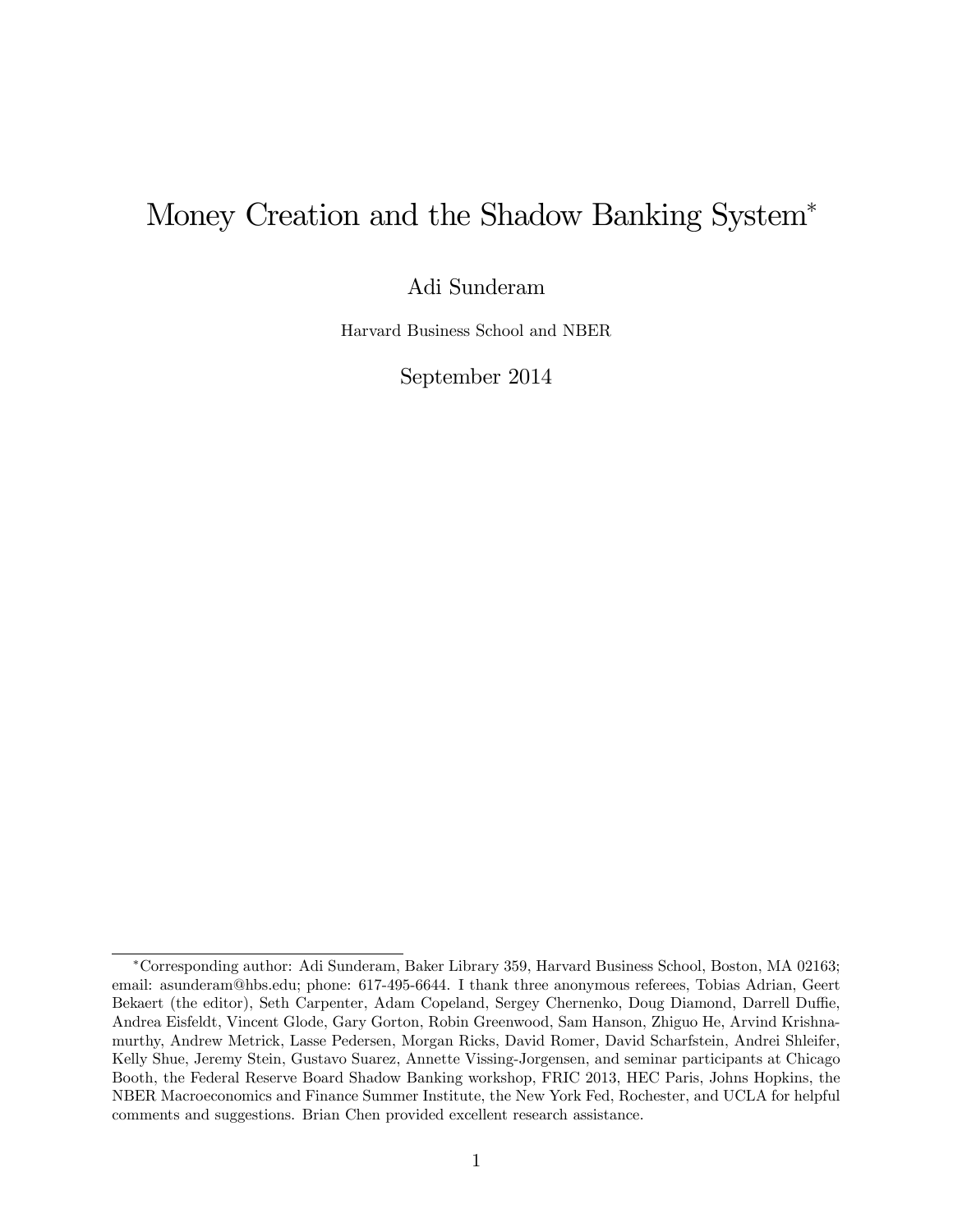Abstract. It is widely argued that shadow banking grew rapidly before the recent financial crisis because of rising demand for "money-like" claims. This paper assesses a key premise of this argument: that investors actually treated short-term debt issued by shadow banks as a money-like claim. I present a model where the financial sector and the central bank jointly respond to demand for money-like claims. The model generates predictions about the prices and quantities of Treasury bills, central bank reserves, and shadow bank debt. These predictions are borne out in the data, suggesting investors did treat shadow bank debt as money-like.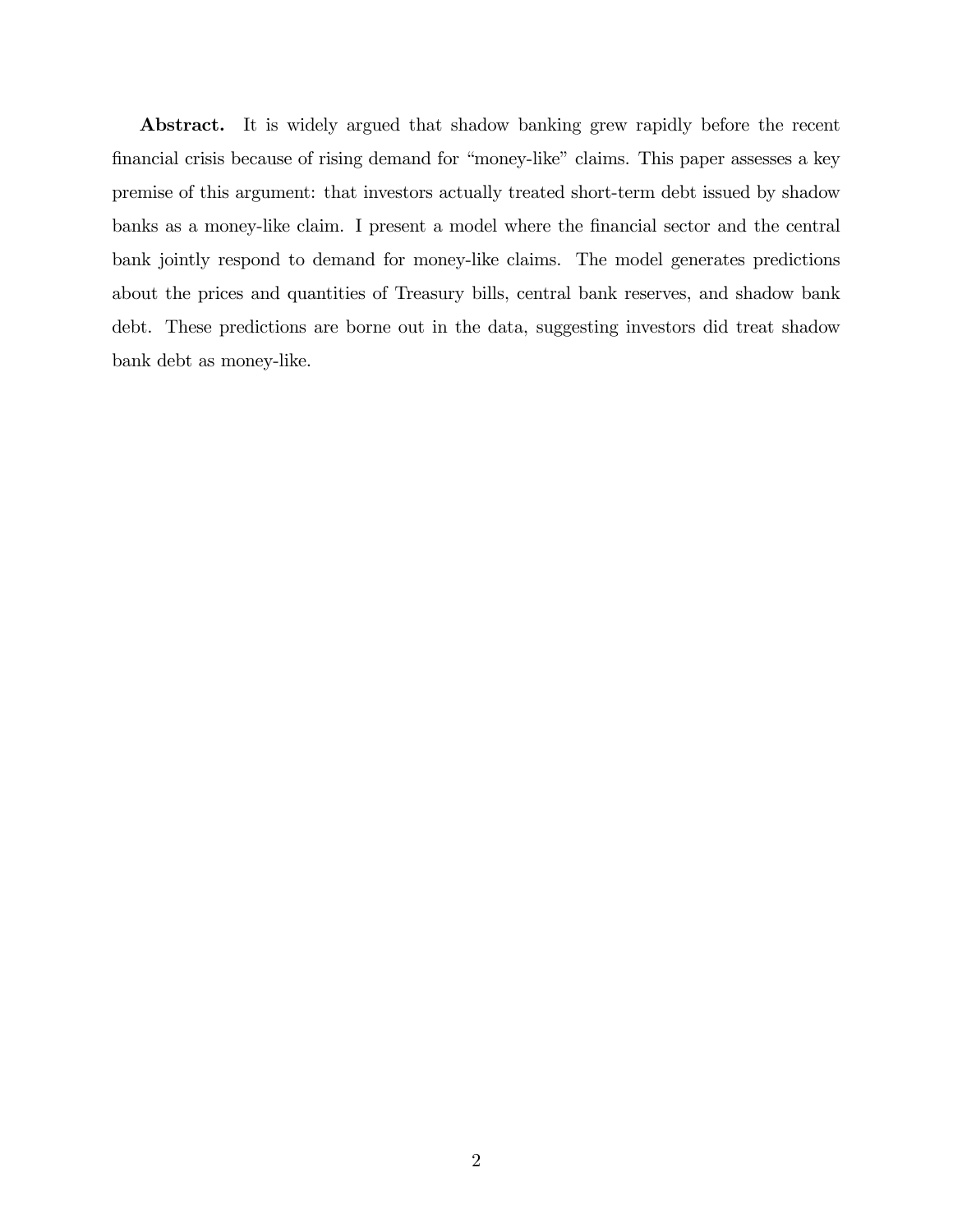A key function of financial intermediaries is to provide savers with "money-like" claims (Diamond and Dybvig, 1983; Gorton and Pennacchi, 1990). Indeed, many argue that securitization grew rapidly before the recent financial crisis precisely because it was a financial innovation that enabled intermediaries to supply more money-like claims (e.g., Gorton and Metrick, 2010a,b, 2011; Krishnamurthy and Vissing-Jorgensen, 2013). In this narrative, the so-called "shadow banking system" used highly-rated, long-term securitized bonds as collateral to back the issuance of money-like, short-term claims. These claims, while not used directly in transactions, had the short-term safety and liquidity needed to function as stores of value, and thus serve as imperfect substitutes for money. In response to growing demand for such money-like claims from institutional investors and firms, the shadow banking system manufactured more of this short-term debt.

Despite the prominence of this narrative in the literature, its basic premise remains untested. Did investors treat short-term debt issued by the shadow banking system as a money-like claim? The key contribution of this paper is that it is the first to show empirically that investors did indeed treat shadow bank debt as a money-like claim. It does so by documenting detailed, high-frequency, micro-evidence of tight interlinkages between the markets for Treasury bills, central bank reserves, and short-term shadow bank debt.

My approach is to first flesh out the money-creation view of shadow banking by presenting a model where the Önancial sector and the central bank (Federal Reserve) jointly respond to the demand for money-like claims. The model generates predictions about the prices and quantities of Treasury bills, reserves, and shadow bank debt. I then document that the model's predictions are borne out in data from the period before the 2007-2009 financial crisis.

In the model, there are three claims that provide monetary services: traditional bank deposits, Treasury bills, and shadow bank debt. Households are willing to pay a premium for such claims, some of which the financial sector can endogenously produce. The model has two key, novel features. First, different claims deliver different amounts of monetary services. Second, the model links the demand for monetary services to monetary policy because banks demand central bank reserves when they issue deposits. The Federal Reserve sets the amount of reserves to implement its target policy rate.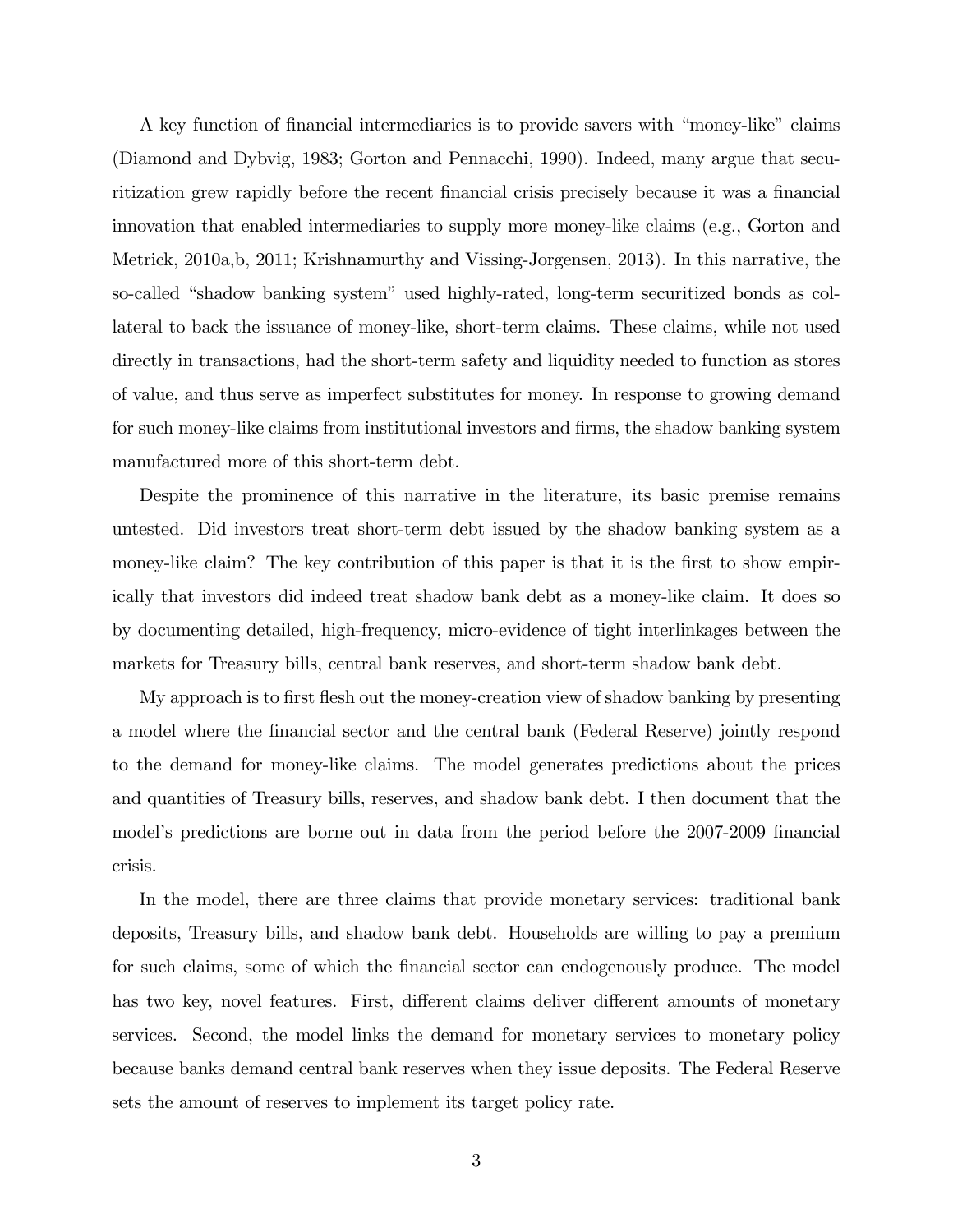A critical insight that emerges from the model is that if deposits, Treasury bills, and shadow bank debt all deliver monetary services, then the behavior of prices and quantities across the markets for these claims will be interlinked. In particular, increased demand for monetary services will be associated with (i) high prices (low yields) on claims that provide monetary services and (ii) an endogenous increase in the supply of those claims by the financial sector and the Federal Reserve. This has the following cross-market implications:

- Low yields on Treasury bills should be associated with the issuance of shadow bank debt.
- The issuance response of the shadow banking system should be concentrated in shortmaturity debt.
- Low yields on Treasury bills should be associated with open market operations that increase the supply of reserves.
- Low yields on Treasury bills should be associated with high federal funds rates relative to the target policy rate.

The first prediction is driven by the fact that investors treat shadow bank debt and Treasury bills as (imperfect) substitutes in the model. When the demand for Treasury bills is high, as reflected by low Treasury bill yields, the demand for shadow bank debt is also high. The shadow banking system accommodates this demand by increasing issuance.

The last three predictions explicitly connect the demand for shadow bank debt and Treasury bills to the demand for monetary services. Investors in the model demand shadow bank debt and Treasury bills at times when they highly value liquidity and central bank reserves.

I evaluate these predictions in the data. A critical empirical difficulty is that lowfrequency variation in the demand for money-like claims is likely to be driven by changing economic fundamentals, and thus is difficult to separate from broader macroeconomic conditions. Therefore, I focus on relatively high-frequency, weekly variation. This variation, driven by the need to make payments, manage payroll and inventories, pay dividends, and transact more broadly, is easier to isolate from background changes in economic conditions.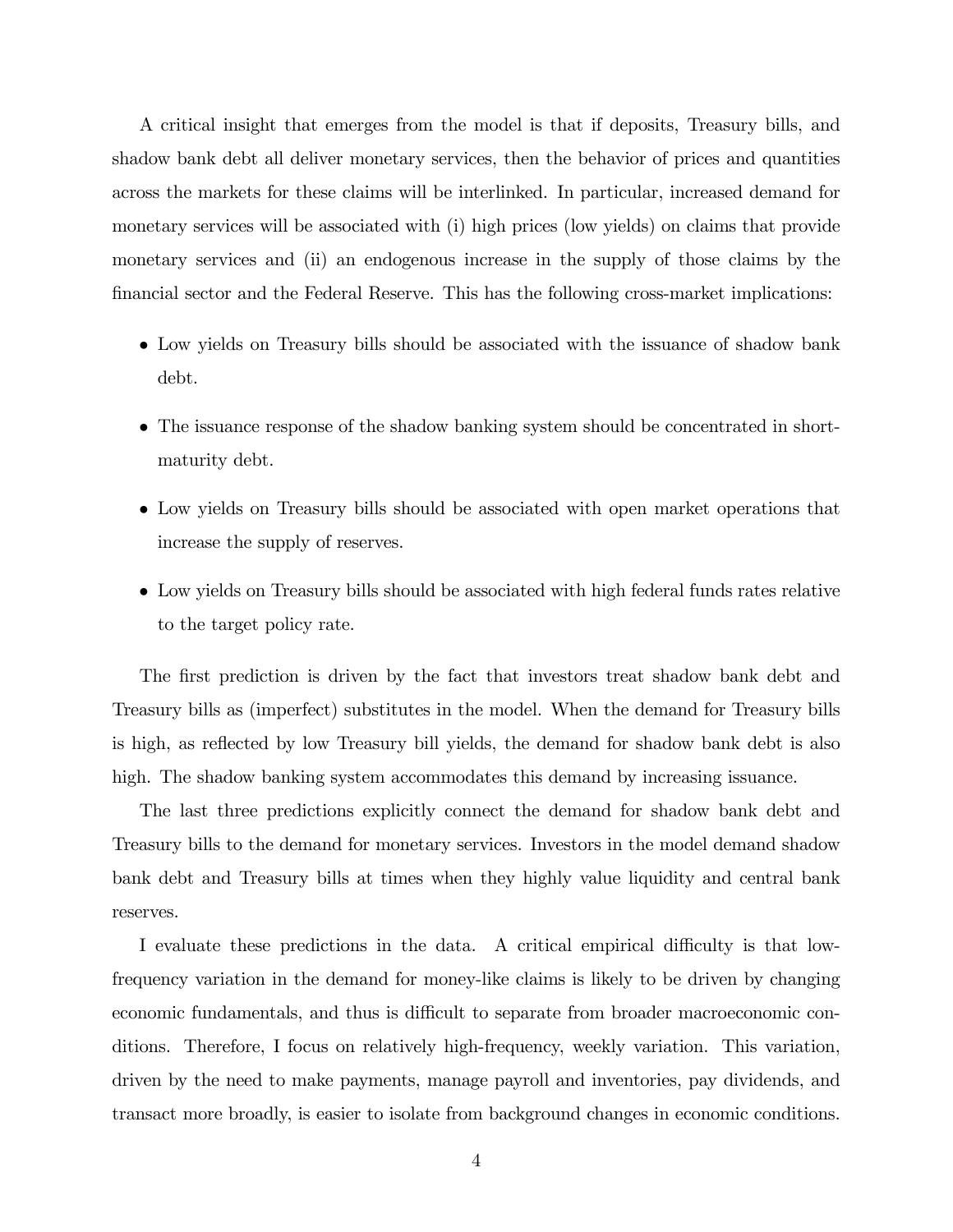Many of the empirical specifications utilize weekly data with year-month fixed effects to isolate this high-frequency variation. The analysis focuses on asset-backed commercial paper (ABCP) because data is more readily available for ABCP than for the other major type of short-term shadow bank debt, repurchase agreements (repo). Moreover, Krishnamurthy, Nagel, and Orlov (2013) argue that ABCP was a larger source of short-term financing for the shadow banking system than repo was.

I examine the pre-crisis period from July 2001, when weekly data first became available, through June 2007, just before the collapse of the ABCP market at the beginning of the financial crisis. The empirical evidence supports the model. Each of the model's predictions is borne out in the data. In addition, I also provide evidence that the results cannot be explained by the alternative explanation that ABCP issuance is driven by the financial sector's need for financing.

The results provide strong evidence that investors treated ABCP as a money-like claim, thus substantiating the basic premise of many explanations for the growth of shadow banking. An extrapolation from my high-frequency estimates suggests that a sustained increase in money demand could explain up to 50% of the growth in ABCP in the years before the Önancial crisis. Consistent with the idea that money demand played an important role in the growth of ABCP in the pre-crisis period, I provide evidence that the elasticity of ABCP supply has increased over time. Thus, the same demand shock now produces a larger increase in the quantity of short-term debt. The growth of securitization, by increasing the supply of collateral available to back ABCP, likely played an important role in increasing the elasticity of supply.

Overall, the results suggest that the demand for money-like claims was a significant driver of the growth of shadow banking in the pre-crisis period. This paper makes two main contributions relative to the existing literature on safe assets (e.g., Gorton and Metrick, 2010a; Gorton, Lewellen, and Metrick, 2011; Krishnamurthy and Vissing-Jorgensen, 2013). First, it provides evidence that the growth of shadow banking was driven by demand for claims that provide money services, as opposed to claims that are simply short term. The existing literature shows that Treasury bills are substitutes for privately issued short-term debt, but does not empirically identify reasons that investors treat these claims as substitutes.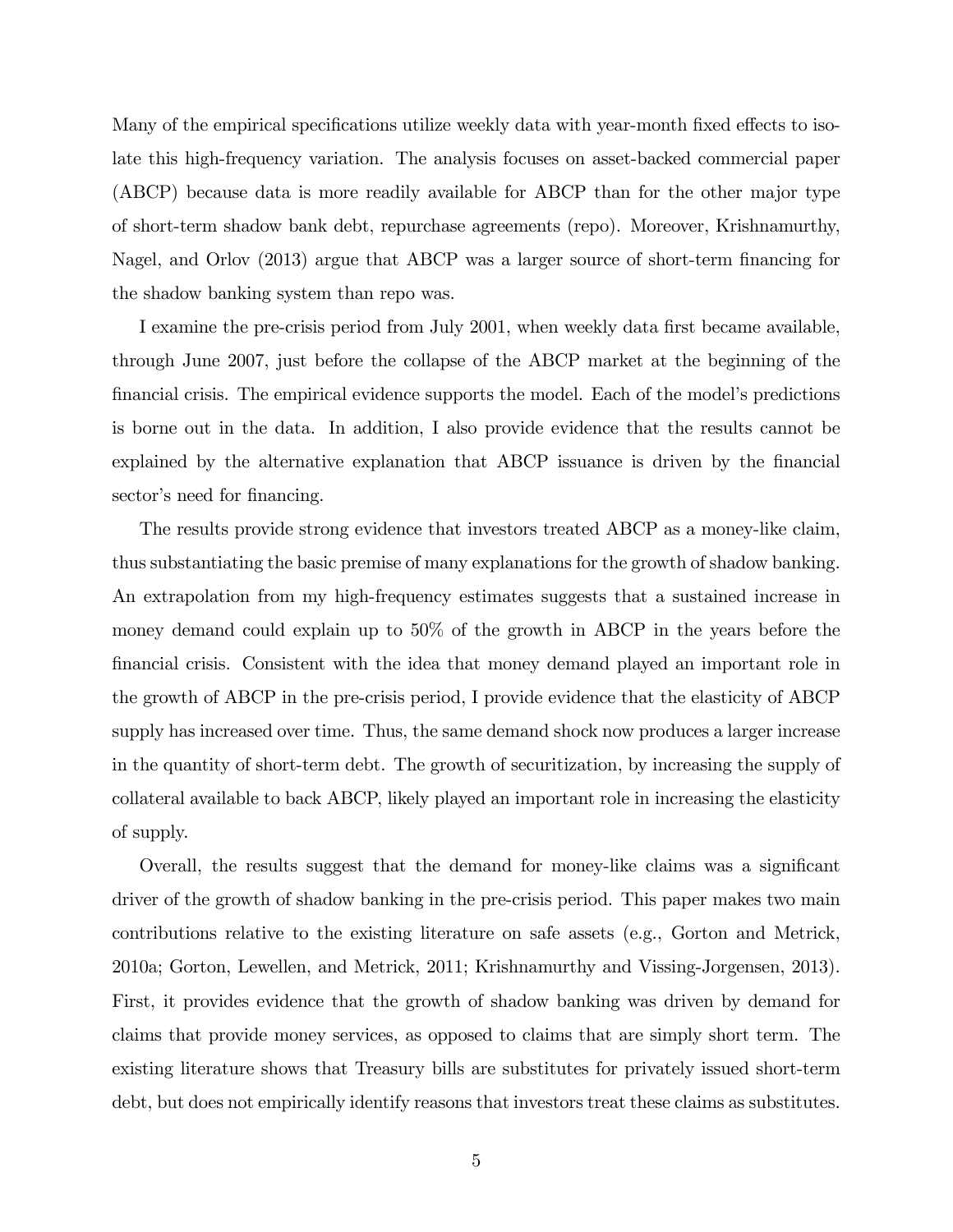In contrast, this paper provides evidence that investors treat these claims as substitutes because the claims provide money services. It does so by considering the behavior of the Federal Reserve and analyzing the market for reserves, which is novel both theoretically and empirically.

The second respect in which the paper is unique is in its focus on the shadow banking system, as opposed to traditional commercial banks. Many financial innovations have affected the ability of the Önancial system to provide liquidity over time, but I focus on ABCP and the shadow banking system for two reasons. First, they played a central role in the financial crisis. Attempts to understand the origins of the crisis, as well as regulations to avoid future crises, require a better grasp of what drove the growth of the shadow banking system. Second, the growth of ABCP is representative of a broader shift in financial intermediation from traditional commercial banks to securities markets. It is important for both financial and monetary economics to better understand the extent to which these markets can perform the same functions as banks. I show that the Önancial system responds to shocks to the demand for money-like claims even when the central bank succeeds at pinning the policy rate at its target. The results are relevant to the conduct of monetary policy, particularly now that financial stability has become a critical focus for central banks in the aftermath of the crisis.

## 1 Model

#### 1.1 Setup

I begin by presenting a model to help understand the patterns that would arise in the data if investors and households regarded ABCP as a money-like claim. There are three sets of agents in the model: households, banks, and the monetary authority (i.e., the Federal Reserve). For simplicity, all agents are risk neutral.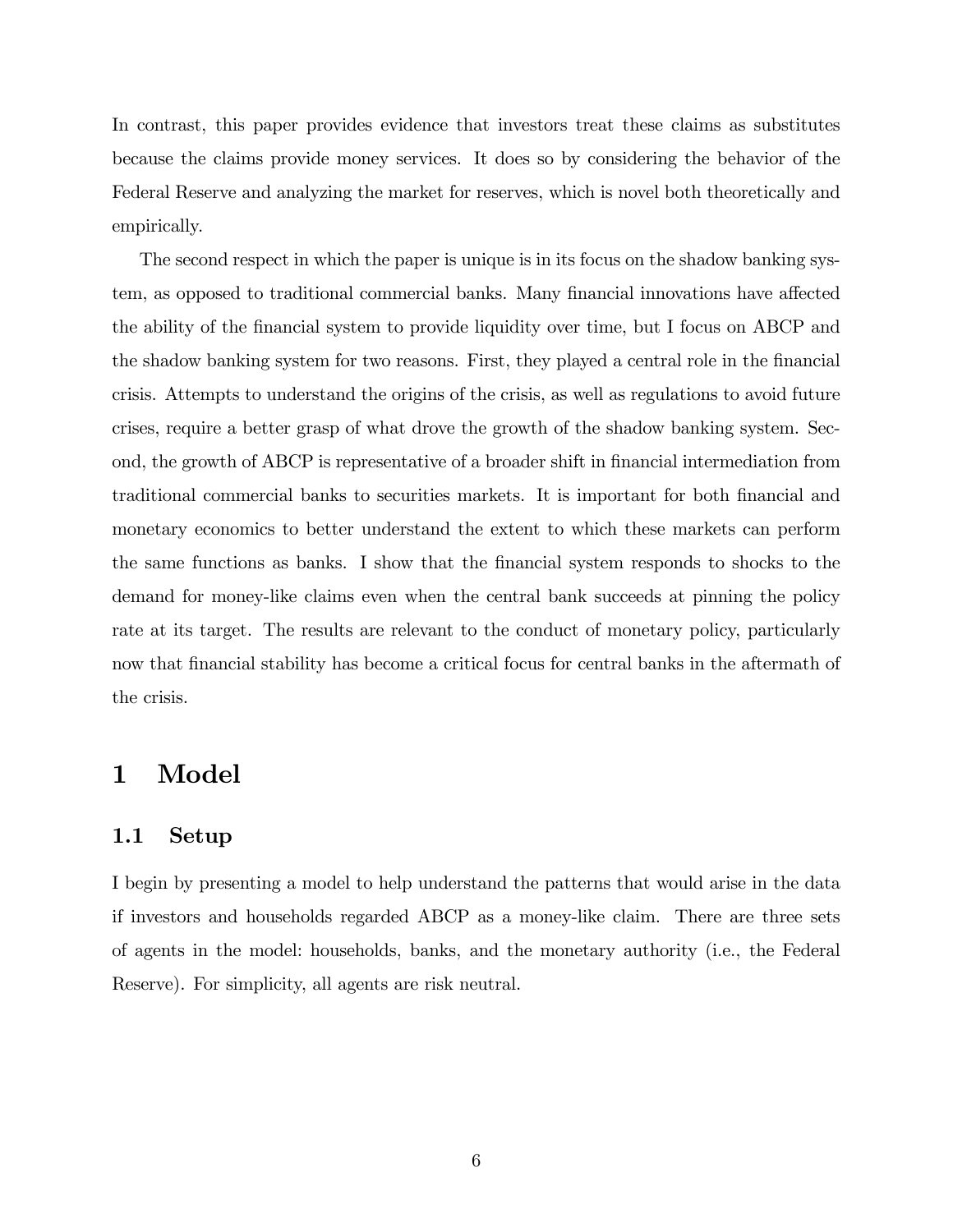#### 1.1.1 Household demand

There are three types of claims that provide money services in the economy: deposits, Treasury bills, and asset-backed commercial paper (ABCP). Assume that each claim provides a different amount of monetary services. A dollar of deposits provides a quantity of these services  $\alpha_D$ , which I normalize to 1. A dollar of Treasury bills provides  $\alpha_T > 0$  of monetary services. Finally, a dollar of ABCP provides  $\alpha_{ABCP} > 0$  of monetary services.

Denote the dollar (principal) amount of deposits  $m_D$ , the dollar amount of Treasury bills  $m_T$ , and the dollar amount of ABCP  $m_{ABCP}$ . Assume that the total amount of effective money services in the economy aggregates with a constant elasticity of substitution as

$$
M = \left( m_{D}^{\frac{\sigma-1}{\sigma}} + \alpha_{T} m_{T}^{\frac{\sigma-1}{\sigma}} + \alpha_{ABCP} m_{ABCP}^{\frac{\sigma-1}{\sigma}} \right)^{\frac{\sigma}{\sigma-1}},
$$
\n(1)

where  $\sigma$  is the elasticity of substitution between deposits, Treasury bills, and ABCP.<sup>1</sup> Households have downward-sloping demand for these services. In particular, following Krishnamurthy and Vissing-Jorgensen (2012), I assume that households maximize  $E\left[\sum \beta^t C_t\right]$ , where  $C_t = c_t + \theta v(M)$ .  $v(M)$  is a reduced-form function for the utility from consuming total money services M, and  $\theta > 0$  is a money demand shifter – a notational device that allows us to examine the effects of an increase in demand for all money-like claims simply by taking comparative statics with respect to  $\theta$ . In the Internet Appendix, I show that households with this utility specification require gross returns

$$
R_D = R - \theta v' (M) \left(\frac{M}{m_D}\right)^{1/\sigma} \qquad \text{for deposits,}
$$
  
\n
$$
R_T = R - \alpha_T \theta v' (M) \left(\frac{M}{m_T}\right)^{1/\sigma} \qquad \text{for Treasury bills, and}
$$
  
\n
$$
R_{ABCP} = R - \alpha_{ABCP} \theta v' (M) \left(\frac{M}{m_{ABCP}}\right)^{1/\sigma} \qquad \text{for ABCP,}
$$
\n(2)

where  $R$  is the gross return for claims that are not money-like. The gross return on money-like claims is lower than R because households derive additional utility from money services. I call the difference between the returns required on money-like claims and the return required

<sup>&</sup>lt;sup>1</sup>Why might these claims be imperfect substitutes? One answer is that the types of money services they provide are different. Treasury bills and ABCP provide safety and liquidity, while deposits provide safety, liquidity, and transaction services (e.g., check writing).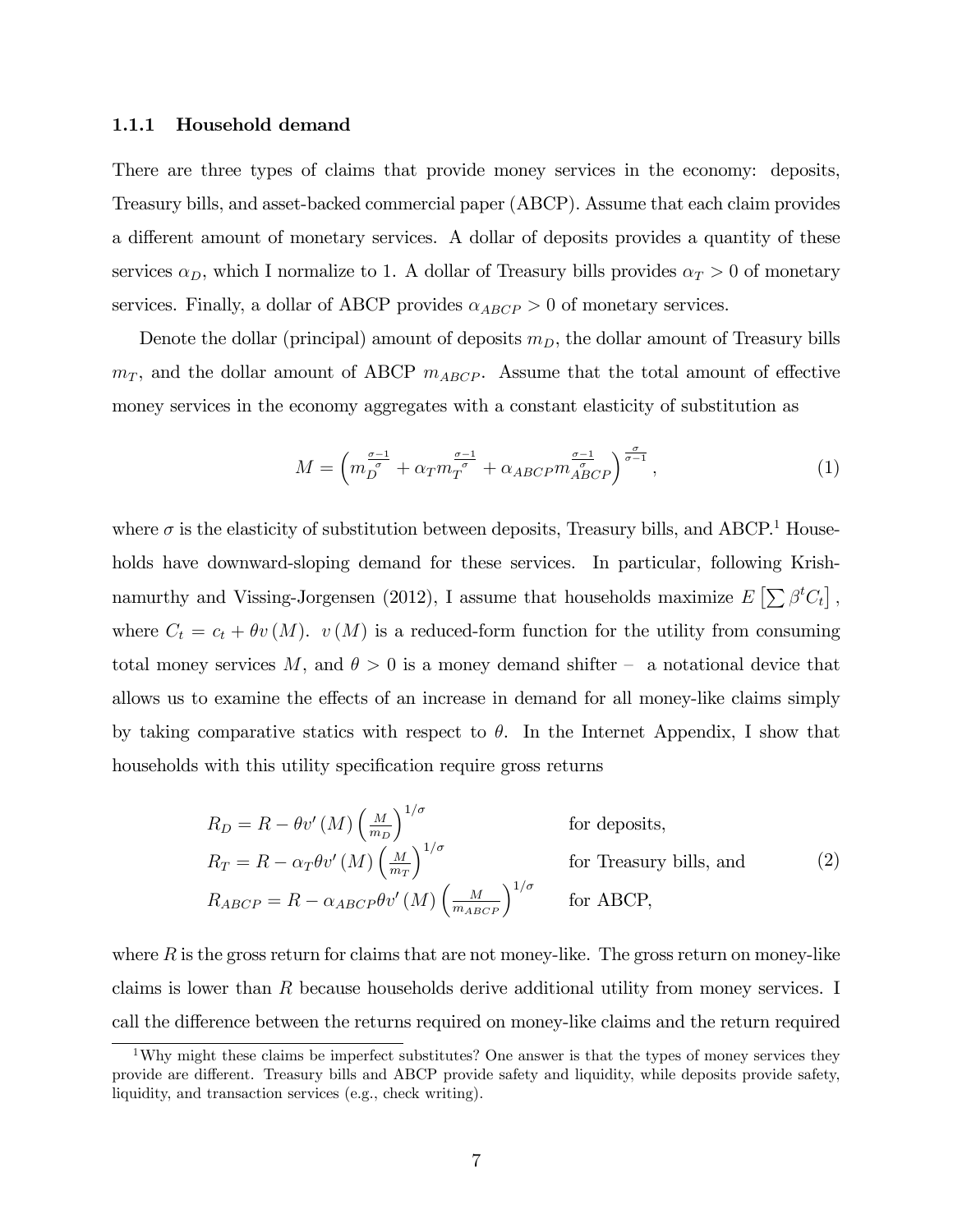on non-money claims the money premium. Note that the premium is given by the marginal value of money services provided by a particular claim.<sup>2</sup> For instance, the money premium for ABCP is given by

$$
\frac{\partial}{\partial m_{ABCP}} \left[ \theta v \left( M \right) \right] = \theta v' \left( M \right) \frac{\partial M}{\partial m_{ABCP}} = \alpha_{ABCP} \theta v' \left( M \right) \left( \frac{M}{m_{ABCP}} \right)^{1/\sigma} . \tag{3}
$$

The comparative statics derived below will focus on the effects of variation in the demand shifter  $\theta$ . Assume that  $v' > 0$  and  $v'' < 0$  so that money services provide positive but decreasing marginal utility.

#### 1.1.2 Supply of Money-like Claims

The money-like claims households value are produced by the government, which controls the quantity of Treasury bills, and banks, which can produce deposits and ABCP.<sup>3</sup> I take the supply of Treasury bills as exogenous. Below, I argue that this assumption is reasonable for the high-frequency variation on which the empirics rely.

Assume that there is a continuum of banks of mass one. Each bank is small and thus takes the aggregate quantity of money services and the prices of money-like claims as given. On the asset side, banks may hold reserves or invest in productive projects. Assume that the return on reserves is zero, while the return on productive projects is  $F > R$  in expectation. On the liability side, banks can finance themselves from three sources: (i) equity or longterm bonds,<sup>4</sup> (ii) deposits, and (iii) ABCP. Assume that the size of each bank's balance sheet is fixed in the short run, so that banks simply pick the composition of their assets and liabilities.<sup>5</sup>

Let  $\hat{r}$  be the fraction of a bank's assets held as reserves,  $\widehat{m_D}$  be the fraction of its liabilities

<sup>&</sup>lt;sup>2</sup>Nagel (2014) argues that the level of short-term interest rates plays an important role in determining this premium at low frequencies.

 ${}^{3}$ In practice, the distinction between traditional commercial banks and shadow banks is somewhat blurred. There are small commercial banks, which only issue deposits, standalone shadow banks, investment vehicles which only issue ABCP, and large financial institutions, which do both. For simplicity, the banks we model issue both deposits and ABCP.

<sup>&</sup>lt;sup>4</sup>There is no distinction in pricing between bonds and equity in the model since we assume households are risk-neutral.

 $5$ This assumption simplifies the analysis by eliminating a variable but is not crucial. Similar results would obtain if we had banks pick the size of their balance sheets as well.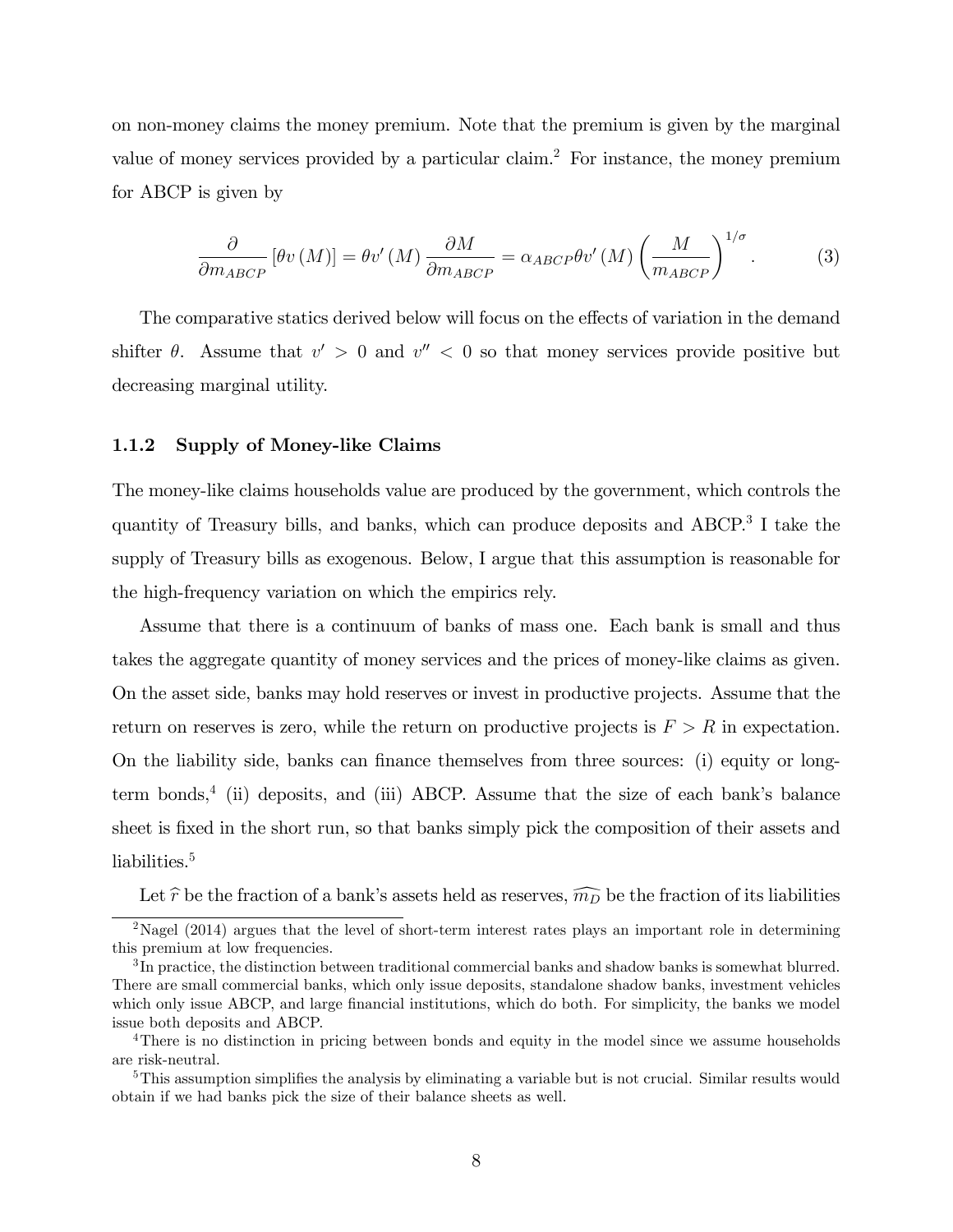that are deposits, and  $\widehat{m_{ABCP}}$  be the fraction of its liabilities that are ABCP. Then the bank's balance sheet is given by

| Assets                    | Liabilities |                                                            |     |  |
|---------------------------|-------------|------------------------------------------------------------|-----|--|
| Projects $(1-\hat{r})$    |             | Long-term bonds $(1 - \widehat{m_D} - \widehat{m_{ABCP}})$ | (4) |  |
| $\widehat{r}$<br>Reserves | Deposits    | $\widehat{m_D}$                                            |     |  |
|                           | ABCP        | $m_{ABCP}$                                                 |     |  |

Each bank chooses  $\hat{r}, \widehat{m_D}$ , and  $\widehat{m_{ABCP}}$  to maximize its profits. Long-term debt provides no money services and, therefore, requires gross return R. By issuing deposits and ABCP, banks can lower their funding costs, capturing the money premium associated with each claim. However, issuing either deposits or ABCP each comes at a cost. Assume that raising ABCP has a private cost from the bank's perspective of  $c(m_{ABCP})$ . As discussed in Section 4.2, the effects of innovations like securitization that make it less costly to issue ABCP can be captured by thinking about changes in  $c(\cdot)$ .

The cost of raising deposits comes from the fact that the bank needs to hold reserves at the Federal Reserve to protect itself from the payment-related uncertainty generated by deposits. Specifically, since deposits are demandable, the daily payment-related inflows and outflows associated with them cannot be perfectly forecasted. These inflows and outflows change the bank's net balance in its account with the Federal Reserve, and it is costly for the bank to end the day with a negative balance because there are significant overdraft fees. As a result, when they issue deposits, banks hold reserves as a precaution against overdrafting their accounts with the Federal Reserve.<sup>6</sup> Let  $r^*(\widehat{m_D})$  be the quantity of precautionary reserves that banks endogenously choose to hold. I assume that  $r^{*'}(\cdot) > 0$  so that precautionary reserves are increasing in the amount of deposits issued by the bank. In the Internet Appendix, I provide a microfoundation for this assumption.

Reserves are costly to obtain because they are in fixed supply: the Federal Reserve sets the total quantity of available reserves,  $\mathcal{R}$ . Thus, to hold reserves, banks must purchase

 $6$ Banks may also choose to hold reserves against their ABCP liabilities. However, these reserves are likely to be smaller than the reserves held against deposits, because unlike deposits ABCP is not immediately demandable. We can think of  $\hat{r}$  as the incremental reserves banks choose to hold against deposit liabilities over and above reserves held against other liabilities.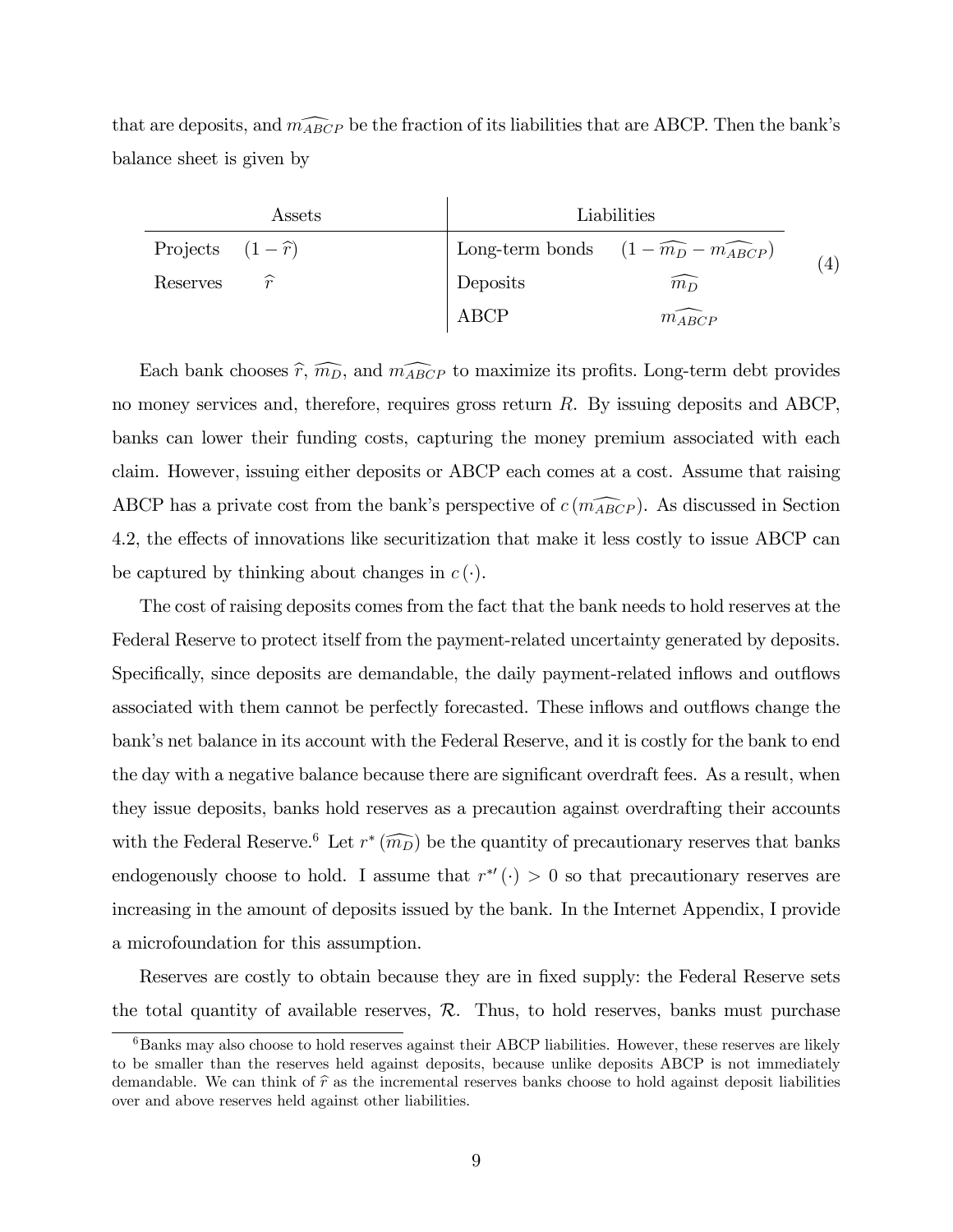them in the interbank market. The cost of purchasing reserves in the interbank market is the federal funds rate. Assume the Federal Reserve endogenously sets the quantity of reserves in the banking system  $\mathcal{R}^*(i)$  to implement its target federal funds rate *i*. Further, assume that the target rate  $i$  is derived from a Taylor (1993)-style rule, reflecting inflation and output-gap concerns outside the model, not the short-run money demand considerations isolated in the empirics.

#### 1.1.3 Discussion of Model Setup

Before solving the model, a few aspects of the setup are worth discussing. First, the level of demand for money-like claims  $\theta$  is modeled in reduced form. Many models of money demand, including Baumol (1952) and Tobin (1956) among others, derive demand in an optimizing framework where households trade of the lower interest paid by money-like claims against their need to transact. My focus is on variation in demand over time and the supply response of the shadow banking system, so a simpler model where demand can be varied with a single parameter  $(\theta)$  is sufficient. Relatedly, I take no stand on the source of variation in money demand from the household sector. The household sector can be broadly thought of as a proxy for actual households, non-Önancial corporations, and unmodeled parts of the Önancial system. Thus, variation in demand could stem from payrolls, inventories, dividends, and certain transactions in financial markets, among other sources.

Second, I take the money services provided by ABCP,  $\alpha_{ABCP}$ , as given. Why might ABCP provide money services? First, its short-term safety makes it a good store of value. ABCP is typically backed by securitized bonds that are themselves AAA rated. In addition, virtually all ABCP programs are covered by guarantees from their sponsoring institutions to protect investors from loss. A second characteristic of ABCP that may provide money services is its liquidity. While secondary markets for commercial paper are not highly liquid (Covitz and Downing, 2007), the short maturity of ABCP allows investors to convert it into cash for transactions on short notice. Given that the underlying securitized bonds also appear to have relatively illiquid secondary markets (Bessembinder, Maxwell, and Venkataraman, 2013), this "liquidity through maturity" of ABCP may be important for its provision of money services.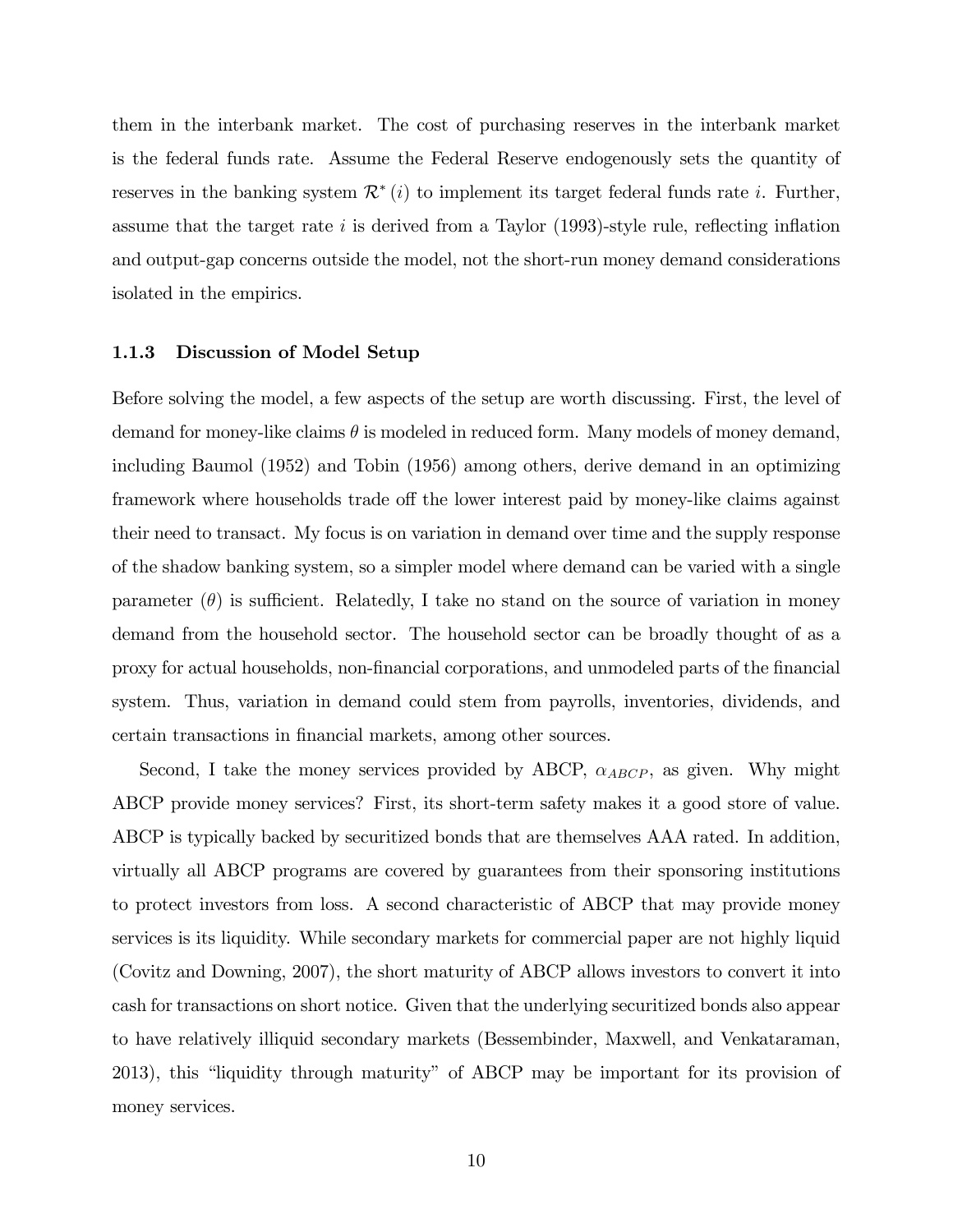A third feature of the model setup meriting discussion is the treatment of reserves. In practice, the demand for reserves in the federal funds market is ultimately driven by two sources: reserve requirements and payments and clearing. Reserve requirements apply to transaction deposits at all depository institutions (Board of Governors, 2005). However, banks have found ways to avoid reserve requirements, weakening their bite over time. Thus, reserve demand from banks is modeled as being driven by payments between banks.<sup>7</sup> When clients use their deposits for payments, banks use the federal funds market to transfer the funds. Specifically, the bank of the payer sends reserves to the bank of the payee. This reduces the quantity of reserves in the account of the bank of the payer at the Federal Reserve, and increases the quantity of reserves in the account of the bank of the payee. These transactions leave the total quantity of reserves unchanged in the aggregate because reserve balances are deducted from one bank and credited to another in any transaction.

However, according to the Federal Reserve, "a depository institution may aim to hold some positive excess reserve balances at the end of the day as additional protection against an overnight overdraft in its account." Thus, because banks that end up with negative balances in their accounts at the Federal Reserve are charged overdraft fees, transactions affect the aggregate demand for reserves. When they anticipate transactions, as they will when they have large deposit liabilities, banks will hold reserves as a precaution against overdrafts. See Poole (1968) and Ho and Saunders (1984), as well as the Internet Appendix of this paper, for theoretical models of this phenomenon. Carpenter and Demiralp (2006) provide empirical evidence, arguing that "because banks use their Federal Reserve accounts to clear transactions for themselves and their customers, the demand for reserves tends to be higher on days with large expected volumes of payments."

<sup>&</sup>lt;sup>7</sup>In practice, the reserve requirement depends on the deposits issued over a prior period. This means that a shock to the demand for money services creates demand for reserves at two horizons. Payments-driven precautionary demand for reserves is contemporaneous with the shock to money demand. Demand driven by reserve requirements follows the shock to money demand with a lag. Reserve-requirement driven demand can be incorporated into the model by adding a second period. The first period would be similar to the existing model, with a random realization of money demand  $\theta$ . This realization of money demand would drive precautionary demand for reserves in the Örst period and reserve-requirement based demand for reserves in the second period.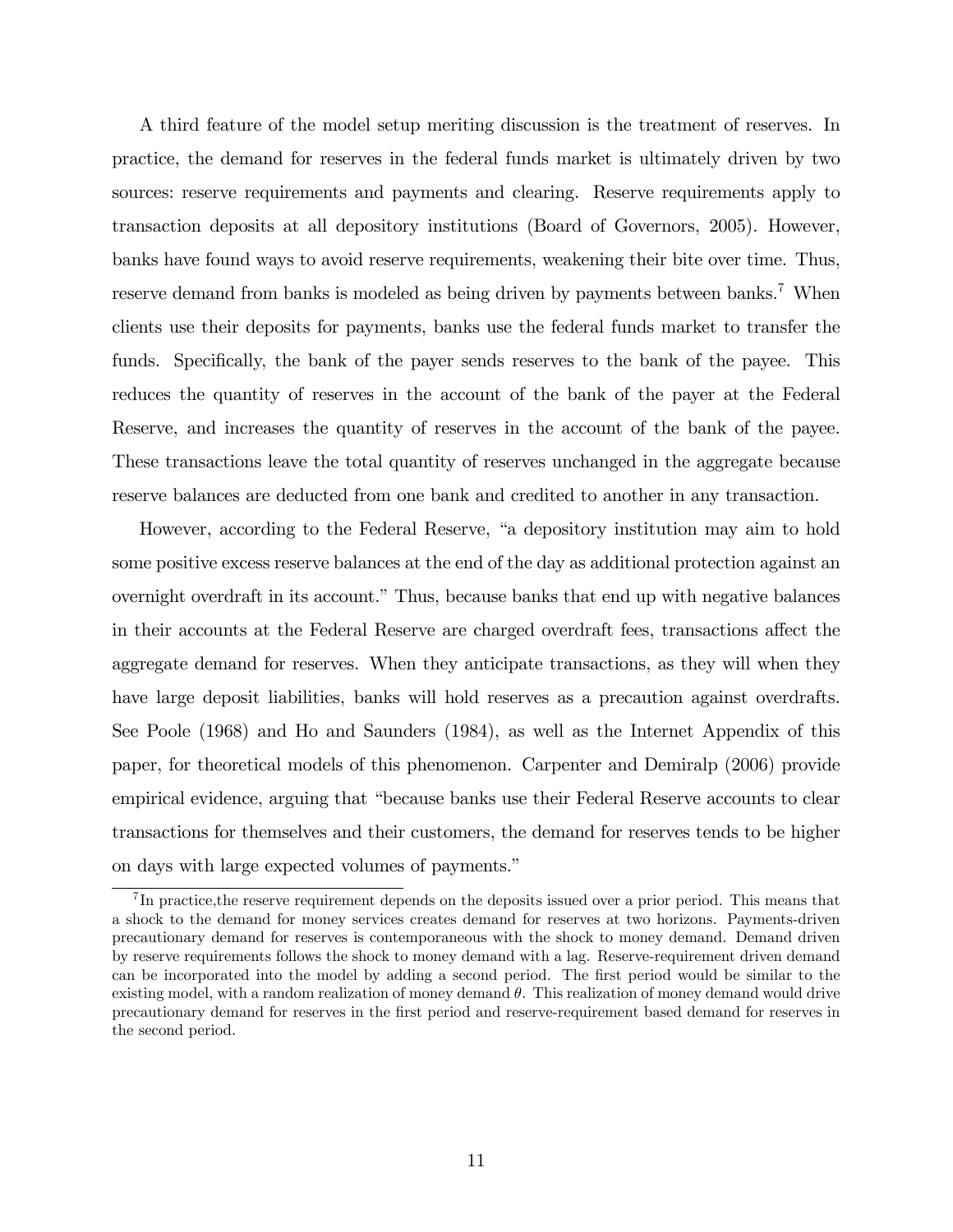## 1.2 Equilibrium

I now solve for the equilibrium. First consider the problem of an individual bank and then the problem of the Federal Reserve. Individual banks take the aggregate money quantities  $M, m_D, m_T$ , and  $m_{ABCP}$ , as well as the prevailing federal funds rate  $\hat{i}$ , as given. In addition, the model parameters  $i, \theta, \sigma, v$  (·),  $r^*$  (·),  $F, c$  (·), and R are taken as given. Thus, individual banks are price takers and take the required returns  $R_{ABCP}$  and  $R_D$  as given, even though those required returns are determined by aggregate issuance decisions in equilibrium.

Banks solve for their individually optimal quantities of ABCP  $(m_{ABCP}^2)$ , deposits  $(m_D)$ , and reserves  $(\hat{r})$ . Since the mass of banks is 1, in equilibrium aggregate quantities satisfy  $m_D = \widehat{m_D}$ ,  $m_{ABCP} = \widehat{m_{ABCP}}$ , and  $M = \left( m_D^{\frac{\sigma-1}{\sigma}} + \alpha_T m_T^{\frac{\sigma-1}{\sigma}} + \alpha_{ABCP} m_{ABCP}^{\frac{\sigma-1}{\sigma}} \right)^{\frac{\sigma}{\sigma-1}}$ . An individual bank's problem is

$$
\max_{\widehat{r}, \widehat{m_D}, m_{\widehat{ABC}P}} \overbrace{F \cdot (1 - \widehat{r})}^{\text{Asset Return}} - \overbrace{R + \widehat{m_D} \cdot (R - R_D) + m_{\widehat{ABC}P} \cdot (R - R_{ABCP})}^{\text{Cost of Funding}} - \overbrace{c \cdot (m_{\widehat{ABC}P})}^{\text{Cost of ABCP}} - \overbrace{\widehat{r} \cdot \widehat{i}}^{\text{Cost of Reserves}} \tag{5}
$$

subject to the constraints

$$
\widehat{r} = r^* \left( \widehat{m_D} \right) \text{ and } \widehat{m_D} + \widehat{m_{ABCP}} \le 1. \tag{6}
$$

If banks are at an interior optimum in their capital structure decisions so that  $\widehat{m_D} + \widehat{m_{ABCP}}$  < 1 holds strictly, then the equilibrium is simple.

The first order condition for  $\widehat{m_D}$  implies

$$
\widehat{i} + F = \frac{R - R_D}{r^{*'}(\widehat{m_D})} = \frac{1}{r^{*'}(\widehat{m_D})} \theta v'(M) \left(\frac{M}{m_D}\right)^{1/\sigma}.
$$
 (7)

The benefit of adding a unit of deposits is that the bank can capture the money premium that deposits carry,  $\theta v'(M) \left(\frac{M}{m} \right)$  $m_D$  $\int^{1/\sigma}$ . The cost of adding this unit of deposits is that  $r^{*\prime}$  ( $\widehat{m_D}$ ) reserves must be purchased in the interbank market, and  $r^{\ast}(\widehat{m_D})$  fewer units of productive projects are held on the bank's balance sheet.<sup>8</sup> Thus, the prevailing federal funds rate  $\hat{i}$  is

<sup>&</sup>lt;sup>8</sup>The fact that adding reserves forces the bank to forego productive investment is a product of the assumption that the bank's balance sheet is fixed in the short run. In a model where banks can adjust the sizes of their balance sheets, this effect would vanish.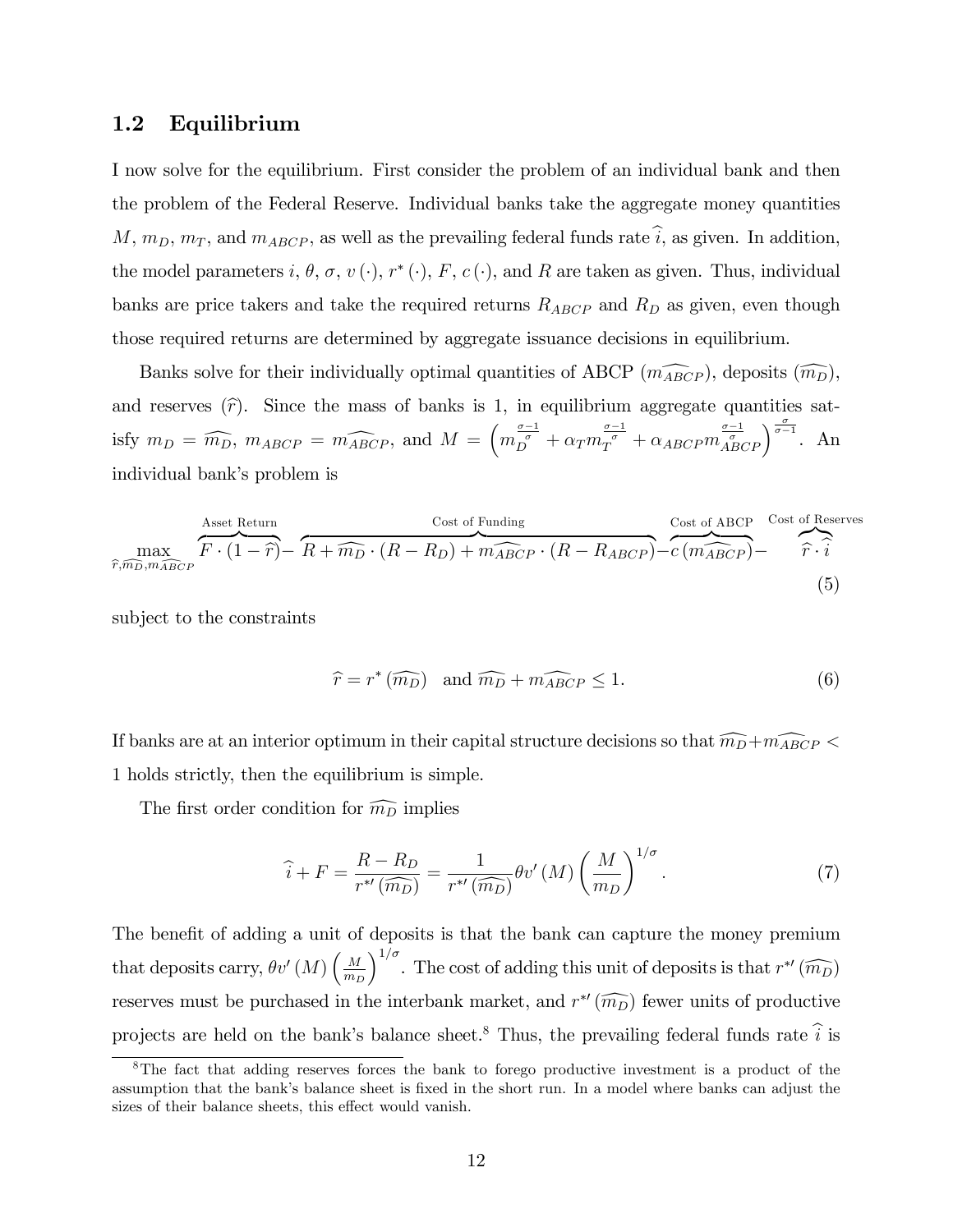linked to the money premium on deposits through reserve holdings.

The first order condition for  $\widehat{m_{ABCP}}$  is simply

$$
c'(m_{ABCP}) = R - R_{ABCP} = \alpha_{ABCP} \theta v'(M) \left(\frac{M}{m_{ABCP}}\right)^{1/\sigma}.
$$
 (8)

For the bank, the benefit of adding a unit of ABCP is the money premium that ABCP carries,  $\alpha_{ABCP}\theta v'(M)\left(\frac{M}{m_{ABCP}}\right)^{1/\sigma}$ . The marginal cost is  $c'(m_{ABCP}^{\frown})$ .

To compute the equilibrium, first note that market clearing for reserves and symmetry imply  $r^*(\widehat{m_D}) = \mathcal{R}$ , where  $\mathcal R$  is the aggregate quantity of reserves in the interbank market. Denote the equilibrium quantity of deposits  $m_D^*(\mathcal{R}) = r^{*-1}(\mathcal{R})$  and define

$$
M^*(\mathcal{R}) = \left(m_D^*\left(\mathcal{R}\right)^{\frac{\sigma-1}{\sigma}} + \alpha_T m_T^{\frac{\sigma-1}{\sigma}} + \alpha_{ABCP} m_{ABCP}^{\frac{\sigma-1}{\sigma}}\right)^{\frac{\sigma}{\sigma-1}}.\tag{9}
$$

Substituting this into the first order condition for  $\widehat{m_D}$  yields

$$
\hat{i} + F = \frac{\theta v'(M^*)}{r^{*'}(m_D^*)} \left(\frac{M^*}{m_D^*}\right)^{1/\sigma},
$$
\n(10)

which determines the prevailing federal funds rate  $\hat{i}$  as a function of the quantity of reserves  $\mathcal{R}$ . Finally, the Federal Reserve endogenously sets the quantity of reserves  $\mathcal{R}^*(i)$  to implement the target federal funds rate  $i = i$ . That is,  $\mathcal{R}^*(i)$  is implicitly defined by

$$
i + F = \frac{\theta v'(M^*(\mathcal{R}^*(i)))}{r^{*'}(m_D^*(\mathcal{R}^*(i)))} \left(\frac{M^*(\mathcal{R}^*(i))}{m_D^*(\mathcal{R}^*(i))}\right)^{1/\sigma}.
$$
 (11)

The following proposition summarizes the equilibrium.

**Proposition 1** The market equilibrium is given by Equations  $(8)$  and  $(11)$ , which together define a fixed point in  $\mathcal R$  and  $\widehat{m_{ABCP}} = m_{ABCP}$ .

**Proof.** All proofs are given in Appendix C.

#### 1.2.1 Comparative Statics

Now consider how prices and quantities vary in the model with the level of money demand,  $\theta$ . I begin by characterizing the supply response of the Federal Reserve and banking system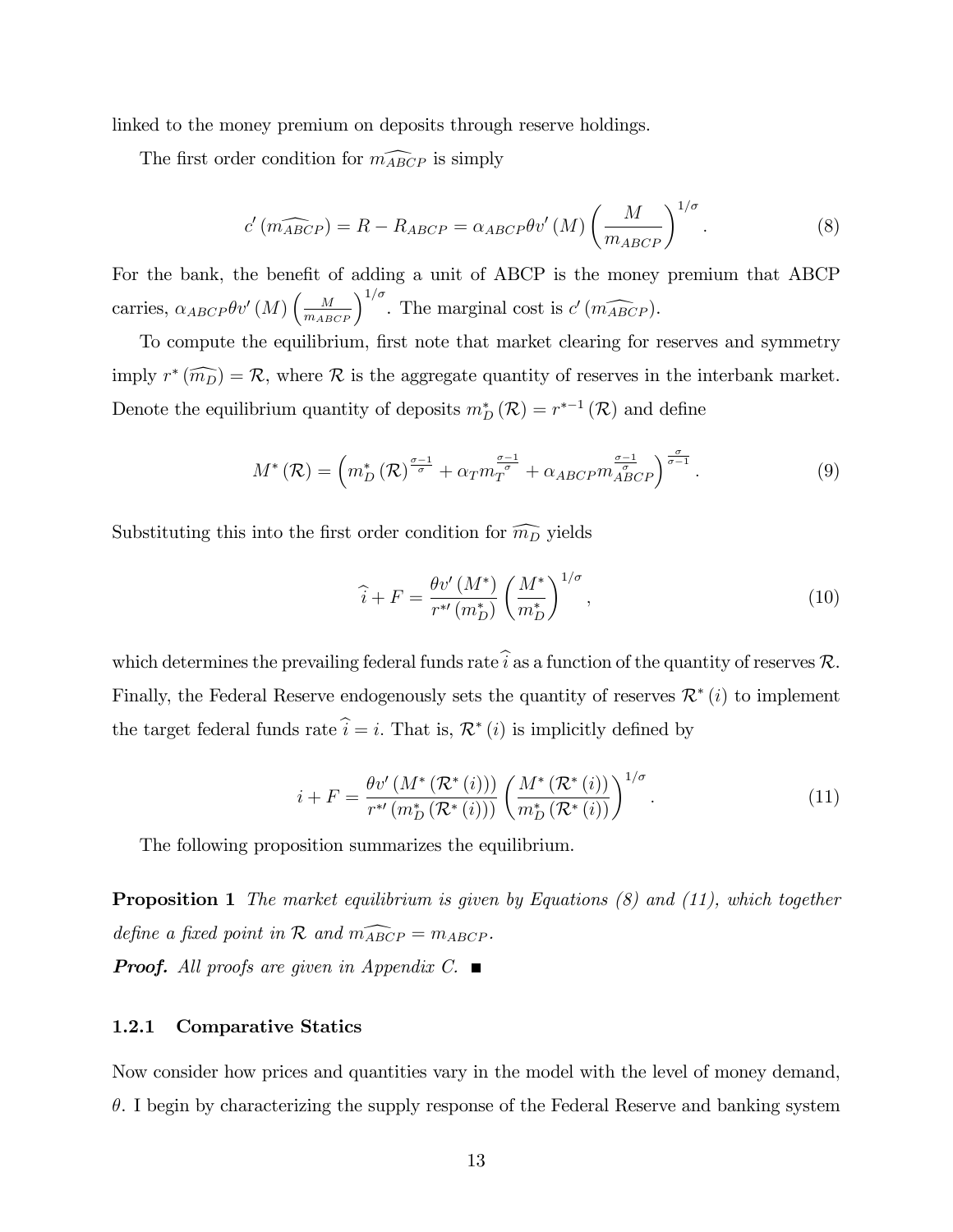to higher levels of money demand. The following proposition characterizes their response.

**Proposition 2** Suppose the elasticity of substitution between deposits and ABCP is  $\sigma > 1$ . Then the Federal Reserve and the banking system respond to higher levels of money demand  $\theta$  by increasing the supply of reserves and ABCP respectively. Formally,  $\partial \mathcal{R}^* / \partial \theta > 0$  and  $\partial m_{ABCP}/\partial \theta > 0.$ 

The key intuition behind the Federal Reserve's response is that it keeps the federal funds rate at its target. The prevailing federal funds rate  $\hat{i}$  is determined by the money premium on deposits,  $\theta v'(M) (M/m_D)^{1/\sigma}$ . Increasing the level of money demand  $\theta$  increases this premium, holding fixed M and  $m<sub>D</sub>$ . Thus, banks will wish to issue more deposits to capture this larger premium. This raises their demand for reserves and thus the prevailing federal funds rate. To push the rate down to the target  $i$ , the Federal Reserve must then increase the supply of reserves.

The ABCP supply response is driven by similar logic. For higher values of  $\theta$ , banks can capture a larger money premium by issuing ABCP, and therefore issue more ABCP. The total supply response of banks and the Federal Reserve drives down the money premium on deposits until  $\theta v'(M) (M/m_D)^{1/\sigma}$  has the same value it did previously, so that the federal funds rate remains at its target.

Note that since deposits and ABCP are imperfect substitutes, control over the federal funds rate does not give the Federal Reserve control over the quantity of ABCP produced. The increase in reserve supply does not fully crowd out the banking sector's production of ABCP.

What is the level of the T-bill yields after these supply responses by the Federal Reserve and the banking sector? The following proposition shows that higher levels of money demand  $\theta$  are associated with lower equilibrium yields, despite the supply responses.

**Proposition 3** Suppose there is an increase in  $\theta$ . After the supply responses of the Federal Reserve and the banking system, the equilibrium T-bill yield  $R_T$  is lower than its initial level. Formally,  $\partial R_T / \partial \theta < 0$  if  $\sigma > 1$ .

This result relies on the assumption that deposits are imperfect substitutes for Treasury bills and ABCP. After an increase in money demand  $\theta$ , yields fall. The Federal Reserve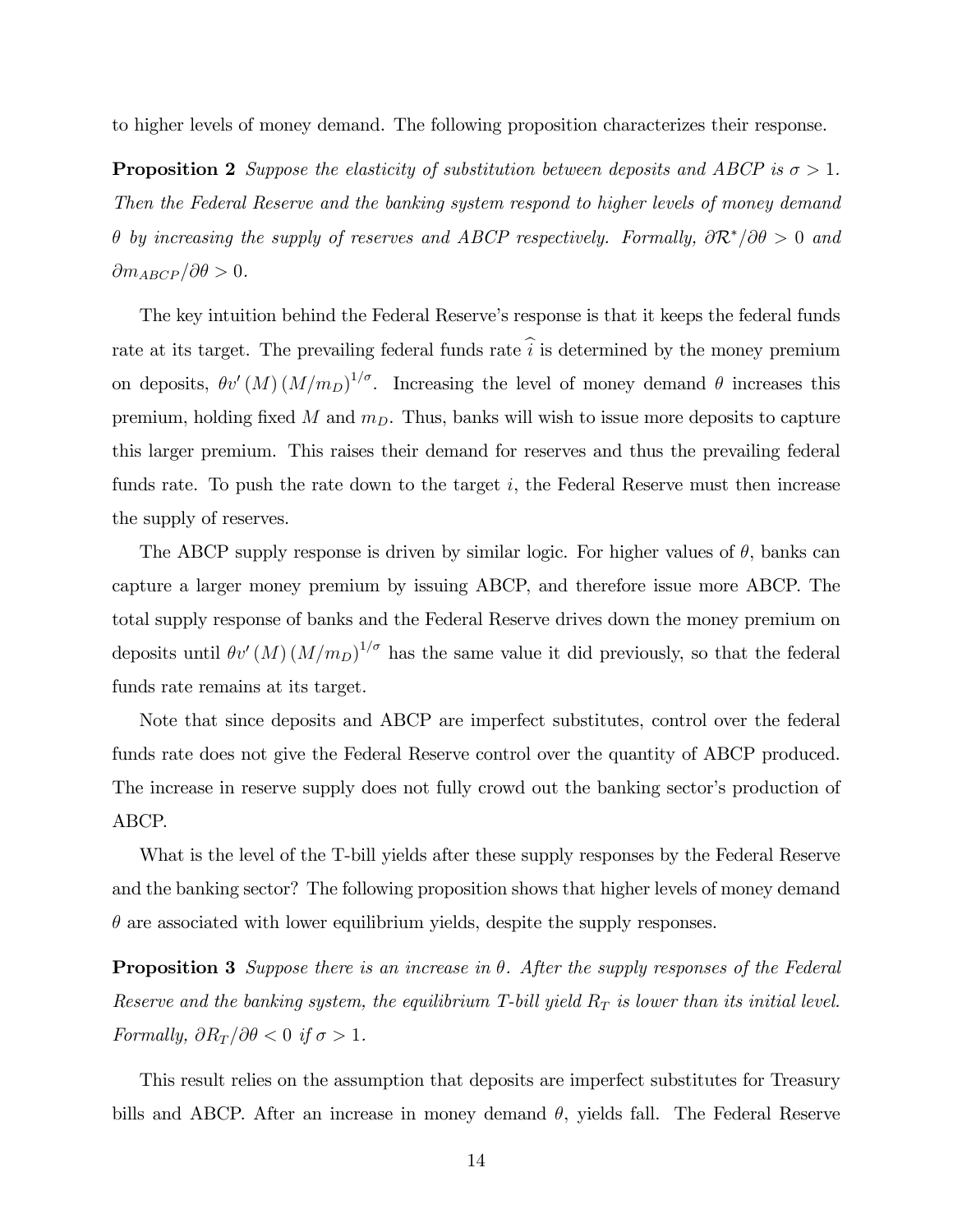increases the supply of reserves to push the federal funds rate back to its target. However, since deposits are imperfect substitutes for Treasury bills and ABCP, this increase in the supply of reserves does not fully restore yields on Treasuries and ABCP to their initial levels. Similarly, Treasuries and ABCP are imperfect substitutes, so the banking sector's ABCP supply response does not fully restore the T-bill yield,  $R_T$ , to its original level either.

Finally, consider the effect of increasing the supply of Treasury bills. The following proposition shows that this has similar effects to decreasing the level of money demand  $\theta$ .

**Proposition 4** Suppose there is an increase in Treasury bill supply  $m<sub>T</sub>$ . The banking system responds by decreasing the supply of ABCP, and the equilibrium T-bill yield  $R_T$  increases. Formally,  $\partial m_{ABCP}/\partial m_T < 0$  and  $\partial R_T/\partial m_T > 0$  if  $\sigma$  is sufficiently large.

The intuition here is that increasing the supply of Treasury bills increases the overall supply of money services. This decreases the marginal value of money claims. In turn, this smaller money premium reduces the incentives for banks to issue ABCP, so they decrease the quantity outstanding. Essentially, increases in Treasury bill supply reduce the residual demand for money-like claims that is not met by Treasury bills.

## 2 Empirics

In the empirics, I evaluate these propositions using a weekly data set beginning in July 2001, when 4-week bills were reintroduced to the set of Treasury securities. I focus on the pre-crisis period and end the sample in June 2007, just before the collapse of the ABCP market. Table 1 presents summary statistics. The paper presents results for the entire sample period, but in untabulated results I find similar results when I examine the 2001-2004 and 2004-2007 subperiods separately.

Using high-frequency (weekly) data has two main advantages. First, six years of weekly data gives us a reasonably long time dimension to work with. Second, low-frequency variation that may be due to changing macroeconomic conditions can be eliminated. For instance, Figure 1 shows that there is a time trend in ABCP outstanding over the sample period. Furthermore, the trend is not linear so a simple linear control will not fully absorb it. I will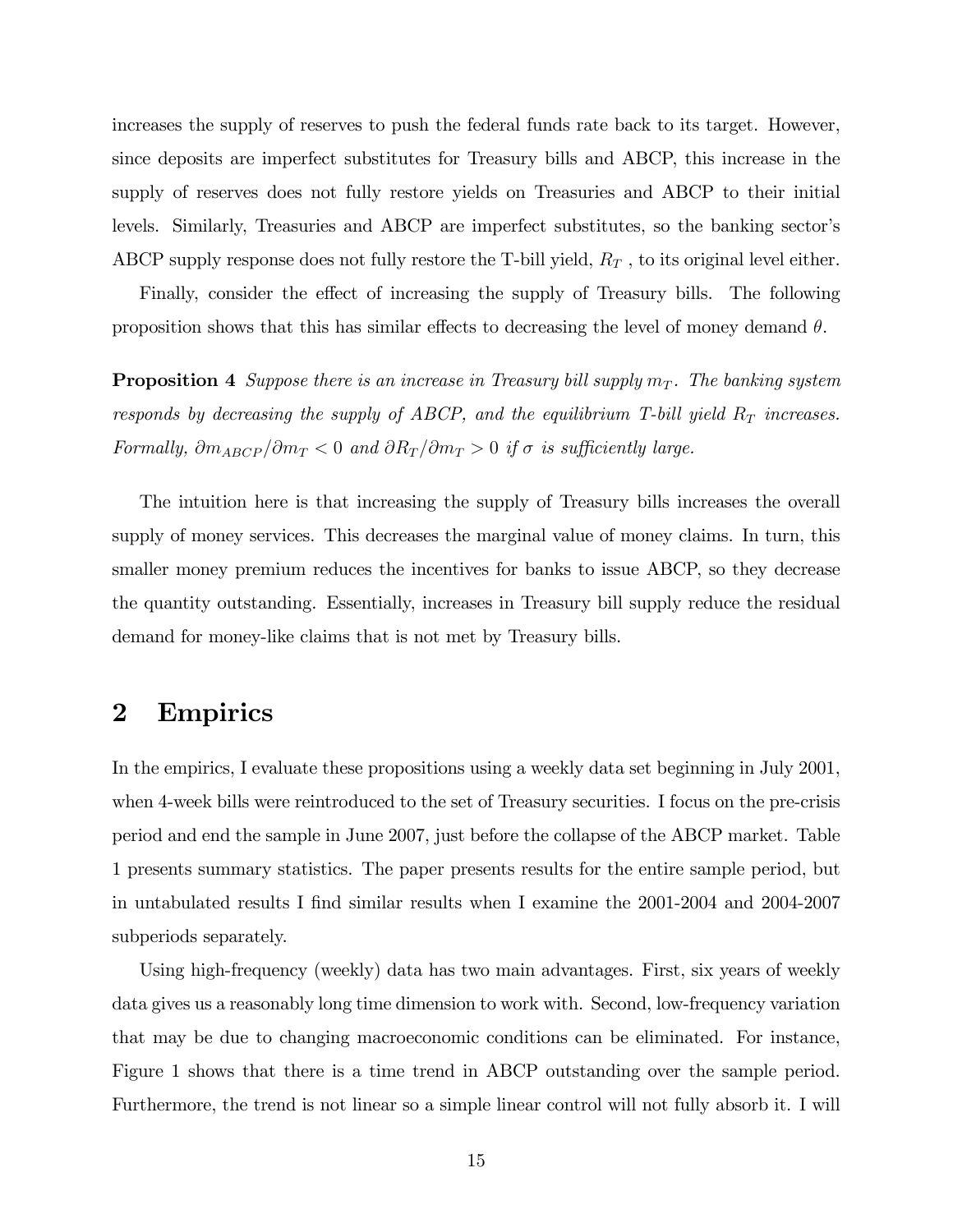use weekly differences, which render the variables stationary, and year-month fixed effects to eliminate this kind of variation.

#### 2.1 Taking the Model to Data

To operationalize the model for empirical work, suppose that there are two sources of exogenous variation: (i) variation in overall money demand  $\theta$  and (ii) variation in the supply of Treasury bills  $m<sub>T</sub>$ . In general, these sources of variation are not exogenous. Money demand is a function of output and thus the state of the macroeconomy. Similarly, the government tends to run budget deficits during recessions, at low frequencies, so the supply of Treasury bills may tend to rise in bad times.

However, at the weekly frequencies studied, variation in money demand is driven by factors like weekly and bi-weekly payroll, inventory management, dividend payments, and Önancial market transactions (Poole and Lieberman, 1972; Cochrane, 1989; Faig, 1989). Similarly, as pointed out by Duffee (1996), Gurkaynak, Sack, and Wright (2006), and Greenwood, Hanson, and Stein (2013), there is seasonal variation in the Treasury bill market at the weekly level due to tax receipts and government outlays. This type of variation, which the empirics seek to isolate, is more likely to satisfy identifying restrictions than is lower-frequency variation.

Taking shocks to money demand  $\theta$  and Treasury bill supply  $m_T$  as the sources of variation, the model generates the following predictions:

- Prediction 1: Propositions 2 and 3 imply that low yields on Treasury bills should forecast ABCP issuance. An increase in money demand  $\theta$  lowers T-bill yields. In response to high demand, banks should issue ABCP. Put differently, increased demand should raise both quantities and prices, and low T-bill yields are a proxy for high prices.
- Prediction 2: Proposition 4 implies that Treasury bill issuance and ABCP issuance should be negatively correlated. If ABCP and T-bills are substitutes, an increase in Treasury bill supply  $m<sub>T</sub>$  should crowd out ABCP issuance.

Predictions 1 and 2 stem from the fact that ABCP and T-bills are partial substitutes in the model: both claims can satisfy the demand for money-like claims.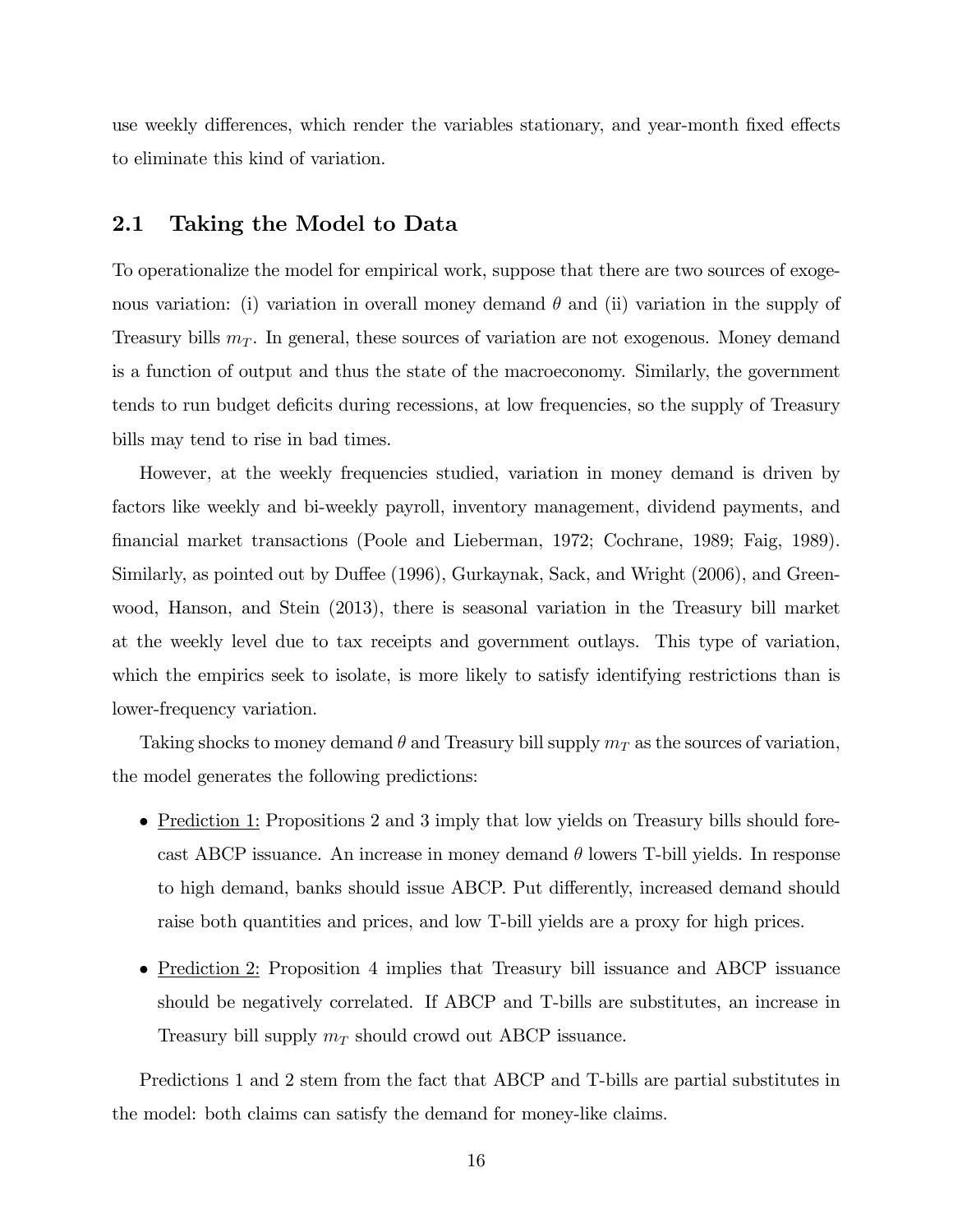Crucially, the model also provides predictions that explicitly link the common demand for ABCP and T-bills to the demand for money services. This is important because it is difficult to directly verify that ABCP provides money services. The following predictions draw the link indirectly:<sup>9</sup>

- Prediction 3: The issuance of short maturity ABCP should respond most strongly to T-bill yields. Shorter maturity ABCP should provide more money services (i.e., have higher values of  $\alpha_{ABCP}$  and therefore should respond more strongly to money demand shocks.<sup>10</sup>
- Prediction 4: Propositions 2 and 3 imply that low T-bill yields should forecast increases in the supply of reserves by the Federal Reserve. In the model, low T-bill yields indicate high money demand  $\theta$  and thus high reserve demand. To keep the federal funds rate at its target, the Federal Reserve must accommodate this demand by increasing the supply of reserves.
- Prediction 5: Finally, the expression for the prevailing federal funds rate (7) shows that if the Federal Reserve does not perfectly stabilize the funds rate, it should be high when the T-bill yield is low.<sup>11</sup> In the model, high money demand  $\theta$  is associated with low T-bill yields and high values of the federal funds rate  $\hat{i}$  before the Federal Reserve adjusts the supply of reserves appropriately. The federal funds rate is essentially the cost of an input (reserves) needed to create more money-like assets.

## 2.2 Alternative Explanations

Before proceeding, it is worth briefly discussing the main alternative explanation I hope to rule out. The main alternative is that high-frequency changes in ABCP supply, rather

<sup>9</sup>The predictions about open market operations and central bank reserves make the indirect link as direct as possible. Reserves are at the very heart of the formal money supply.

 $10$ In the Internet Appendix, we extend the model to allow banks to issue different types of ABCP that deliver different amount of money services and formally prove this result.

 $11$ This would be the case, for instance, in the presence of unanticipated shocks to money demand. In the model, the Federal Reserve can keep the federal funds rate exactly at the target because money demand  $\theta$ is known exactly. In practice, however,  $\theta$  may not be perfectly observable. There are both expected and unexpected shocks to money demand – for instance, Hamilton (1996, 1997) uses Federal Reserve daily errors in forecasting the supply and demand for reserves to show that the federal funds rate is decreasing in the quantity of reserves supplied.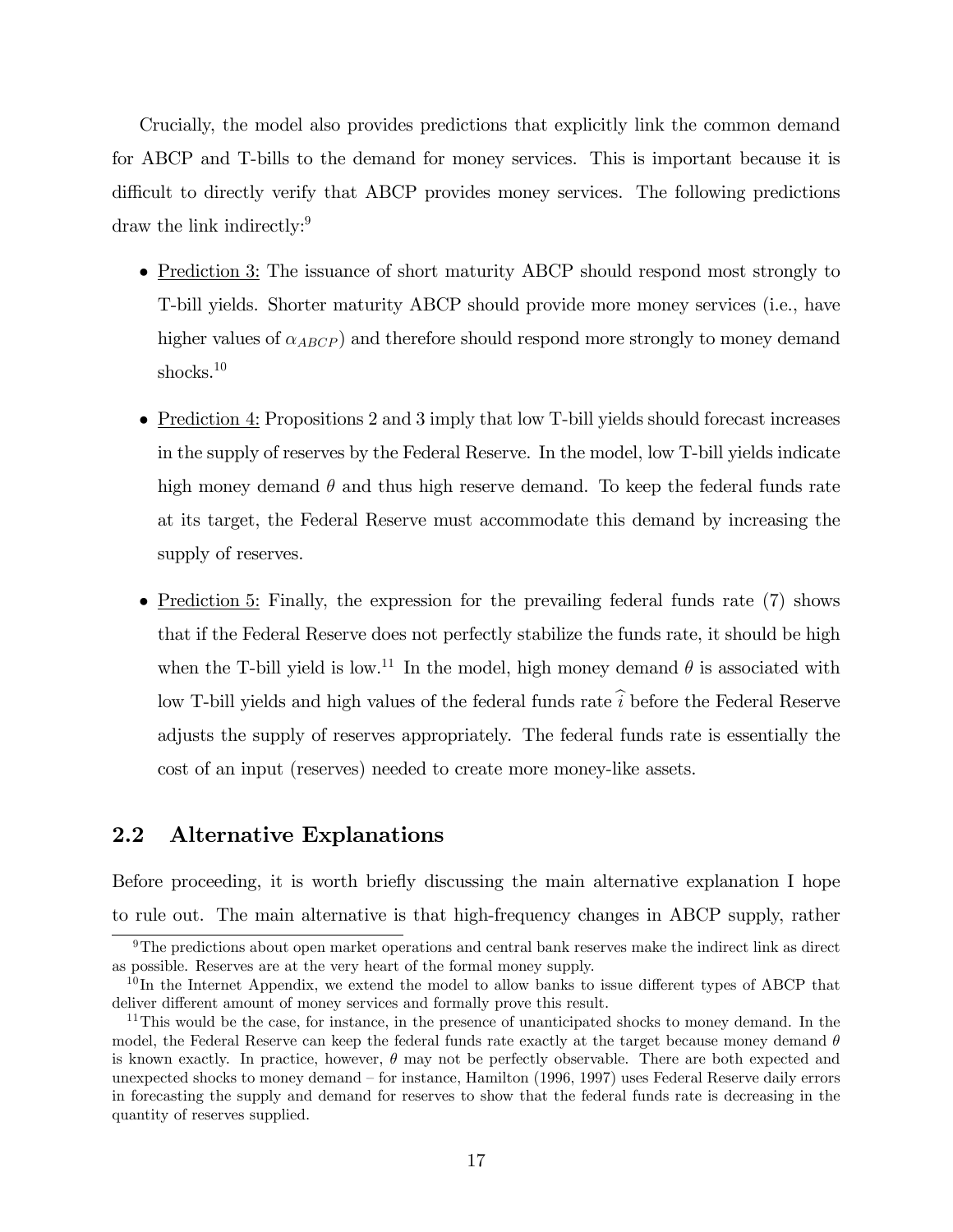than demand, drive the empirical results. Under this alternative, ABCP provides no money services, and issuance is driven by banks' need for financing at high frequencies.

The critical distinction between the money demand-based explanation formalized in the model and the supply alternative is the following. Under the supply alternative, there are no linkages between the markets for ABCP and Treasury bills and no linkages between the markets for central bank reserves and Treasury bills. This has two implications. First, the supply of Treasury bills should not be correlated with the supply of ABCP and reserves at high frequencies. Put differently, if ABCP, deposits, and T-bills are not substitutes, then there is no reason for banks to avoid issuing ABCP and deposits in weeks when T-bill issuance is high. Second, yields on Treasury bills should not be correlated with ABCP issuance at high frequencies. If anything, a flight to quality story would imply that T-bill yields should be low in bad times, when banks have fewer loans to finance. Thus, under the flight to quality alternative hypothesis, T-bill yields should be positively correlated with ABCP issuance, the opposite of what the money demand story predicts.

In contrast, under the money demand explanation, Treasury bill yields should reflect demand for money services and should therefore be correlated with the supply of ABCP and reserves. In the empirics, I show that this is the case: the information in T-bill yields alone is useful for forecasting the supply of ABCP and reserves at high frequencies.

## 2.3 Data

The data come from several sources. Interest rates are from the Federal Reserve H.15 Statistical Release. Data on ABCP outstanding comes from the Commercial Paper Rates and Outstanding Summary, also a Federal Reserve Board Statistical Release. Data on open market operations come from the Federal Reserve Bank of New York. Weekly data on Treasury bills outstanding are from the US Treasury Office of Debt Management. Data on monetary aggregates are from the Federal Reserve H.6 Statistical Release.

The overnight indexed swap (OIS) rate, which is obtained from Bloomberg, will play an important role in the empirics. The OIS rate represents the expected average of the federal funds rate over a given term.<sup>12</sup> Like most swaps, no cash is exchanged at the initiation of an

 $12$  Formally, the OIS rate is the fixed rate in a fixed-to-floating interest rate swap. When two counterparties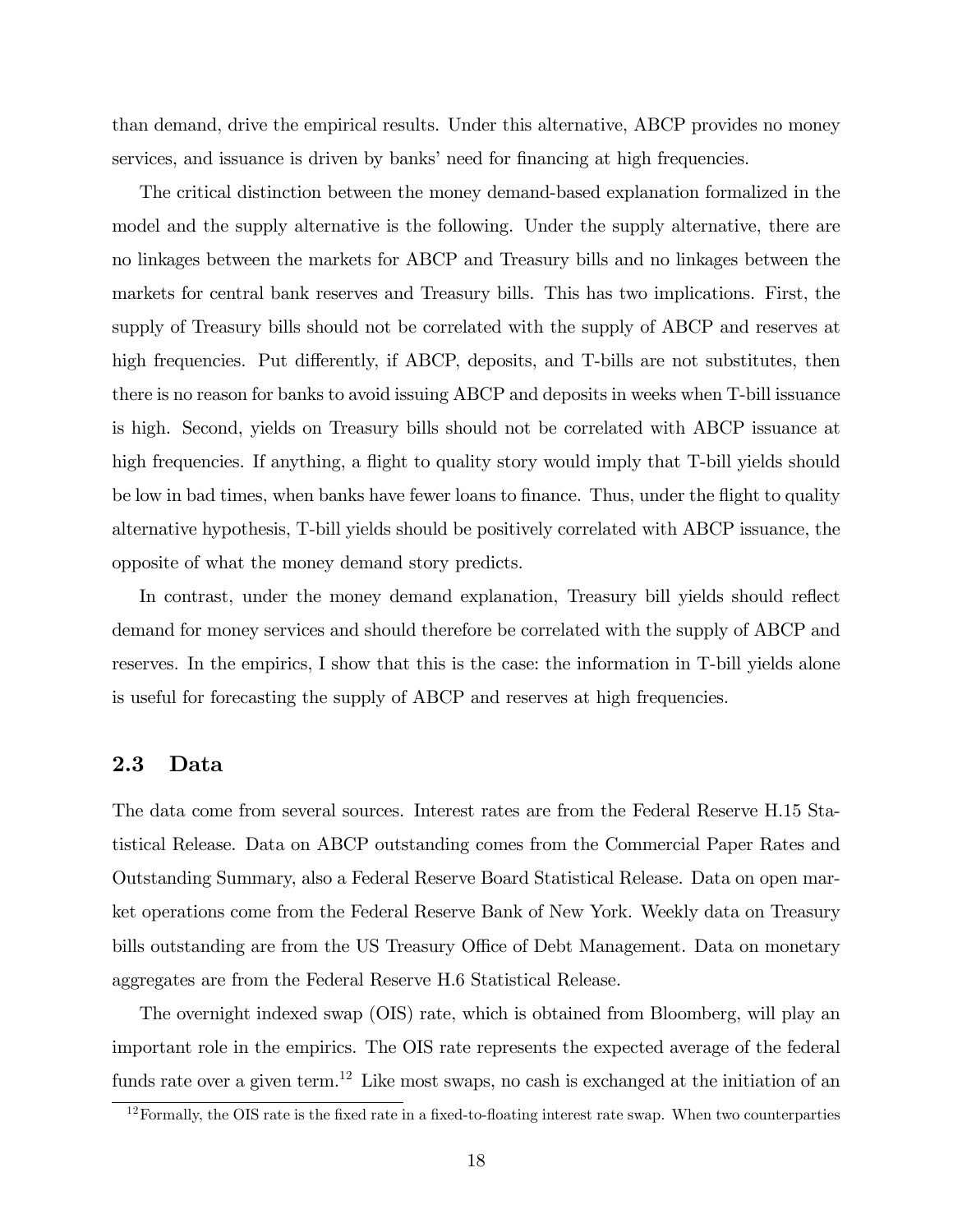OIS contract, and at maturity only the required net payment is made. Thus, OIS contracts carry little credit risk and are a good proxy for risk-free rates purged of liquidity and credit risk premia (Brunnermeier, 2009; Duffie and Choudry, 2011; Feldhutter and Lando, 2008; Gorton and Metrick, 2010a; Schwarz, 2010 ). Moreover, since no cash is exchanged up-front, OIS is not a rate at which banks can raise funding. For these reasons, it serves as a suitable a baseline for the overall level of short-term interest rates. In particular, the T-bill - OIS spread should capture the information in T-bill yields about the money premium.<sup>13</sup> Using the T-bill - OIS spread essentially strips out variation in the T-bill yield driven by changes in the overall level of short-term interest rates.

## 2.4 Results

#### 2.4.1 ABCP Issuance Decreases with T-bill Yields

I now turn to the empirical results. Table 2 Panel A examines Prediction 1: low T-bill yields should forecast ABCP issuance. In the model, low yields indicate high money demand because investors are particularly willing to pay for the incremental money services provided by Treasury bills. The shadow banking sector should respond to this increased demand by issuing more ABCP.

To examine this prediction, I examine the relationship between net ABCP issuance and the T-bill - OIS spread. Specifically, I run the following regression:

$$
\Delta \ln (ABCP \text{ Outstanding}_t) = \alpha + \beta \cdot T \cdot bill - OIS_{t-1} + \varepsilon_t. \tag{12}
$$

The first column shows the raw relationship, which is strongly negative and significant as predicted by the model. When money demand is high, T-bill yields are low, and issuance is high. When money demand is low, T-bill yields are high, and issuance is low. Figure

enter into the swap, one agrees to pay the OIS rate and in return receive the geometric average of the daily overnight Federal Funds rate over the term of the contract. Thus, the OIS rate should represent the average of the Federal funds rate over the term of the contraction. There may be a small term premium component as well, but over the 1-month horizon we focus on, this is likely to be negligible.

<sup>&</sup>lt;sup>13</sup>In the Internet Appendix, we show that we obtain similar results if we use the spread between the Federal Funds target rate and T-bill yields. The difference between using the target rate and OIS is that OIS correctly reflects short-term expected changes in the target.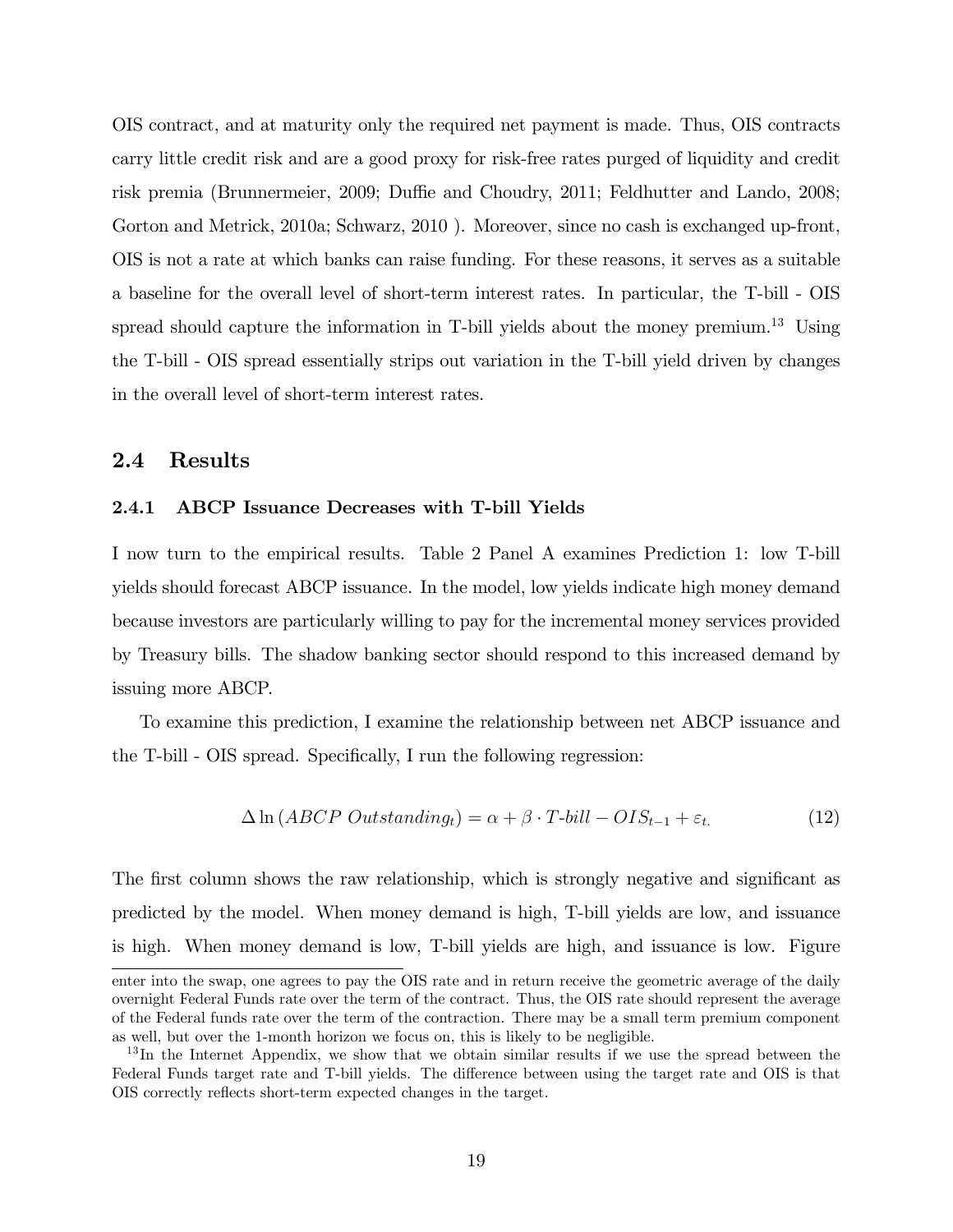2 presents this relationship as a scatterplot. The second column adds year-month Öxed effects to show that the relationship is not driven by low-frequency common trends in ABCP outstanding and the T-bill - OIS spread. The remainder of the table shows that the results are also robust to controlling for the lagged level of ABCP outstanding, lagged ABCP issuance, and week-of-year fixed effects. This shows that the results are not simply capturing some kind of mechanical mean reversion or predictable weekly pattern in ABCP issuance and spreads.

The magnitudes of the effects are economically plausible. Spreads are measured in percentage points, so the regressions imply that a 1% lower spread is associated with 1-2% more ABCP issuance. In the pre-crisis period, the T-bill - OIS spread has a mean of -23 basis points (bps) and a standard deviation of 19 bps. Of course, it would be surprising if the magnitudes were very large, given that I am examining high-frequency variation.

The small magnitudes are also reassuring because they admit a plausible mechanism through which the shadow banking system can adjust to changing money demand. In the model, banks adjust by changing their mix of long-term debt versus short-term deposit and ABCP financing. In practice, it may be unlikely that banks alter their long-term debt issuance in response to week-to-week changes in money demand. However, other types of issuers in the shadow banking system are able to more quickly respond. Over 30% of ABCP in the precrisis period was issued by issuers that purchase securities on the secondary market. These issuers, including securities arbitrage programs, structured investment programs, and collateralized debt obligations, can quickly respond to money demand shocks by financing secondary market purchases of the underlying securitized bonds with short-term ABCP (Covitz, Liang, and Suarez, 2013).

Table 2 Panel B shows that the results are robust to using an alternative measure of the premium on Treasury bills, the z-spread. The z-spread is the spread between actual T-bill yields and fitted yields from a spline. The fitted yields are constructed based on Gurkaynak, Sack, and Wright (2006), who estimate the Treasury yield curve using only Treasury notes and bonds with remaining maturities greater than three months. Thus, the z-spread is a measure of the deviation of actual T-bill yields from an extrapolation based on the rest of the yield curve. Consistent with the idea that Treasury bills provide greater money services than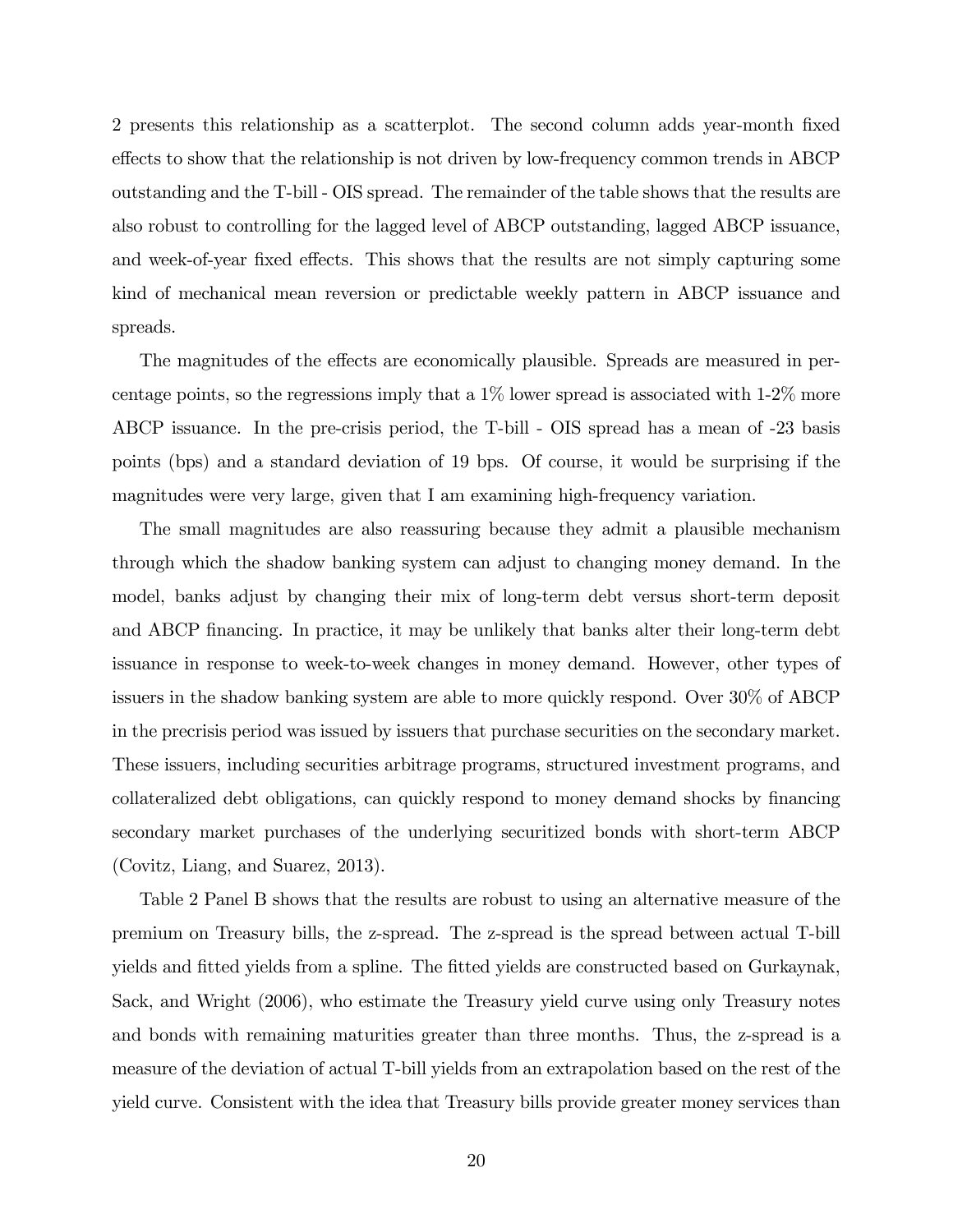long-term Treasuries, fitted yields are typically significantly higher than actual yields. Table 2 Panel B shows that low z-spreads forecast ABCP issuance, consistent with the predictions of the paper. When T-bills are particularly expensive relative to longer term Treasuries, this is a sign that money markets are tight. The banking sector then responds by issuing more ABCP.

#### 2.4.2 Treasury Bills and ABCP Issuance

I next turn to Prediction 2: Treasury bill issuance and ABCP issuance should be negatively correlated. In the model, increasing the supply of Treasury bills increases the total supply of money services in the economy, driving down their marginal value. This decreases the premium on money-like claims, reducing the shadow banking systemís incentive to issue ABCP.

Table 3 Panel A shows that this is the case, regressing net ABCP issuance on net Treasury bill issuance. The first column shows the raw relationship, which is negative and significant. Figure 3 presents this relationship as a scatterplot. When Treasury bill issuance is high, ABCP issuance is low. The remaining columns show that the results are robust to controlling for year-month fixed effects, lagged ABCP outstanding, lagged ABCP issuance, and week-of-year fixed effects. The relationship is always negative, and statistically significant in every column except the second. Krishnamurthy and Vissing-Jorgensen (2013) provide corroborating evidence. Examining low-frequency (annual) changes, they find a negative correlation between the supply of Treasuries and the quantity of bank deposits.

In the model, the predicted negative correlation was derived by considering the response of the shadow banking system to an exogenous increase in Treasury bill supply. Is this a reasonable assumption for the empirics? To be interpreted as evidence in favor of the model, Treasury bill supply shifts at high frequencies need to be unrelated to the conditions determining ABCP issuance. High-frequency Treasury bill issuance is largely driven by seasonal variation in the government's outlays and tax receipts (Duffee, 1996; Gurkaynak, Sack, and Wright, 2006; and Greenwood, Hanson, and Stein, 2013). In particular, weekly Treasury bill supply is unlikely to be correlated with the financial system's need for financing.

Does the relationship between ABCP issuance and Treasury bill issuance line up with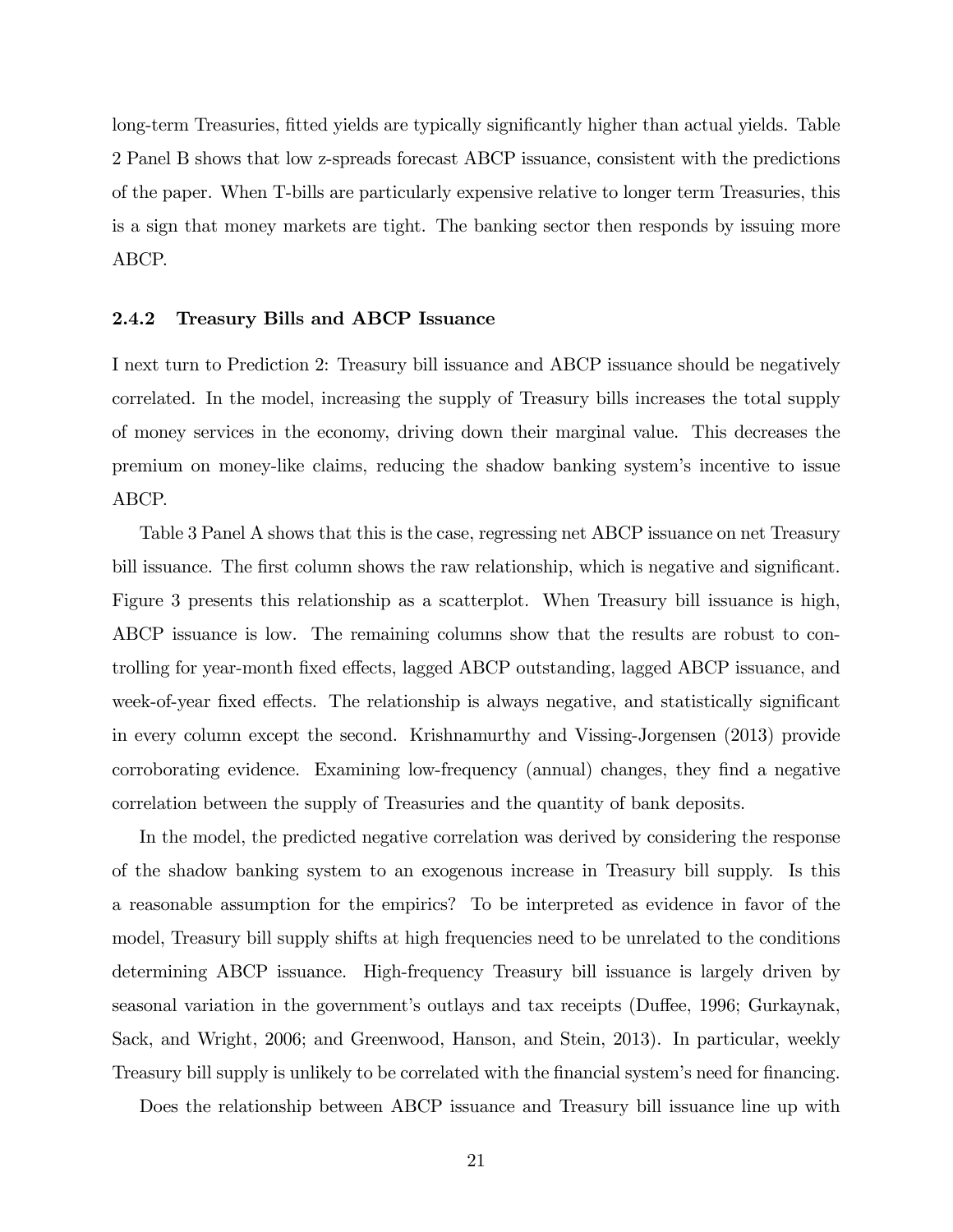the relationship between ABCP issuance and yields in the way the model predicts? By increasing the total supply of money services, increased Treasury bill issuance should reduce their marginal value. This should increase the T-bill - OIS spread because investors then care less about the money services offered by Treasury bills. The lower marginal value of money services decreases the shadow banking system's incentives to issue ABCP.

Panel B of Table 3 shows that the data are consistent with this mechanism. I run an instrumental variables regression, regressing ABCP issuance on the T-bill - OIS spread, instrumenting for the spread with Treasury bill issuance. Relative to the results in Panel A, the new information in Panel B comes from the Örst stage regression, which shows that the T-bill - OIS spread does indeed increase with Treasury bill issuance as predicted by the model. Essentially, the panel shows that the timing of the relationship between spreads and ABCP issuance lines up correctly with the timing of the relationship between T-bill issuance and ABCP issuance.<sup>14</sup>

#### 2.4.3 Short-Term ABCP Responds Most

So far I have shown that the data are consistent with the idea that ABCP is a substitute for Treasury bills. The remaining results explicitly connect the demand for Treasury bills and ABCP to the demand for money services.

I begin by analyzing Prediction 3: the issuance of short-maturity ABCP should respond most strongly to demand shifts. As discussed above, issuance of claims that provide the most money services should respond the most strongly to increases in money demand. It seems plausible to assume that short-maturity ABCP offers greater money services than long-maturity ABCP. Secondary markets for commercial paper are not very liquid (Covitz and Downing, 2007), so much of the liquidity of ABCP stems from the fact that it has a short maturity. Thus, the household sector should be willing to pay a particularly high money

 $14$ Note that our approach is somewhat different than a standard instrumental variables approach for identifying supply elasticities. A typical instrument would shift money demand holding other determinants of ABCP outstanding constant. Here we are essentially dividing money-like claims into private claims (ABCP and deposits) and government claims (Treasury bills). Any variable that shifts price while holding the private supply curve fixed (i.e., satisfying the exclusion restriction) is sufficient to identify the private supply elasticity. As argued above, the change in government supply is such a variable. Changes in Treasury supply essentially shift around the residual demand for money-like claims that is not met by Treasury bills, while holding the private supply curve constant.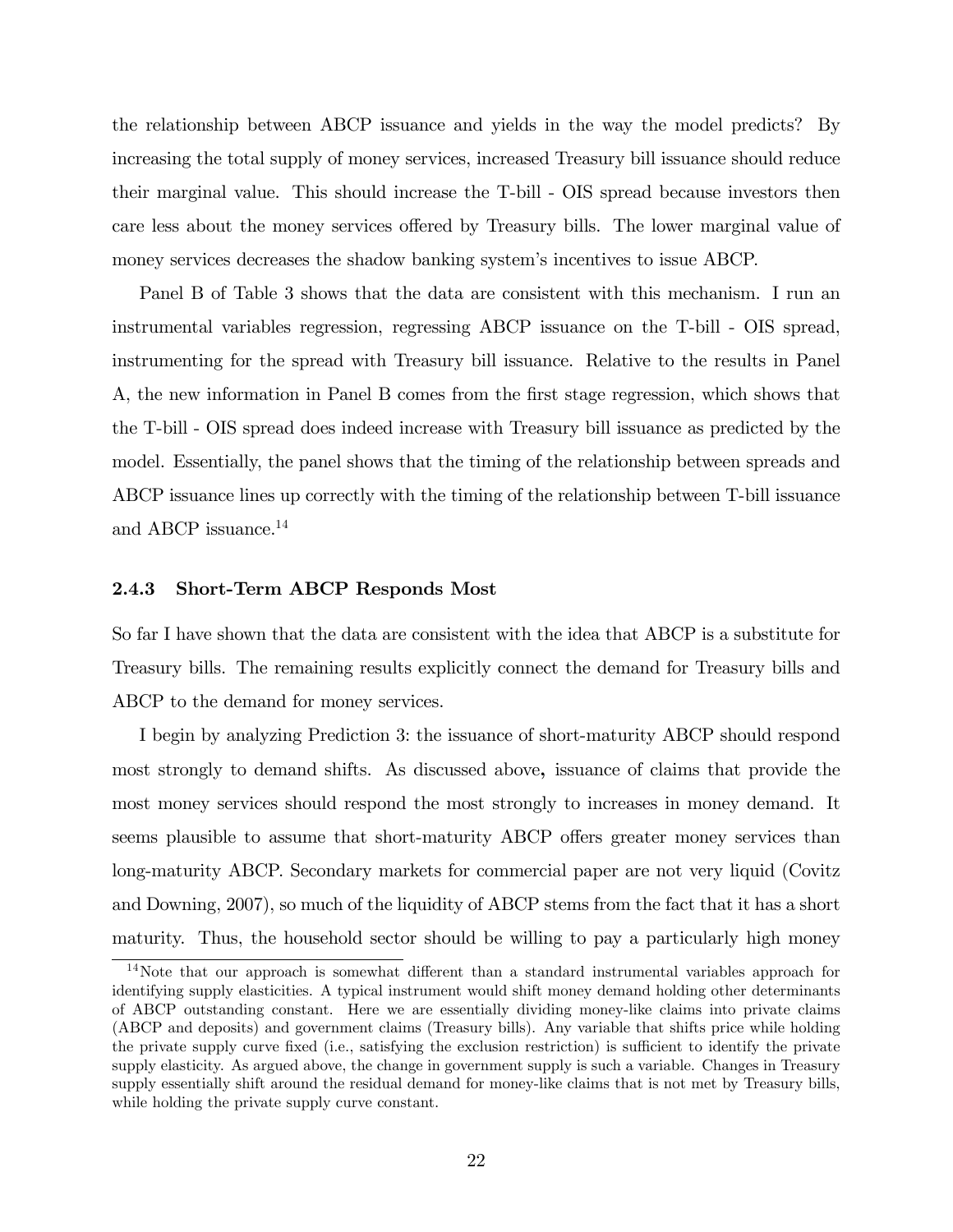premium for short-maturity ABCP.<sup>15</sup>

I use data on gross ABCP issuance from the Federal Reserve Board, which is broken out by maturity, to test this prediction in Table 4. Panel A shows that gross issuance of very short maturity (1-4 day) ABCP responds most negatively to the T-bill - OIS spread. When T-bill yields are low, short-maturity ABCP issuance rises sharply. For longer maturities, the strength of the relationship weakens, eventually turning positive for the longest maturities.<sup>16</sup> The relationship here is not perfectly monotonic, but the regression coefficients generally increase with maturity. Moreover, in untabulated results, I find that the weighted average maturity of ABCP issuance is negatively correlated with the T-bill - OIS spread.

#### 2.4.4 Open Market Operations Decrease with T-bill Yields

I next link the demand for ABCP and Treasury bills to money demand by connecting it to the banking systemís demand for central bank reserves. Prediction 4 is that increases in money demand should decrease the T-bill - OIS spread and lead the Federal Reserve to increase the supply of reserves. An increase in money demand increases demand for deposits. When they issue deposits, banks then wish to hold more reserves, raising the prevailing federal funds rate. In order to keep the federal funds rate at its target, the Federal Reserve injects reserves into the banking system.

Panel A of Table 5 examines this prediction, running the regression:

$$
\ln(RESERVE\ INJECTION_{t}) = \alpha + \beta \cdot T \cdot bill - OIS_{t-1} + \varepsilon_{t}.\tag{13}
$$

The first column shows the raw relationship, which is strongly negative and significant as predicted by the model. When money demand is high, T-bill yields are low, and the Federal Reserve injects more reserves. When money demand is low, T-bill yields are high, and the Federal Reserve injects fewer reserves. Figure 4 presents this relationship as a scatterplot.

 $15$ The logic of Modigliani-Miller (1958) would imply that the shadow banking system should be indifferent to issuing different types of ABCP. However, this logic breaks down in the presence of a money premium. If investors are willing to pay a money premium for money-like claims, above and beyond any risk premia they charge, then by issuing money-like claims, the banking sector can capture the money premium without bearing any additional risk. This ability to earn a riskless profit breaks the Modigliani-Miller argument.

<sup>&</sup>lt;sup>16</sup>The positive relationship for long maturities shows that ABCP issuers not only increase their total issuance in response to money demand; they also rotate the composition of their liabilities.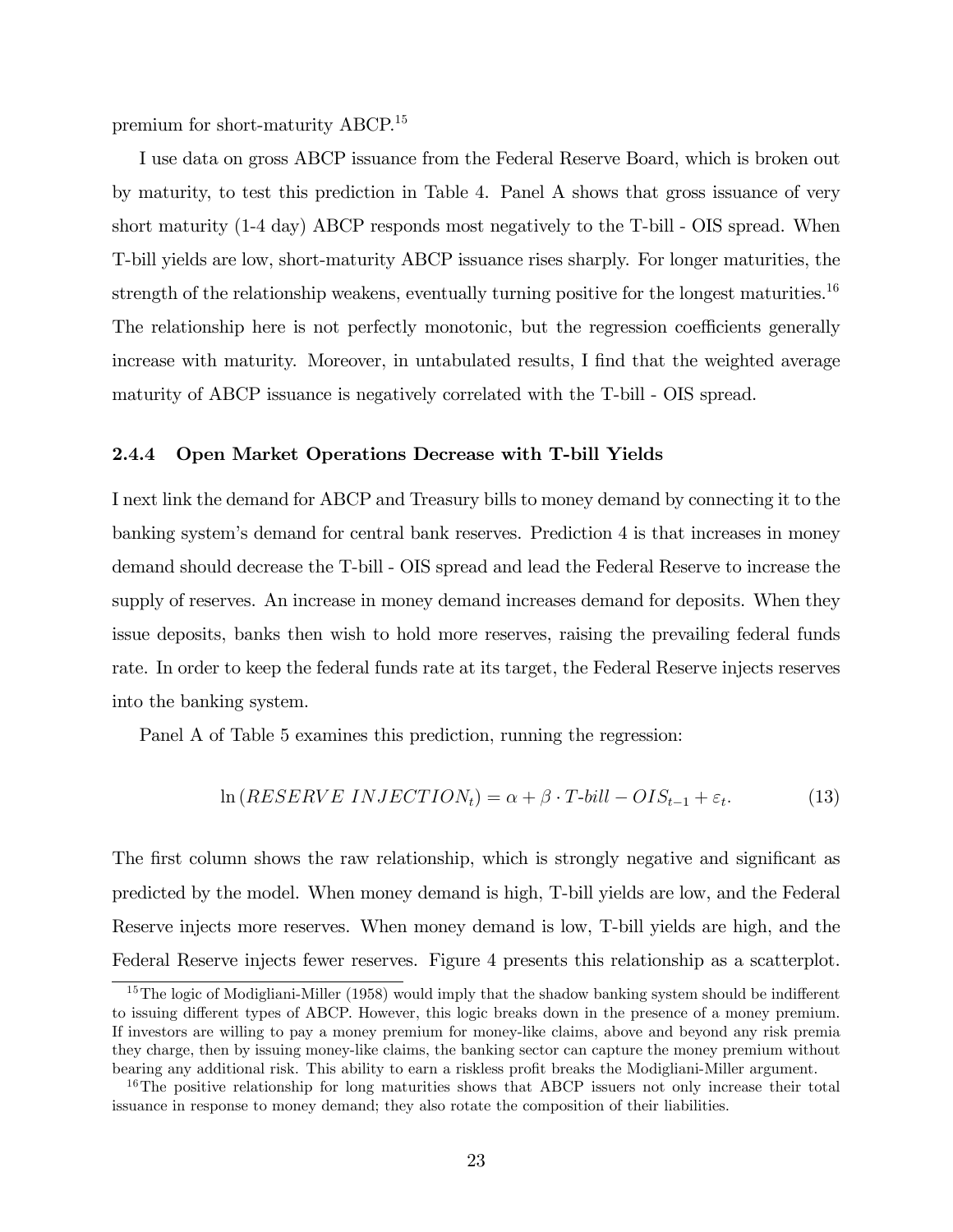The second column adds year-month fixed effects, and the third column adds week-of-year effects. The relationship remains negative and significant, indicating that it is not driven by low-frequency trends or predictable weekly patterns. The final three columns repeat the exercise, excluding weeks when the Federal Reserve Open Market Committee (FOMC) makes a policy announcement. This demonstrates that the results are not driven by the implementation of changes in the Federal Reserve's policy stance. Note that because I have already demonstrated that ABCP and T-bills are substitutes, these results suggest that the demand for ABCP is linked to the demand for reserves, even though no price information from the ABCP market is being used.

Again, the magnitude of the coefficients is economically plausible. A  $1\%$  lower T-bill yield leads to a \$15–30 billion larger reserve injection, relative to a mean injection of \$35 billion and a standard deviation of \$16 billion.

Panel B of Table 5 examines a prediction of the money demand story that does not come directly from the model. When the Federal Reserve conducted open market operations in the pre-crisis period, it accepted three types of collateral: Treasuries, the debt of the Government Sponsored Enterprises (GSEs), and mortgage-backed securities (MBS) guaranteed by the GSEs. A natural prediction of the money demand story is that when money demand is high the banking sector would like to obtain additional reserves using the least money-like collateral, thus maximizing the net creation of money services. In particular, the fraction of reserve injections collateralized by Treasuries should decrease, assuming that Treasuries provide more money services than GSE debt and MBS. I examine this prediction by running the specification

$$
\%nonTREASURY\_COLLATERAL_t = \alpha + \beta \cdot T \cdot bill - OIS_{t-1} + \varepsilon_t. \tag{14}
$$

The coefficients here are negative and significant, as predicted by the model. A  $1\%$ decrease in T-bill yields results in a 10% or larger increase in the use of non-Treasury collateral. These results are consistent with the idea that new reserves are created with the least money-like collateral when money demand is high (i.e., when T-bill yields are low).<sup>17</sup>

 $17$ An alternative interpretation of the results is that they simply reflect variation in Treasury supply rather than money demand. It could just be that the T-bill yield is low when the supply of Treasuries is low, and use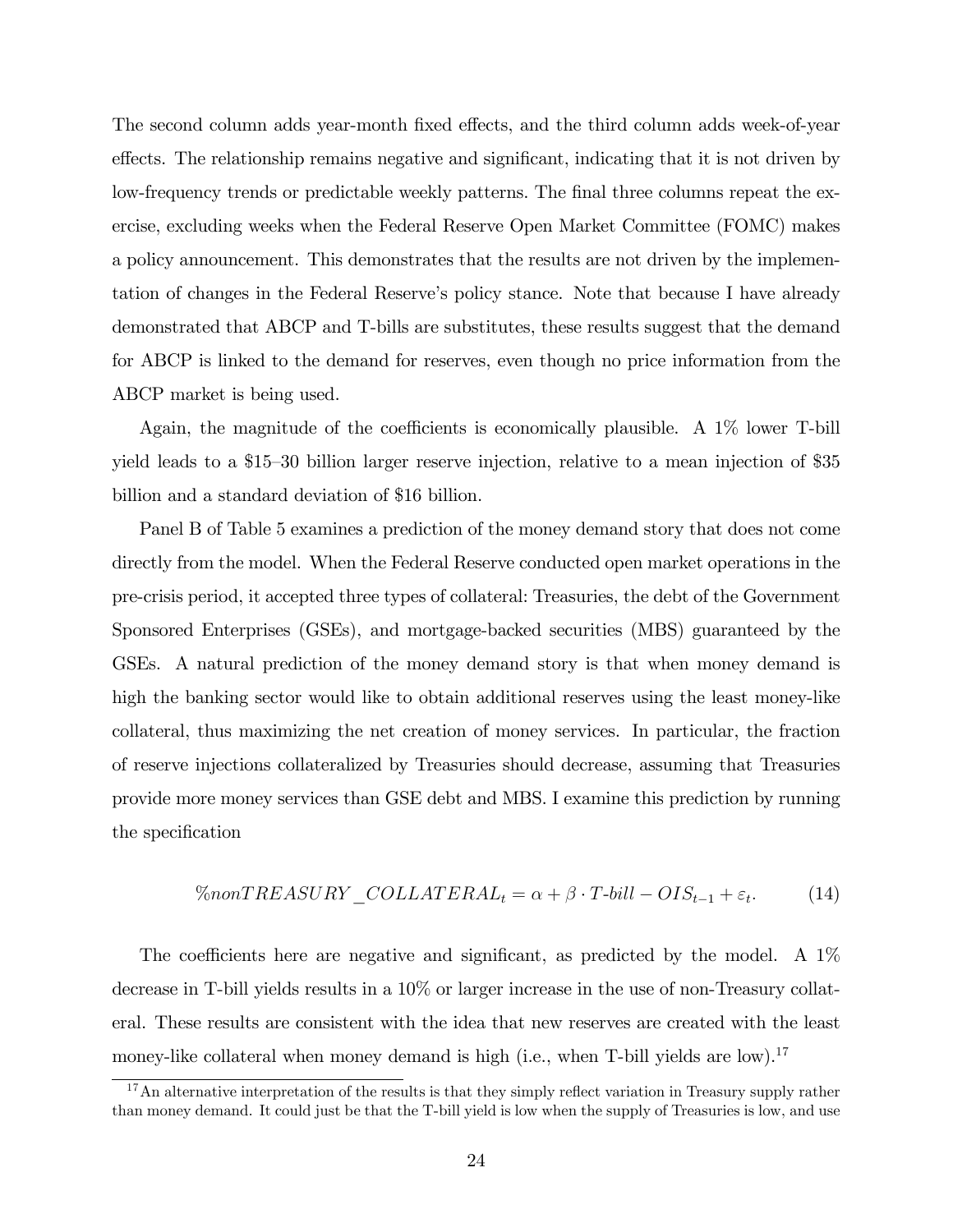#### 2.4.5 Federal Funds Rate Rises as T-bill Yields Fall

I now turn to Prediction 5: deviations of the prevailing federal funds rate from the target rate should be negatively correlated with the T-bill - OIS spread. Prior to the reserve supply response of the Federal Reserve, an increase in money demand should increase demand for reserves, driving up the federal funds rate. At the same time, the T-bill yield should fall, because investors highly value the money services offered by Treasury bills. Of course, in the model, the Federal Reserve anticipates changes in money demand, so the prevailing federal funds rate is always pegged to the target. However, if the increase in money demand were unanticipated by the Federal Reserve, one would obtain this prediction.

Table 6 examines the prediction, running the regression:

$$
\Delta T \text{-} bill - OIS_t = \alpha + \beta \cdot \Delta (FED\ FUNDS_t - TARGET_t) + \varepsilon_t. \tag{15}
$$

The first four columns run the regression at a weekly frequency. The first column shows the raw relationship, while the second column restricts the sample to weeks when the Federal Reserve Open Market Committee does not make a policy announcement. The third column adds year-month fixed effects. The coefficients are negative but typically not statistically significant. This is not surprising. At a weekly frequency, the Federal Reserve has time to push the prevailing federal funds rate back to its target by adjusting the supply of reserves in response to unanticipated money demand shocks.

The next four columns of the table run the same regressions at a daily frequency. Here, the evidence is more consistent. Days when the federal funds rate rises relative to its target are days when the T-bill - OIS spread falls. Note that because I have already demonstrated that ABCP and T-bills are substitutes, the results in Panel B suggest that the demand for ABCP is linked to the demand for reserves, even though no price information from the ABCP market is being used.

of non-Treasury collateral is high when the supply of Treasuries is low. However, in untabulated results, we find that the effect remains if we control for the supply of Treasury bills outstanding, though the statistical significance is sometimes weaker.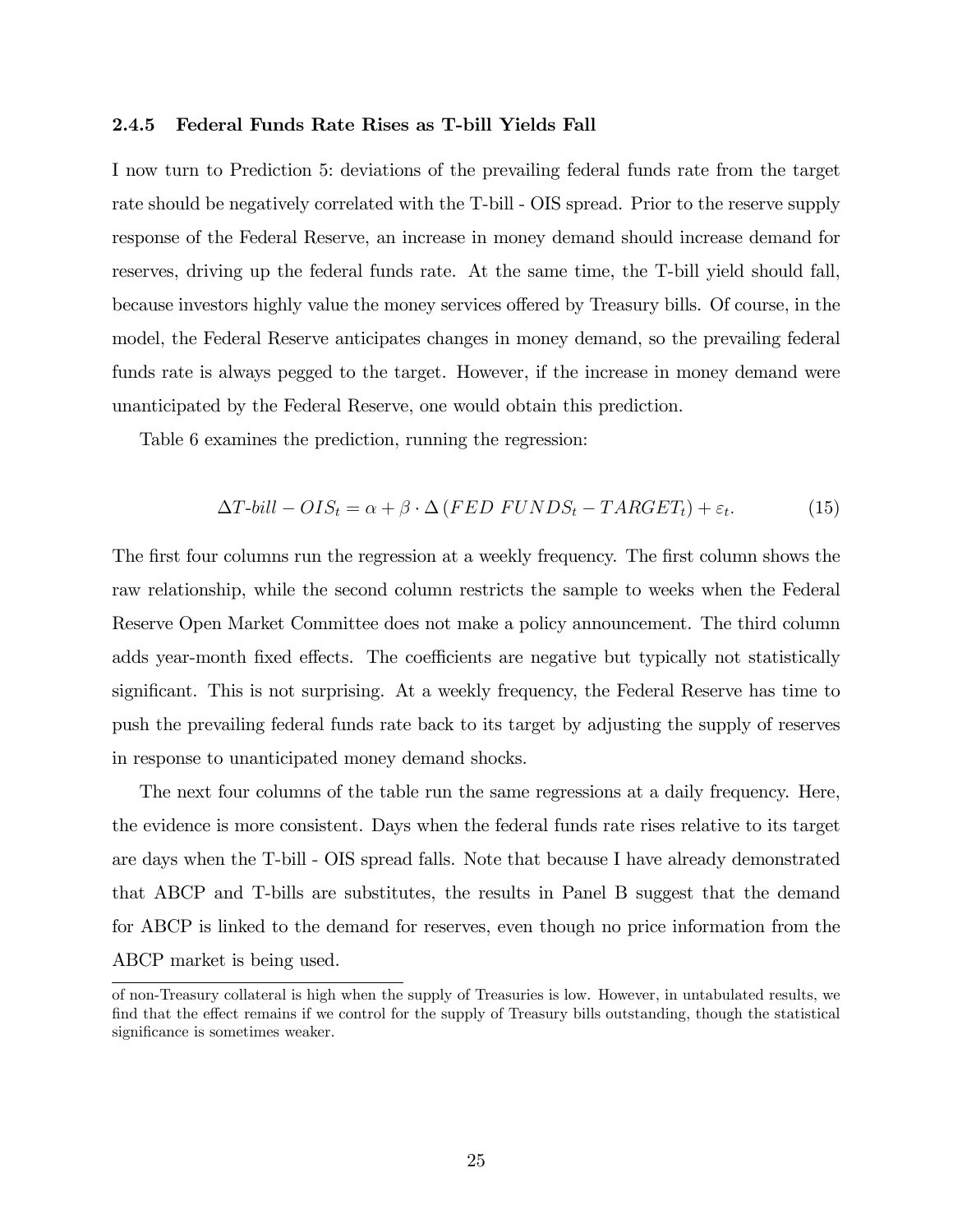#### 2.4.6 Other Money Quantities Decrease with Spreads

The empirics up to this point have documented interlinkages between markets for the three claims in the model: Treasury bills, central bank reserves, and ABCP. I can also ask whether low T-bill - OIS spreads are in fact a proxy for high money demand by examining other markets for money-like claims. Increases in demand should raise prices and quantities. If low spreads are indeed a proxy for high money demand, they should be correlated with high quantities of money-like claims beyond those explicitly modeled above. Table 7 examines this prediction directly by looking at contemporaneous relationships between spreads and quantities of money-like claims. I run regressions of the form

$$
\ln(M_t) = \alpha + \beta \cdot T \cdot \text{bill} - OIS_t + \varepsilon_t,\tag{16}
$$

where  $M_t$  is some measure of the quantity of money. Each column in the table examines a different measure of the quantity of money.

The first column uses the quantity of reserves in the banking sector as a proxy for  $M_t$ . There is a negative and significant relationship, which is not surprising given the results in Table 5. In the second column, the quantity of deposits in the banking sector is negatively, but not significantly, related to the spread. The third and fourth columns show that the assets under management of money market mutual funds are negatively but insignificantly correlated with the spread. The fifth column shows that the size of the money supply, as measured by M2, is negatively and significantly associated with the spread.

Finally, the sixth column examines a different type of proxy: the dollar volume transactions going over the Fedwire Funds payment system. Fedwire is used for payments and clearing services between financial institutions. To the extent that these transactions are driven by transactions in the real economy, this transaction volume reflects money demand. The data are only available monthly, so I cannot use year-month fixed effects as in the other specifications; instead I use year-quarter fixed effects. The results show that Fedwire transaction volume is negatively and significantly correlated with spreads, consistent with the money demand view.

Overall, there is suggestive evidence that some monetary quantities are negatively corre-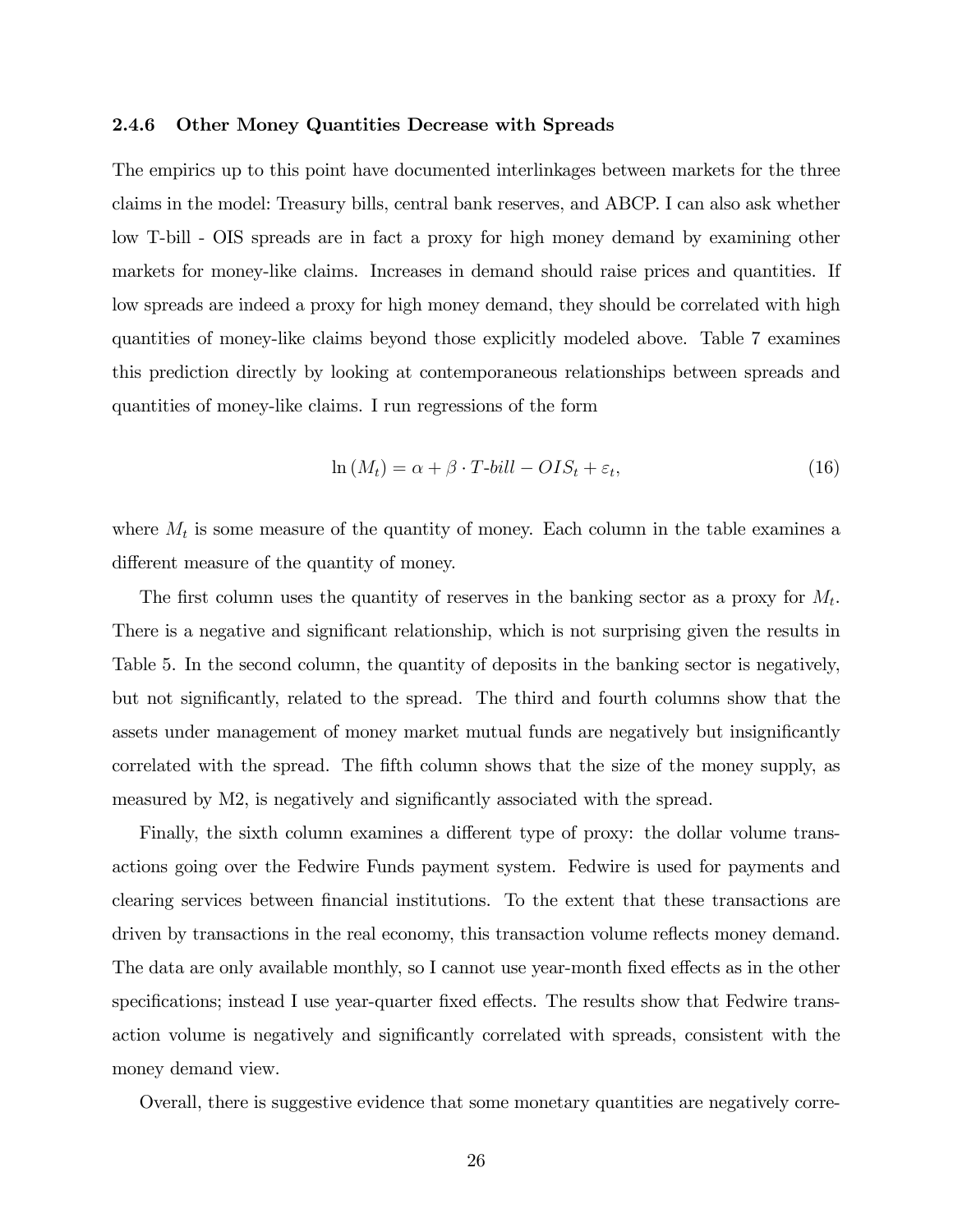lated with spreads. This is consistent with the money demand story and the use of spreads to proxy for demand at high frequencies.

#### 2.4.7 Other Corroborating Evidence

In this section, I briefly discuss other results consistent with the idea that the shadow banking system responds to money demand. First, Table 8 examines the response to money demand shocks of other issuers of short-term debt. Table 8 Panel A examines the behavior of the primary dealers, another channel through which the shadow banking system can respond to money demand shocks. In particular, the liabilities of the primary dealers may provide more money services than some securities and less money services than others. Thus, when money demand is high, the dealers should reduce their positions in securities that provide a lot of money services and increase their positions in securities that provide few money services. Concretely, if the short-term debt of a primary dealer is more money-like than corporate bonds but less money-like than Treasury bills, I should expect dealers to increase their holdings of corporate bonds and decrease their holdings of bills when money demand is high.

Table 8 Panel A examines this prediction. I run regressions of the aggregate net position (long minus short) of the primary dealers in a given security type on the T-bill - OIS spread. Column 1 examines dealer positions in Treasury bills. The coefficient is positive and significant. When money demand is high, T-bill yields are low, and the dealers hold few T-bills, supplying more to the market. When money demand is low, T-bill yields are high, and the dealers hold more T-bills. Column 2 controls for T-bills outstanding to rule out alternative explanations based on variation in the supply of Treasury bills. The remaining columns show that dealer positions in all Treasury securities and GSE debt decrease when T-bill yields are low. In contrast, net positions in GSE-guaranteed MBS and corporate securities increase when T-bill yields are low. This is consistent with the money demand story. Treasuries and GSE debt provide more money services than the liabilities of the primary dealers. Therefore, when money demand is high, the dealers hold less of these securities. In contrast, MBS and corporate securities provide less money services than the liabilities of the primary dealers.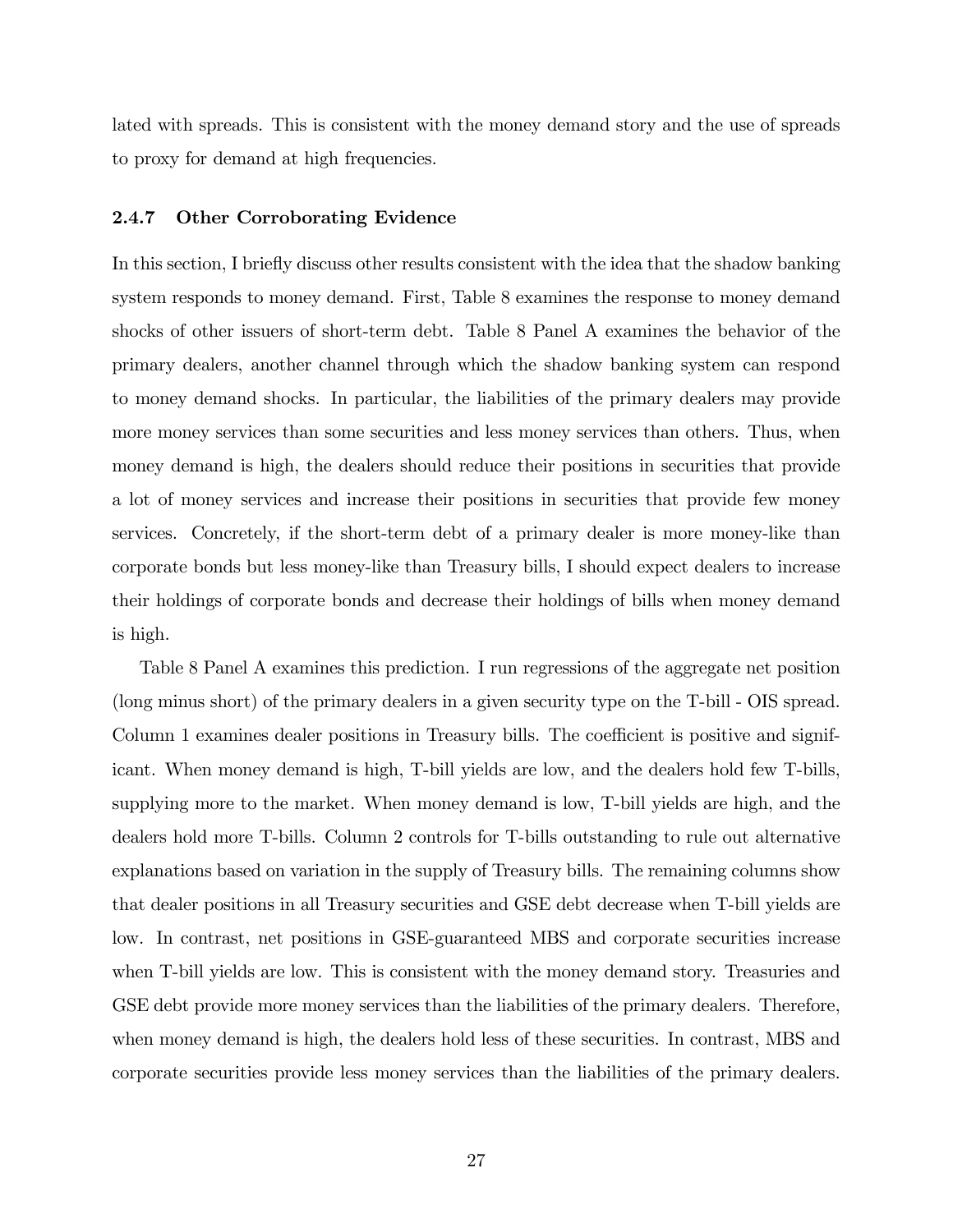Thus, when money demand is high, the dealers hold more of these securities.<sup>18</sup>

Table 8 Panel B analyzes the behavior of commercial paper that is not asset-backed, which is comprised of unsecured commercial paper issued by financial and non-financial firms. Specifically, Table 8 Panel B regresses the log net issuance of unsecured commercial paper on the T-bill - OIS spread. Consistent with the idea that other issuers also react to money demand, the table shows that low T-bill yields forecast the issuance of unsecured commercial paper. The effects are not as strong as those documented for ABCP in Table 2 Panel A, consistent with the idea that the elasticity of ABCP supply is high because securitization provides a large supply of assets that can be used to collateralize ABCP, an idea which is discussed further below.

In addition, the Internet Appendix presents another set of results consistent with the idea that the shadow banking system responds to money demand. The first set shows that money market spreads are highly correlated with each other but not with movements in longer-maturity yields or stock market returns. This is consistent with the money demand story. In the model, the level of money demand  $\theta$  should drive the spreads of all money-like claims, but is not strongly linked to broader market conditions at high frequencies.

# 3 Discussion

## 3.1 Cumulating the Demand-Side Evidence

To summarize, the empirical results provide strong evidence in favor of the model presented in Section 2, where variation in the demand for money services plays an important role in driving ABCP issuance. Tables 2 and 3 show that ABCP and T-bills are partial substitutes: increased demand for ABCP and T-bills leads to higher prices and quantities. Tables 4- 7 explicitly link the demand for ABCP and T-bills to the demand for monetary services, demonstrating that the demand for these claims is high at the same time that demand for

<sup>&</sup>lt;sup>18</sup>An alternative explanation for these results is that the primary dealers are simply engaging in a carry trade, buying longer-term and riskier securities when short-term yields are low. Note that the table controls for the term spread and the Baa-Aaa spread. This helps to rule out this alternative. The results cannot be explained by a story where the dealers simply hold MBS and corporate bonds when the term spread or credit spreads are high.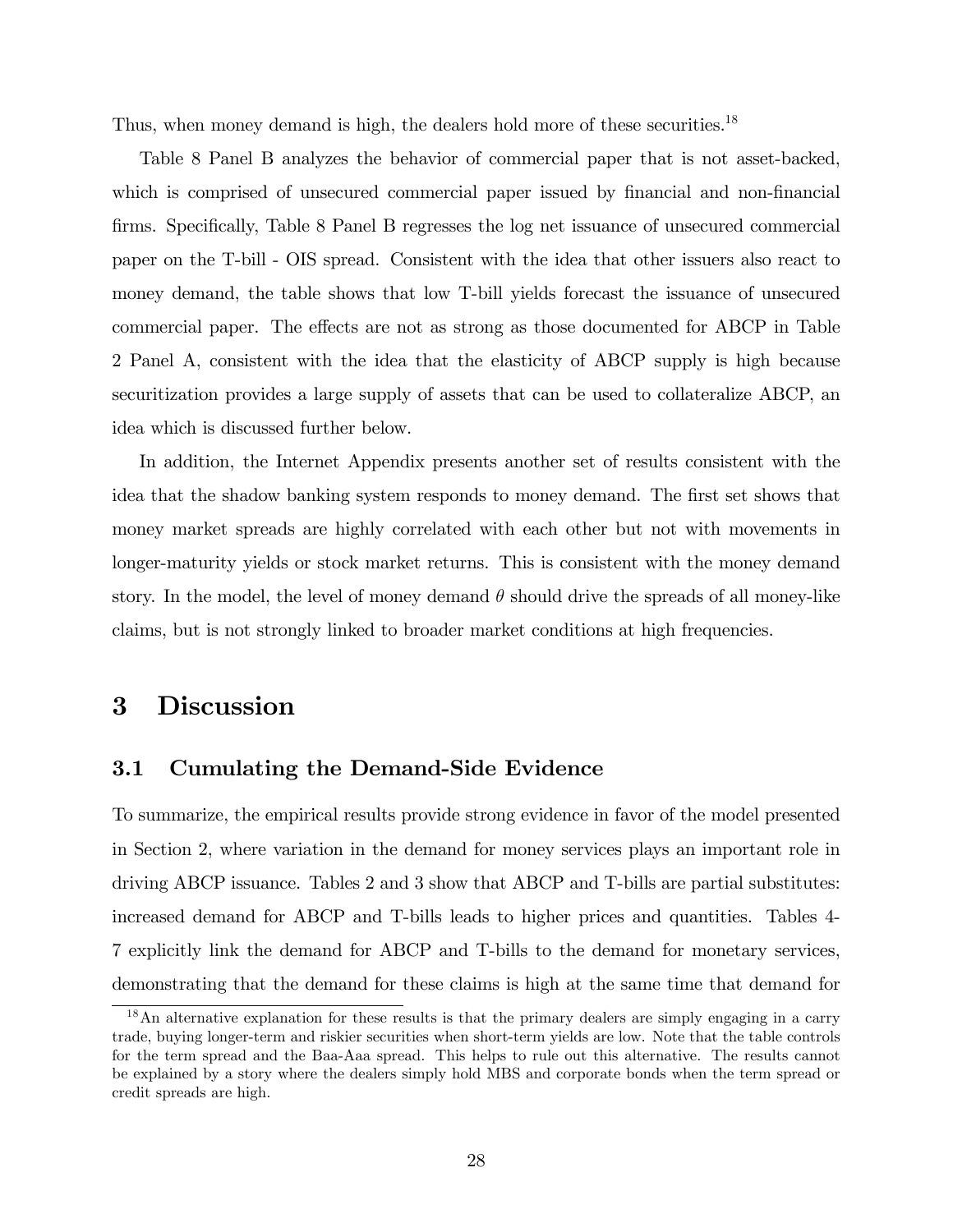liquidity and central bank reserves is high.

I now briefly discuss what the high-frequency estimates imply about the low-frequency growth of ABCP in the years before the crisis. Figure 1 shows the growth of ABCP over the sample period, which is concentrated from mid-2004 to mid-2007. ABCP outstanding grew 8% from January 2001-June 2004 and 70% from June 2004-July 2007.

Extrapolating from Table 2 Panel A, I can try to assess how much of this growth is related to the demand for money-like claims. Specifically, I can compare spreads from June 2004-July 2007 relative to January 2001-June 2004, asking whether the results in Table 2 Panel A would predict higher issuance. Many caveats are in order in interpreting such a calculation. First, throughout the paper I take no stand on the sources of demand, which are critical for understanding the welfare implications of the growth of shadow banking. Moreover, without a view on its sources, it is difficult to assess the plausibility of the idea that the demand for money-like claims significantly increased in the mid- $2000s$ .<sup>19</sup> Second, there are external validity concerns. The results are based on high-frequency variation that I argue is ascribable to changes in demand. It is not clear that these results can be extrapolated to thinking about the low-frequency growth of short-term funding in the shadow banking system before the financial crisis. Put differently, I am measuring short-term elasticities, which may differ from long-term elasticities.

With these caveats in mind, I do the calculation using the estimates in Panel A of Table 2, which relate net ABCP issuance to spreads. Note that Table 2 is estimated over the entire sample period, January 2001-July 2007. If the sample is restricted to January 2001-June 2004, the results are statistically similar and a bit larger in magnitude. Consistent with the idea that the demand for money-like claims increased in the mid-2000s, the T-bill - OIS spread was 26 bps lower on average from June 2004-July 2007 than it was from January 2001- June 2004. The results in Table 2 suggest that these lower spreads translate into roughly 30% (percentage points) more total ABCP issuance over the latter period than over the early

<sup>&</sup>lt;sup>19</sup> In many narratives emphasizing the demand for money-like claims, the financial sector itself plays an important role. For instance, when securities lenders lend out securities to short sellers, they receive cash as collateral in case the short seller defaults on the loan. They typically invest this cash in money-like claims because it has to be returned to the short seller immediately whenever the short seller chooses to close the position. Securities lending grew rapidly in the mid-2000s, securities lenders held significant quantities of ABCP (Krishnamurthy, Nagel, and Orlov, 2013).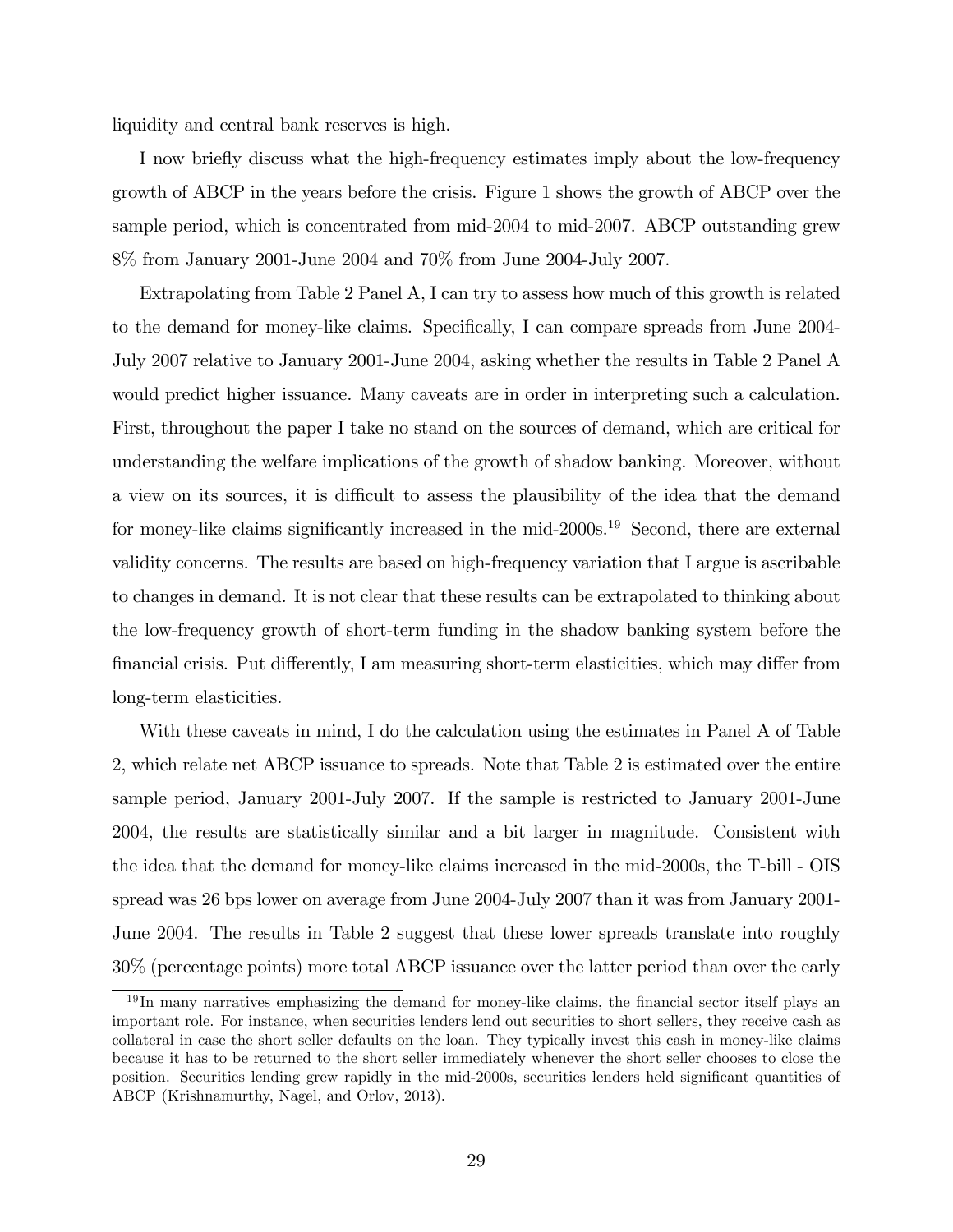period, or approximately 50% of the overall increase in ABCP outstanding.

## 3.2 The Role of Elastic Supply

Thus, the high-frequency estimates are consistent with the idea that increased demand for money-like claims played an important role in the growth of shadow banking in the mid-2000s. For a shift in demand to create the very large change in quantities observed during that period, it must be the case that the elasticity of ABCP supply is high. The model suggests one way that the elasticity of supply manifests itself in the data: how strongly the banking system responds to increases in the federal funds rate.

**Proposition 5** Suppose the Federal Reserve wishes to increase its policy rate i. It does so by reducing the supply of reserves so that  $\partial \mathcal{R}^*/\partial i < 0$ . The banking system reacts by increasing the supply of ABCP so that  $\partial m_{ABCP}/\partial i > 0$ . When deposits and ABCP are nearly perfect substitutes,  $\partial m_{ABCP}/\partial i \approx \rho \alpha_{ABCP}/c''$ , where  $c(\cdot)$  is the cost of manufacturing ABCP. In this case,  $\partial m_{ABCP}/\partial i$  effectively reveals the elasticity of supply.

The intuition is as follows. The need to hold reserves is effectively a tax banks pay when they issue deposits. When the Federal Reserve increases the federal funds rate, it increases this tax. This causes the banking system to substitute towards ABCP financing. The degree to which it does so is related to the elasticity of ABCP supply, which is captured by  $c''$ , where  $c(\cdot)$  is the cost of manufacturing ABCP. When  $c''$  is low, the marginal costs of ABCP production increase slowly, so supply is more elastic and the banking system substitutes more heavily towards ABCP.

Has the elasticity of supply changed over time? To explore this, Figure 5 examines the relationship between commercial paper outstanding and the federal funds rate over a longer period using rolling regressions with data from the Flow of Funds. At each date  $t$ , I run a regression of the change in commercial paper outstanding normalized by GDP on the change in the federal funds rate over the 5 years following  $t$  and plot the coefficient from that regression. As seen in Figure 5, the relationship has strengthened considerably over the last twenty years, suggesting supply is substantially more elastic than it used to be.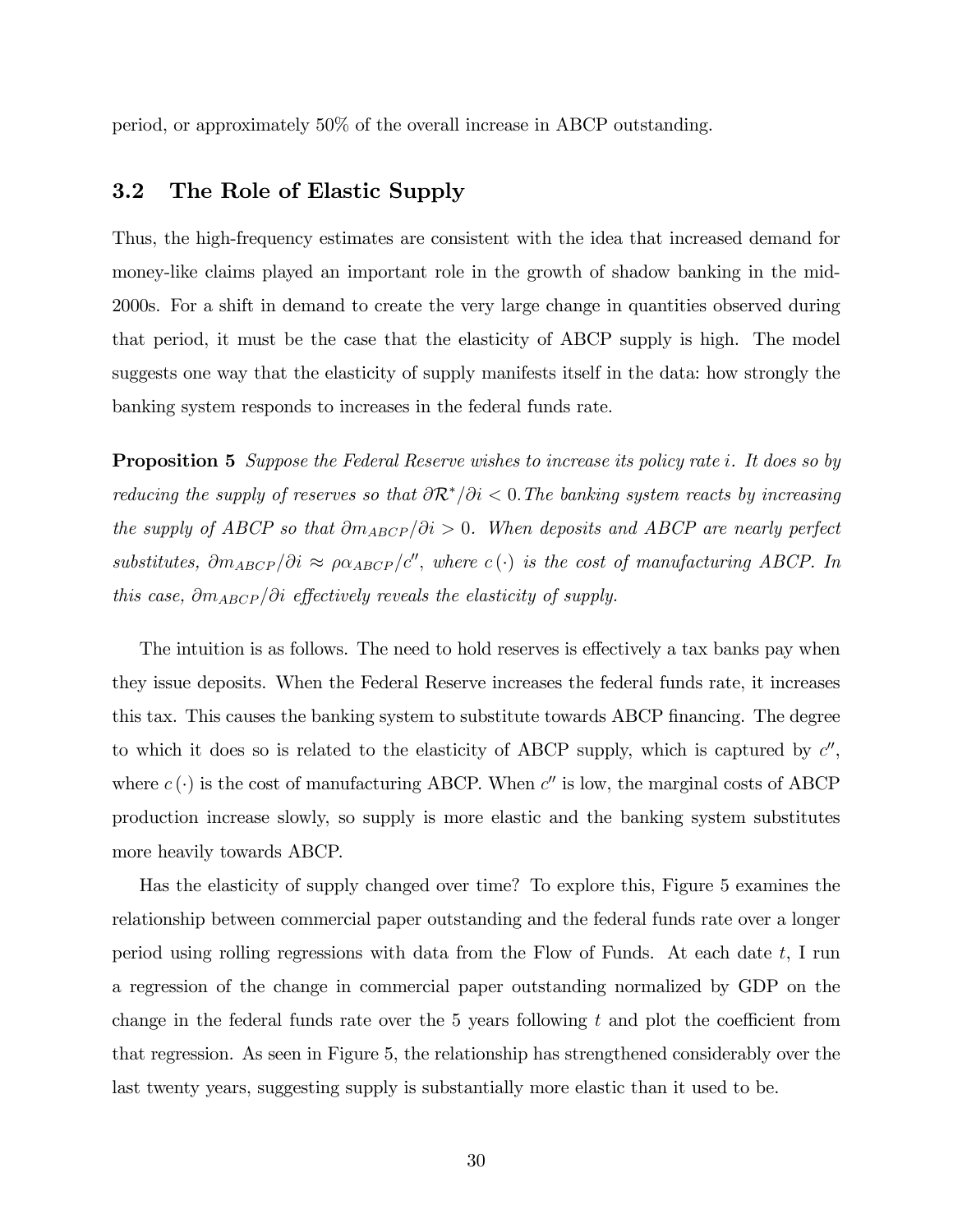This evidence is consistent with the idea that the growth of securitization likely played an important role in changing the elasticity of ABCP supply. Estimates of the total stock of securitized bonds before the Önancial crisis range from \$5-\$10 trillion (Gorton and Metrick, 2010a). By providing a large, elastic supply of assets that could collateralize ABCP, securitization could have significantly increased the elasticity of ABCP supply.<sup>20</sup>

#### 3.3 The Crisis

The focus of the paper is the growth of the shadow banking system in the years before the 2007-2009 financial crisis. However, it is worth noting that the money demand narrative is in broad strokes consistent with the collapse of shadow banking during the crisis as well. In particular, one can interpret the onset of the crisis as a decrease in the money services offered by ABCP and other shadow bank debt. In the model presented above, a sudden reduction in  $\alpha_{ABCP}$  would decrease the total quantity of money services available M and thus increase money premia because demand for money services is downward sloping. This would be associated with falling yields on Treasury bills and deposits. In addition, the demand for reserves would rise as banks wished to issue more deposits. To keep the funds rate at its target, the Federal Reserve would have to increase the supply of reserves. This is precisely what happened in August 2007, as the market for ABCP collapsed. $21$ 

 $^{20}$ The evidence is also consistent with the idea that neglected risks played an important role in the boom, as argued by Gennaioli, Shleifer, and Vishny (2011, 2012). In the model, we assumed the amount of money services provided by ABCP,  $\alpha_{ABCP}$ , did not vary with the quantity of ABCP produced. However, it would be reasonable to think that  $\alpha_{ABCP}$  should decline with the quantity of ABCP produced because, for instance, larger quantities of ABCP must be backed by riskier assets. To the extent that this is the case, it is partially captured by the assumption that  $c''$  is positive. Assuming that banks face constant benefits and increasing marginal costs of ABCP production has similar implications to assuming they have decreasing marginal benefits and fixed marginal costs. Thus, finding a decline in  $c''$ , as Figure 5 suggests, is consistent with the notion that investors began to think the banking system could produce more and more ABCP without sacrificing asset quality. The key question under this interpretation is why investor perceptions changed beginning in the 1990s.

<sup>21</sup>See, for instance, http://www.frbsf.org/education/publications/doctor-econ/2007/august/temporaryreserves-liquidity-injection.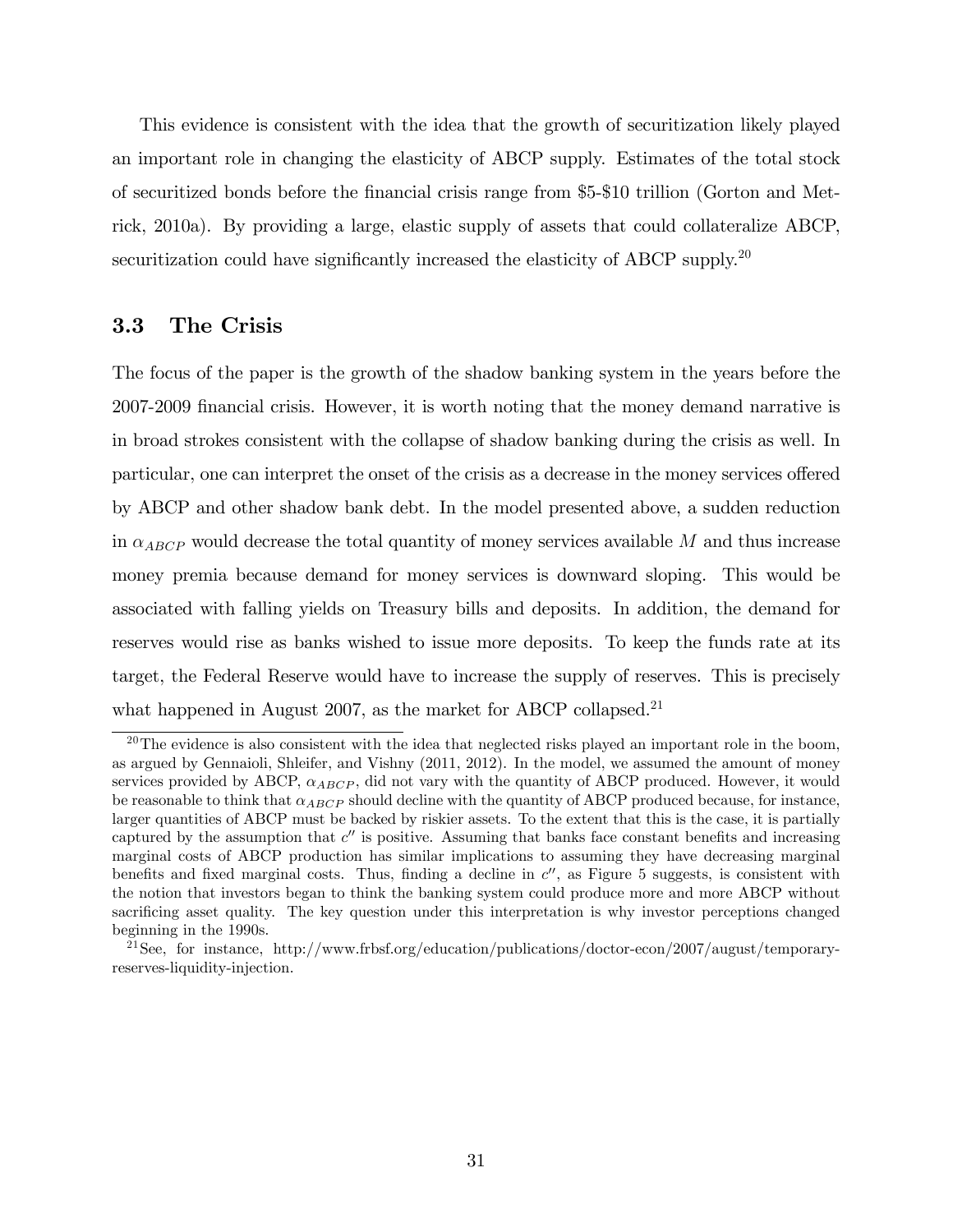# 4 Conclusion

The growth of the shadow banking system is important to understand, both because of the role it played in the financial crisis and because it sheds light on the role of financial innovation more broadly. A growing literature has emphasized increasing demand for money-like claims as an explanation for the rise of shadow banking. This literature argues that investor demand for money-like claims drove the Önancial system to manufacture large amounts of short-term debt, specifically ABCP and repo, in the years before the financial crisis.

Despite the prominence of the money demand narrative, its basic premise remains untested. Did the short-term claims issued by the shadow banking system provide money services before the crisis? This paper empirically assesses this question by documenting a novel set of tight interconnections between the markets for Treasury bills, central bank reserves, and short-term shadow bank debt. Examining the pre-crisis period from July 2001 through June 2007, I show that the Önancial system responds to shocks to the demand for money-like claims, suggesting that money demand played a significant role in driving the growth of shadow banking.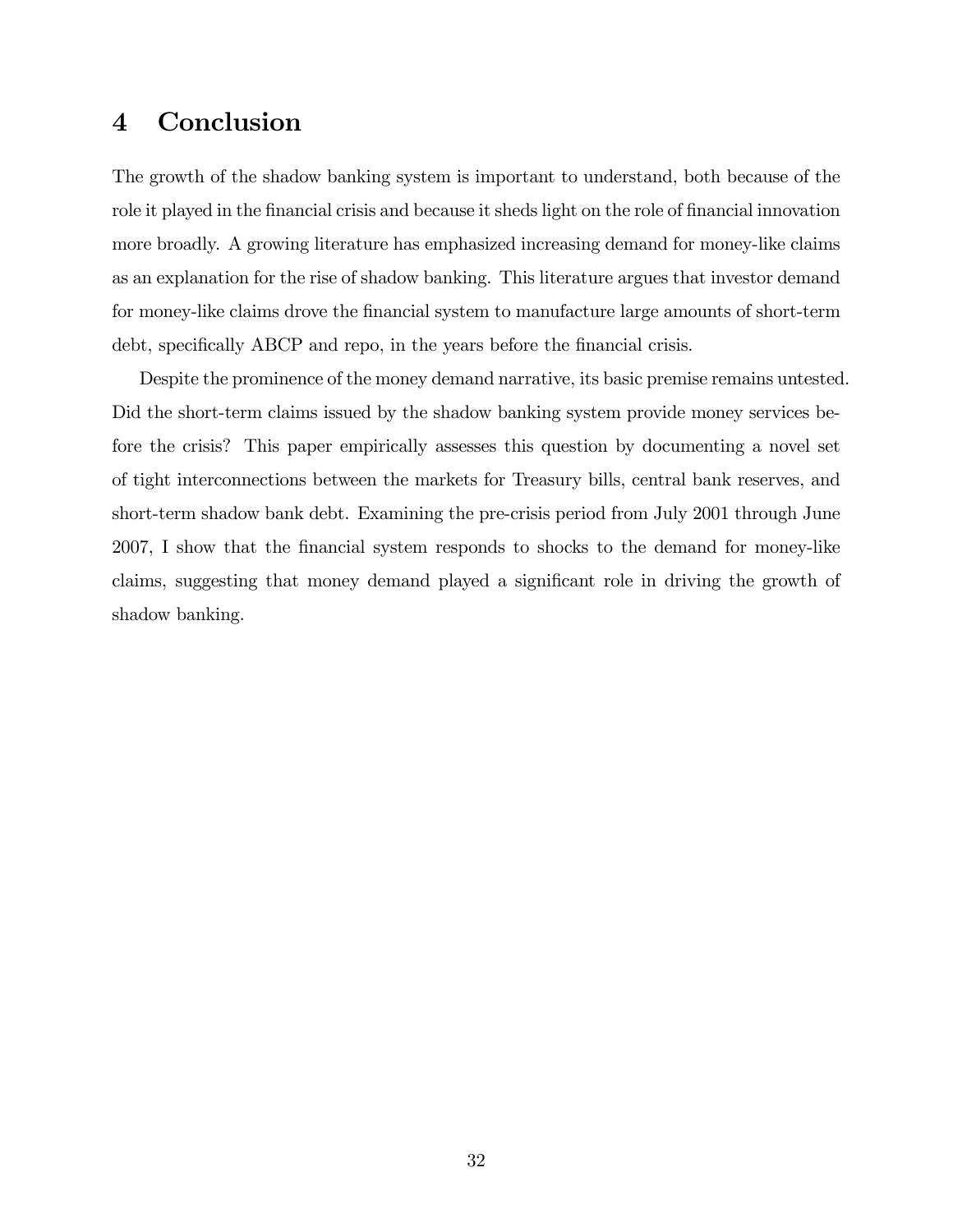# References

Baumol, W., 1952. The transactions demand for cash: an inventory theoretic approach. The Quarterly Journal of Economics 66: 545-556.

Bessembinder, H., Maxwell, W., Venkataraman, K., 2013. Introducing daylight to structured credit products. Financial Analyst Journal, forthcoming.

Brunnermeier, M., 2009. Deciphering the 2007-08 liquidity and credit crunch. Journal of Economic Perspectives 23: 77-100.

Carpenter, S., Demiralp, S., 2006. The Liquidity Effect in the Federal Funds Market: Evidence from Daily Open Market Operations. Journal of Money, Credit, and Banking, 38.4: 900-920.

Cochrane, J., 1989. The return of the liquidity effect: a study of the short-run relation between money growth and interest rates. Journal of Business and Economic Statistics 7: 75-83.

Covitz, D., Downing, C., 2007. Liquidity or credit risk? The determinants of very short-term corporate yield spreads. Journal of Finance  $62: 2303-2328$ .

Covitz, D., Liang, N., Suarez, G., 2013. The evolution of a financial crisis: collapse of the assetbacked commercial paper market. Journal of Finance 68: 815-848.

Dang, T., Gorton, G., Holmstrom, B., 2010. Opacity and the optimality of debt for liquidity provision. Unpublished working paper. Yale University.

Diamond, D., Dybvig, P., 1983. Bank runs, deposit insurance, and liquidity. Journal of Political Economy 91: 401-419.

Duffee, G., 1996. Idiosyncratic variation of treasury bill yields. Journal of Finance 51: 527-551.

Duffie, D., Choudhry, M., 2011. Debt markets. Mimeo.

Faig, M., 1989. Seasonal fluctuations and the demand for money. Quarterly Journal of Economics 104: 847-861.

Federal Reserve Board of Governors, 2005. The Federal Reserve System: Purposes & Functions.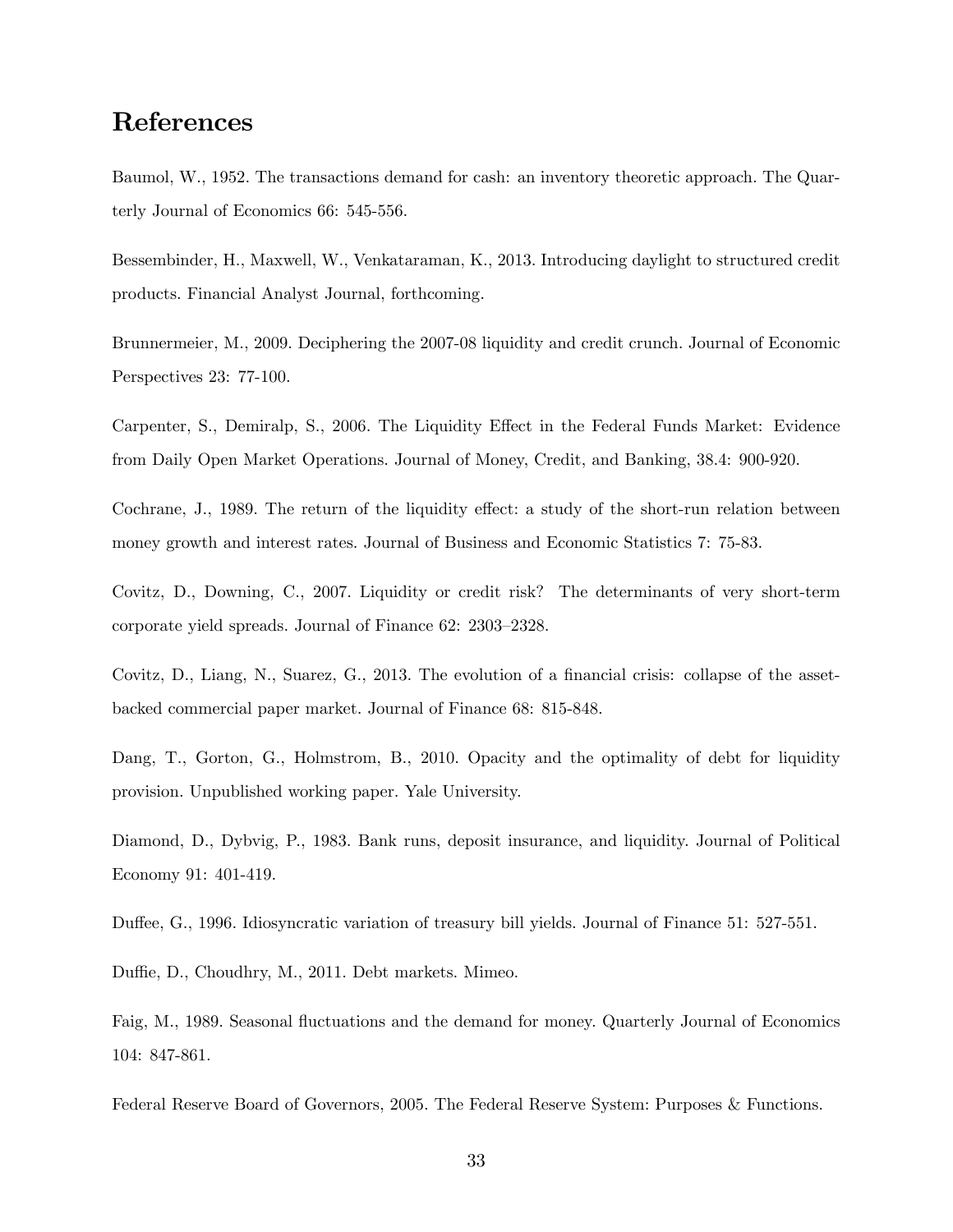Feldhütter, P., Lando, D., 2008. Decomposing swap spreads. Journal of Financial Economics 88: 375–405.

Gennaioli, N., Shleifer, A., Vishny, R., 2011. A model of shadow banking. Journal of Finance, forthcoming.

Gennaioli, N., Shleifer, A., Vishny, R., 2012. Neglected risks, Önancial innovation, and Önancial fragility. Journal of Financial Economics 104: 452-468.

Gorton, G., Lewellen, S., Metrick, A., 2012. The safe asset share. American Economic Review, Papers and Proceedings 102: 101-106.

Gorton, G., Metrick, A., 2011. Securitized banking and the run on repo. Journal of Financial Economics 104: 425-451.

Gorton, G., Metrick, A., 2010a. Haircuts. Federal Reserve Bank of St. Louis Review 92: 507-519.

Gorton, G., Metrick, A., 2010b. Regulating the shadow banking system. Brookings Papers on Economic Activity 41: 261-312.

Gorton, G., Pennacchi, G., 1990. Financial intermediaries and liquidity creation. The Journal of Finance 45: 49-71.

Greenwood, R., Hanson, S., Stein, J., 2013. A comparative-advantage approach to government debt maturity. Unpublished working paper. Harvard University.

Gurkaynak, R., Sack, B., Wright, J., 2007. The U.S. Treasury yield curve: 1961 to the present. Journal of Monetary Economics 54: 2291-2304.

Hamilton, J., 1996. The daily market for federal funds. Journal of Political Economy 104: 26-56.

Hamilton, J., 1997. The supply and demand for Federal Reserve deposits. Carnegie–Rochester Conference on Public Policy discussion paper.

Hamilton, J., 1997. Measuring the liquidity effect. The American Economic Review 87: 80-97.

Ho, T., Saunders, A., 1984. A micro model of the federal funds market. The Journal of Finance 40: 977-988.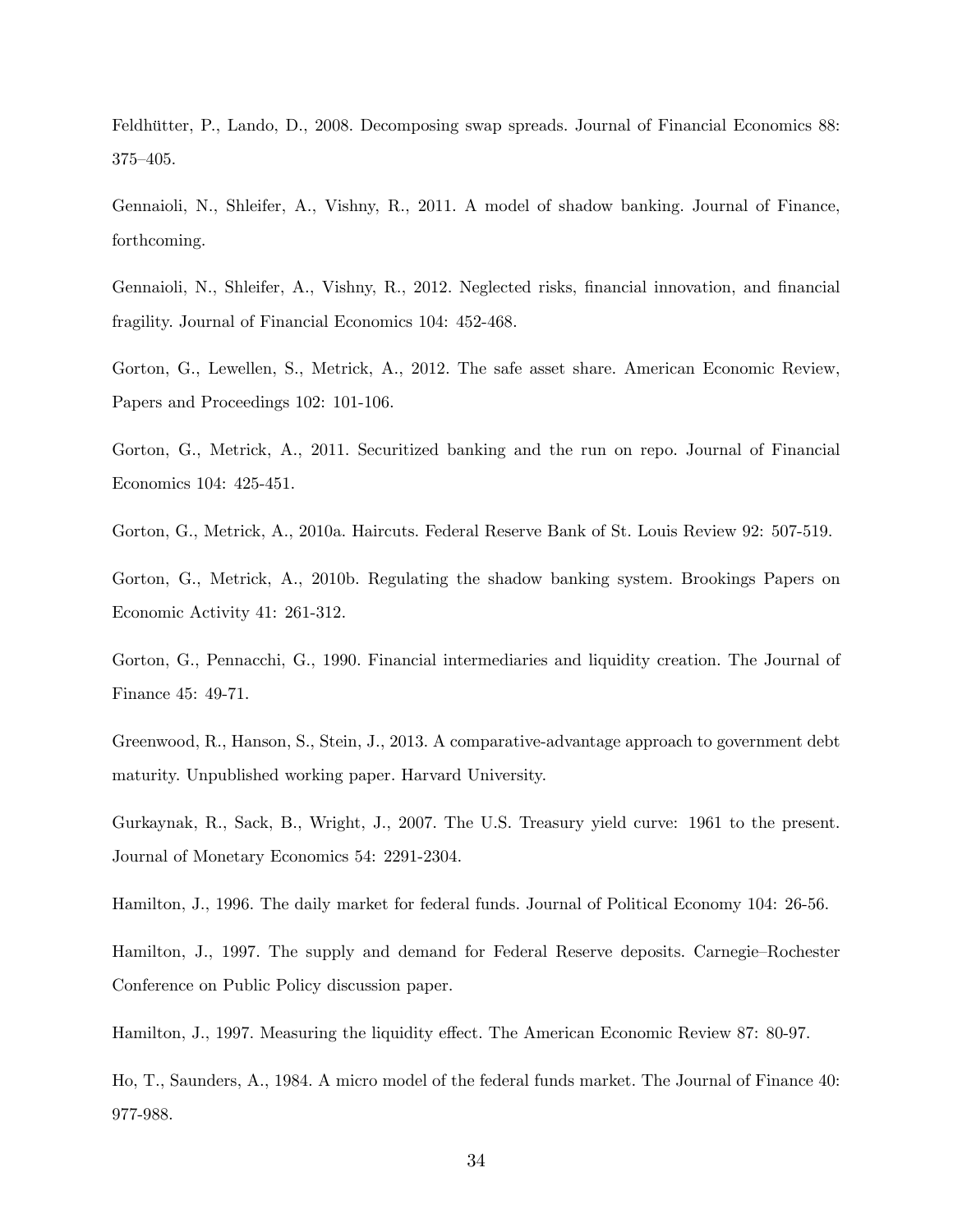Krishnamurthy, A., Nagel, S., Orlov, D., 2012. Sizing up repo. Working Paper. NBER.

Krishnamurthy, A., Vissing-Jorgensen, A., 2012. The aggregate demand for Treasury debt. Journal of Political Economy 120: 233-267.

Krishnamurthy, A., Vissing-Jorgensen, A., 2013. What drives short-term debt creation? The impact of Treasury supply. Unpublished working paper.

Nagel, S., 2014. The liquidity premium on near-money assets. Working paper, University of Michigan.

Poole, W., 1968. Commercial bank reserve management in a stochastic model: implications for monetary policy. The Journal of Finance 23: 769-791.

Poole, W., Lieberman, C., 1972. Improving Monetary Control. Brookings Papers on Economic Activity, 2: 293-335.

Schwarz, K., 2010. Mind the gap: disentangling credit and liquidity in risk spreads. Unpublished working paper. University of Pennsylvania.

Sidrauski, M., 1967. Rational choice and patterns of growth in a monetary economy. American Economic Review 57: 534-544.

Stein, J., 2012. Monetary policy as financial-stability regulation. Quarterly Journal of Economics 127: 57-95.

Taylor, J.B., 1993. Discretion versus policy rules in practice. Carnegie-Rochester Conference Series on Public Policy 39: 195-214.

Tobin, J., 1956. The interest-elasticity of transactions demand for cash. The Review of Economics and Statistics 38: 241-247.

Tobin, J., Brainard, W., 1963. Financial intermediaries and the effectiveness of monetary controls. The American Economic Review 53: 383-400.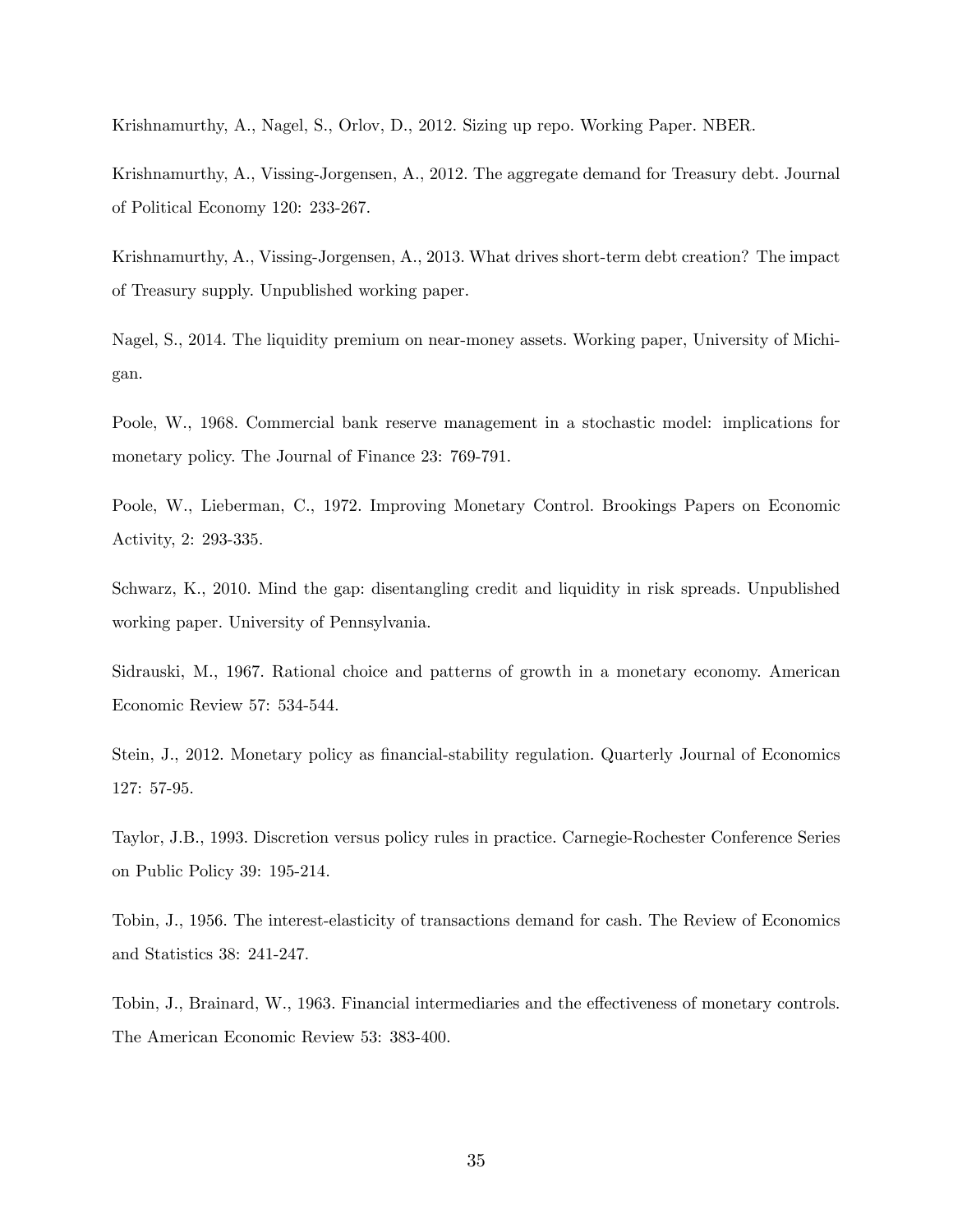# A Proofs of Propositions

## A.1 Proof of Proposition 1

Banks solve

$$
\max_{\widehat{r}, \widehat{m_D}, m_{\widehat{ABC}P}} F(1-\widehat{r}) - R + \widehat{m_D} \theta v'(M) \left(\frac{M}{m_D}\right)^{1/\sigma} + \widehat{m_{ABCP}} \alpha_{ABCP} \theta v'(M) \left(\frac{M}{m_{ABCP}}\right)^{1/\sigma} - c \left(\widehat{m_{ABCP}}\right) - \widehat{r}\widehat{i}
$$

subject to the constraints

$$
\widehat{r} = r^*(\widehat{m_D})
$$
 and  $\widehat{m_D} + \widehat{m_{ABCP}} \le 1$ .

The Lagrangian for this problem is

$$
F(1 - r^*(\widehat{m_D})) - R + \widehat{m_D}\theta v'(M) \left(\frac{M}{m_D}\right)^{1/\sigma} + \widehat{m_{ABCP}\alpha_{ABCP}\theta v'}(M) \left(\frac{M}{m_{ABCP}}\right)^{1/\sigma} - c(m_A^2) = r^*(\widehat{m_D})\widehat{i} \quad + \lambda(1 - \widehat{m_D} - \widehat{m_{ABCP}}).
$$

Differentiating with respect to  $\widehat{m_D}$  and  $\widehat{m_{ABCP}}$  yields two FOCs:

$$
\left(-F - \hat{i}\right)r^{*'}\left(\widehat{m_D}\right)\left(\frac{M}{m_D}\right)^{1/\sigma} + \theta v'\left(M\right)\left(\frac{M}{m_{ABCP}}\right)^{1/\sigma} - \lambda = 0
$$
  

$$
\alpha_{ABCP}\theta v'\left(M\right) - c'\left(\widehat{m_{ABCP}}\right)\left(\frac{M}{m_{ABCP}}\right)^{1/\sigma} - \lambda = 0.
$$

First note that the  $\lambda$  is the shadow cost of the adding up constraint for the bank's liabilities:

$$
\lambda = \alpha_{ABCP} \theta v' (M) \left( \frac{M}{m_{ABCP}} \right)^{1/\sigma} - c' \left( \widehat{m_{ABCP}} \right).
$$

If  $\lambda > 0$ , the bank would be able to increase profits by using more ABCP funding, except that it is already financing  $100\%$  of its investment using ABCP and deposits. For a large enough value of  $c'$ , I will be at an interior solution and the constraint is slack. Thus, for a sufficiently large  $c'$  I can take  $\lambda = 0$ .

In equilibrium, I have market clearing for reserves with identical banks so

$$
\widehat{m_D} = r^{*-1}(\mathcal{R})
$$

and

$$
\alpha_{ABCP}\theta v' \left( \left( r^{*-1} \left( \mathcal{R} \right)^{\frac{\sigma-1}{\sigma}} + \alpha_T m_T^{\frac{\sigma-1}{\sigma}} + \alpha_{ABCP} m_{ABCP}^{\frac{\sigma-1}{\sigma}} \right) \left( \frac{M}{m_{ABCP}} \right)^{1/\sigma} = c' \left( m_{ABCP} \right).
$$

(assuming  $c' > c$ ). These two conditions pin down  $\widehat{m_D}$  and  $\widehat{m_{ABCP}}$ .

Finally, I can implicitly define the quantity reserves  $\mathcal{R}^*(i)$  that implements the federal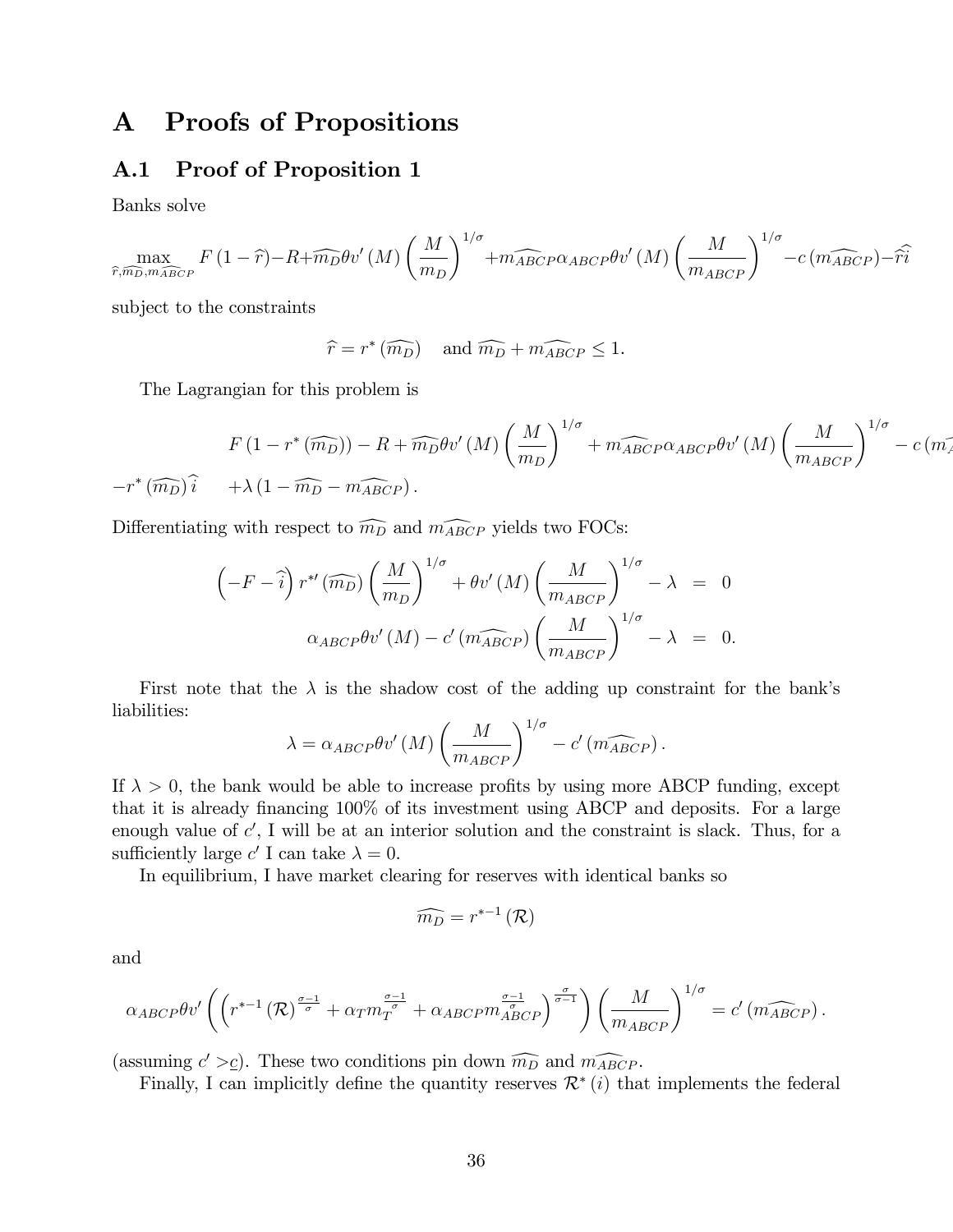funds rate  $\widehat{i} = i$  as

$$
F + i = \frac{\theta v' \left( \left( r^{* - 1} \left( \mathcal{R}^*(i) \right)^{\frac{\sigma - 1}{\sigma}} + \alpha_T m_T^{\frac{\sigma - 1}{\sigma}} + \alpha_{ABCP} m_{ABCP}^{\frac{\sigma - 1}{\sigma}} \right)^{\frac{\sigma}{\sigma - 1}} \right)}{r^{* \prime} \left( r^{* - 1} \left( \mathcal{R}^*(i) \right) \right)}.
$$

## A.2 Proof of Proposition 2

The following expressions will be useful in deriving the comparative statics:

$$
\frac{\partial M}{\partial \theta} = \left(\frac{M}{m_D}\right)^{1/\sigma} \frac{\partial m_D}{\partial \theta} + \left(\frac{M}{m_{ABCP}}\right)^{1/\sigma} \frac{\partial m_{ABCP}}{\partial \theta},
$$

$$
\frac{\partial}{\partial \theta} \left(\frac{M}{m_{ABCP}}\right)^{1/\sigma} = \frac{1}{\sigma} \left(\frac{M}{m_{ABCP}}\right)^{1/\sigma} \left(\frac{1}{M} \frac{\partial M}{\partial \theta} - \frac{1}{m_{ABCP}} \frac{\partial m_{ABCP}}{\partial \theta}\right),
$$

$$
\frac{\partial}{\partial \theta} \left(M\right)^{1/\sigma} = \frac{1}{M} \left(M\right)^{1/\sigma} \left(1 \frac{\partial M}{\partial M} - 1 \frac{\partial m_D}{\partial m_D}\right).
$$

and

$$
\frac{\partial}{\partial \theta} \left( \frac{M}{m_D} \right)^{1/\sigma} = \frac{1}{\sigma} \left( \frac{M}{m_D} \right)^{1/\sigma} \left( \frac{1}{M} \frac{\partial M}{\partial \theta} - \frac{1}{m_D} \frac{\partial m_D}{\partial \theta} \right).
$$

Differentiating the first order condition (8) with respect to  $\theta$  yields

$$
c'' \left( \widehat{m_{ABCP}} \right) \frac{\partial \widehat{m_{ABCP}}}{\partial \theta} = \alpha_{ABCP} v' \left( M \right) \left( \frac{M}{m_{ABCP}} \right)^{1/\sigma} + \alpha_{ABCP} \theta v'' \left( M \right) \frac{\partial M}{\partial \theta} \left( \frac{M}{m_{ABCP}} \right)^{1/\sigma}
$$

$$
+ \alpha_{ABCP} v' \left( M \right) \frac{1}{\sigma} \left( \frac{M}{m_{ABCP}} \right)^{1/\sigma} \left( \frac{1}{M} \frac{\partial M}{\partial \theta} - \frac{1}{m_{ABCP}} \frac{\partial m_{ABCP}}{\partial \theta} \right)
$$

Rearranging I have

$$
\frac{\partial \widehat{m_{ABCP}}}{\partial \theta} = \frac{1}{D} \left[ \begin{array}{c} \alpha_{ABCP} \theta v''(M) + \alpha_{ABCP} \theta v'(M) \frac{1}{\sigma M} \left(\frac{M}{m_D}\right)^{1/\sigma} \left(\frac{M}{m_{ABCP}}\right)^{1/\sigma} \frac{\partial m_D}{\partial \theta} \\ + \alpha_{ABCP} v'(M) \left(\frac{M}{m_{ABCP}}\right)^{1/\sigma} \end{array} \right]
$$

where

$$
D = c'' (m_{ABCP}) - \alpha_{ABCP}^2 \theta v'' (M) \left(\frac{M}{m_{ABCP}}\right)^{2/\sigma}
$$

$$
+ \frac{\alpha_{ABCP}}{\sigma} \theta v' (M) \left(\frac{M}{m_{ABCP}}\right)^{1/\sigma} \left(\frac{1}{m_{ABCP}} - \frac{\alpha_{ABCP}}{M}\right) \left(\frac{M}{m_{ABCP}}\right)^{1/\sigma}
$$

A key feature of the equilibrium is that the Federal Reserve will alter the supply of reserves so that the federal funds rate remains at its target,  $\hat{i} = i$ . Thus, differentiating (11) with respect to  $\theta$  yields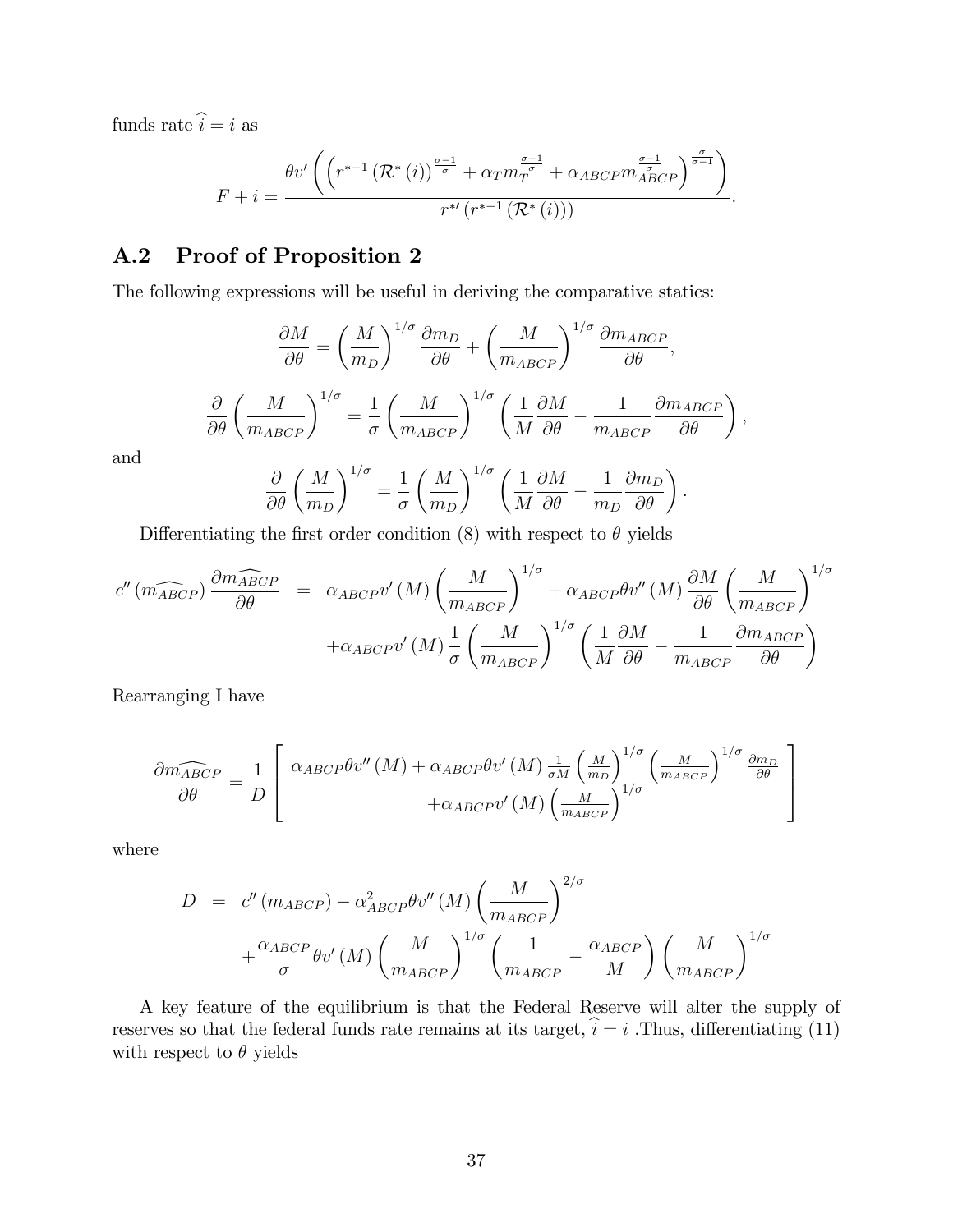$$
\frac{\partial \hat{i}}{\partial \theta} = 0 = v'(M) \left(\frac{M}{m_D}\right)^{1/\sigma} + \theta v''(M) \frac{\partial M}{\partial \theta} \left(\frac{M}{m_D}\right)^{1/\sigma}
$$

$$
+ \theta v'(M) \frac{1}{\sigma} \left(\frac{M}{m_D}\right) \left(\frac{1}{M} \frac{\partial M}{\partial \theta} - \frac{1}{m_D} \frac{\partial m_D}{\partial \theta}\right)
$$

Plugging in the expression for  $\frac{\partial m_{ABCP}}{\partial \theta}$  yields and simplifying gives

$$
\frac{\partial \widehat{m_D}}{\partial \theta} = -\frac{\left(\frac{M}{m_D}\right)^{1/\sigma} \left[c''\left(m_{ABCP}^{\sigma}\right) + \frac{\alpha_{ABCP}}{\sigma m_{ABCP}} \left(\frac{M}{m_{ABCP}}\right)^{1/\sigma} v'\left(M\right)\right] v'\left(M\right)}{Ac''\left(m_{ABCP}^{\sigma}\right) + \left(B_1 v''\left(M\right) + B_2 v'\left(M\right)\right) v'\left(M\right)},
$$

where

$$
A = \left(\frac{\theta}{\sigma M} \left(\frac{M}{m_D}\right)^{2/\sigma} - \frac{\theta}{\sigma m_D} \left(\frac{M}{m_D}\right)^{1/\sigma}\right) v'(M) + \theta \left(\frac{M}{m_D}\right)^{2/\sigma} v''(M)
$$
  
\n
$$
B_1 = \frac{\alpha_{ABCP}\theta^2}{\sigma} \left(\frac{M}{m_D}\right)^{1/\sigma} \left(\frac{M}{m_{ABCP}}\right)^{1/\sigma} \times \left[\frac{1}{m_{ABCP}} \left(\frac{M}{m_D}\right)^{1/\sigma} + \frac{\alpha_{ABCP}}{m_D} \frac{1/\sigma}{\sigma} \left(\frac{M}{m_{ABCP}}\right)^{1/\sigma} + \frac{2\alpha_{ABCP}}{M} \left(\frac{M}{m_D}\right)^{1/\sigma} \left(\frac{M}{m_{ABCP}}\right)^{1/\sigma}\right]
$$
  
\n
$$
B_2 = \frac{\alpha_{ABCP}\theta^2}{\sigma} \left(\frac{M}{m_D}\right)^{1/\sigma} \left(\frac{M}{m_{ABCP}}\right)^{1/\sigma} \times \left[\frac{1}{m_{ABCP}M} \left(\frac{M}{m_D}\right)^{1/\sigma} + \frac{\alpha_{ABCP}}{m_DM} \left(\frac{M}{m_{ABCP}}\right)^{1/\sigma} - \frac{1}{m_{ABCP}m_D}.
$$

The numerator of  $\frac{\partial \widehat{m_D}}{\partial \theta}$  is negative since  $c'' > 0$  and  $v' > 0$ . The first term of the denominator  $Ac''(m_{ABCP})$  is negative if  $(M/m_D)^{1/\sigma} < M/m_D$ , which is the case if and only if  $\sigma > 1$ . The second term in the numerator  $(B_1v''(M) + B_2v'(M))v'(M)$  is negative since  $\sigma > 1$  implies that  $B_1 > 0$  and  $B_2 < 0$ . Thus  $\sigma > 1$  is a sufficient condition for  $\frac{\partial \widehat{m_D}}{\partial \theta} > 0$ .

From the market clearing condition for reserves I have  $r^*(\widehat{m_D}) = \mathcal{R}$ , which implies that

$$
r^{*'}\left(\widehat{m_D}\right)\frac{\partial \widehat{m_D}}{\partial \theta} = \frac{\partial \mathcal{R}^*}{\partial \theta}.
$$

Since  $r^{*'} > 0$ , this implies  $\frac{\partial \mathcal{R}^*}{\partial \theta} > 0$ .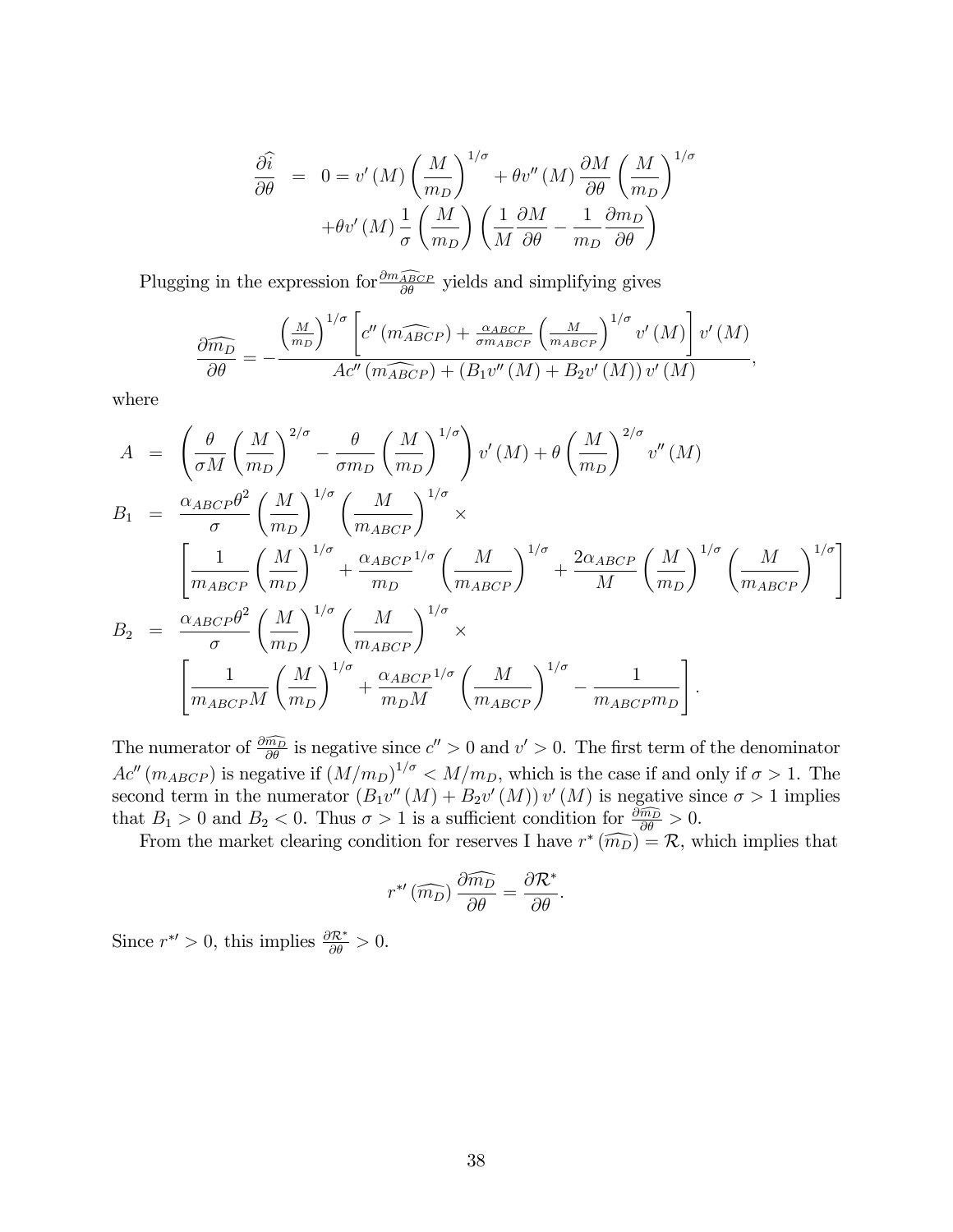Finally, plugging back into the expression for  $\frac{\partial m_{ABCP}}{\partial \theta}$  yields

$$
\frac{\partial \widehat{m_{ABCP}}}{\partial \theta} = \frac{2 \left(\frac{\theta^2 \alpha_{ABCP}^3}{\sigma M}\right) \left(\frac{M}{m_D}\right)^{2/\sigma} \left(\frac{M}{m_{ABCP}}\right)^{3/\sigma} v'(M)^2 v''(M)}{D \left[ Ac'' \left( m_{ABCP} \right) + \left( B_1 v'' \left( M \right) + B_2 v'(M) \right) v'(M) \right]} - \frac{\alpha_{ABCP}\theta}{\sigma m_D} \left(\frac{M}{m_{ABCP}}\right)^{1/\sigma} \left(\frac{M}{m_D}\right)^{1/\sigma} v'(M)^2 - AC'' \left( \widehat{m_{ABCP}} \right) + \left( B_1 v'' \left( M \right) + B_2 v'(M) \right) v'(M).
$$

The numerator of the first term is negative since  $v'' < 0$ . The numerator of the second term is negative. The denominators are negative if  $\sigma > 1$ . Thus, if  $\sigma > 1$  I have  $\frac{\partial m_{\widehat{ABC}P}}{\partial \theta} > 0$ .

## A.3 Proof of Proposition 3

The Treasury bill yield is given by

$$
R_T = R - \theta v' (M) \alpha_T \left(\frac{M}{m_T}\right)^{1/\sigma}
$$

Differentiating with respect to  $\theta$  yields

$$
-\frac{\partial R_T}{\partial \theta} = \alpha_T v'(M) \left(\frac{M}{m_T}\right)^{1/\sigma} + \alpha_T \theta v''(M) \left(\frac{M}{m_T}\right)^{1/\sigma} \frac{dM}{\partial \theta} + \alpha_T \theta v'(M) \frac{\partial}{\partial \theta} \left(\frac{M}{m_T}\right)^{1/\sigma}
$$
  
\n
$$
= \alpha_T v'(M) \left(\frac{M}{m_T}\right)^{1/\sigma} + \alpha_T \theta v''(M) \left(\frac{M}{m_T}\right)^{1/\sigma} \frac{dM}{\partial \theta} + \alpha_T \theta v'(M) \frac{1}{\sigma} \left(\frac{M}{m_T}\right)^{1/\sigma} \left(\frac{1}{M} \frac{\partial M}{\partial \theta} - \frac{1}{m_T} \frac{\partial m_T}{\partial \theta} \right)
$$
  
\n
$$
= \alpha_T \left(\frac{M}{m_T}\right)^{1/\sigma} \left(v'(M) + \theta v''(M) \frac{dM}{\partial \theta} + \frac{\theta v'(M)}{\sigma M} \frac{\partial M}{\partial \theta}\right)
$$

I again use the fact that the Federal Reserve adjusts the quantity of reserves so that the Federal Funds rate remains unchanged. Differentiating (11) with respect to  $\theta$  yields

$$
\frac{\partial \hat{i}}{\partial \theta} = 0 = v'(M) \left(\frac{M}{m_D}\right)^{1/\sigma} + \theta v''(M) \frac{\partial M}{\partial \theta} \left(\frac{M}{m_D}\right)^{1/\sigma}
$$

$$
+ \theta v'(M) \frac{1}{\sigma} \left(\frac{M}{m_D}\right)^{1/\sigma} \left(\frac{1}{M} \frac{\partial M}{\partial \theta} - \frac{1}{m_D} \frac{\partial m_D}{\partial \theta}\right)
$$

and rearranging gives

$$
v'(M) + \theta \left( v''(M) + \frac{v'(M)}{\sigma M} \right) \frac{\partial M}{\partial \theta} = \frac{\theta v'(M)}{\sigma m_D} \frac{\partial m_D}{\partial \theta}.
$$

Substituting this into the expression for the comparative static I have

$$
\frac{\partial R_T}{\partial \theta} = -\alpha_T \frac{\theta v'(M)}{\sigma m_D} \frac{\partial m_D}{\partial \theta}.
$$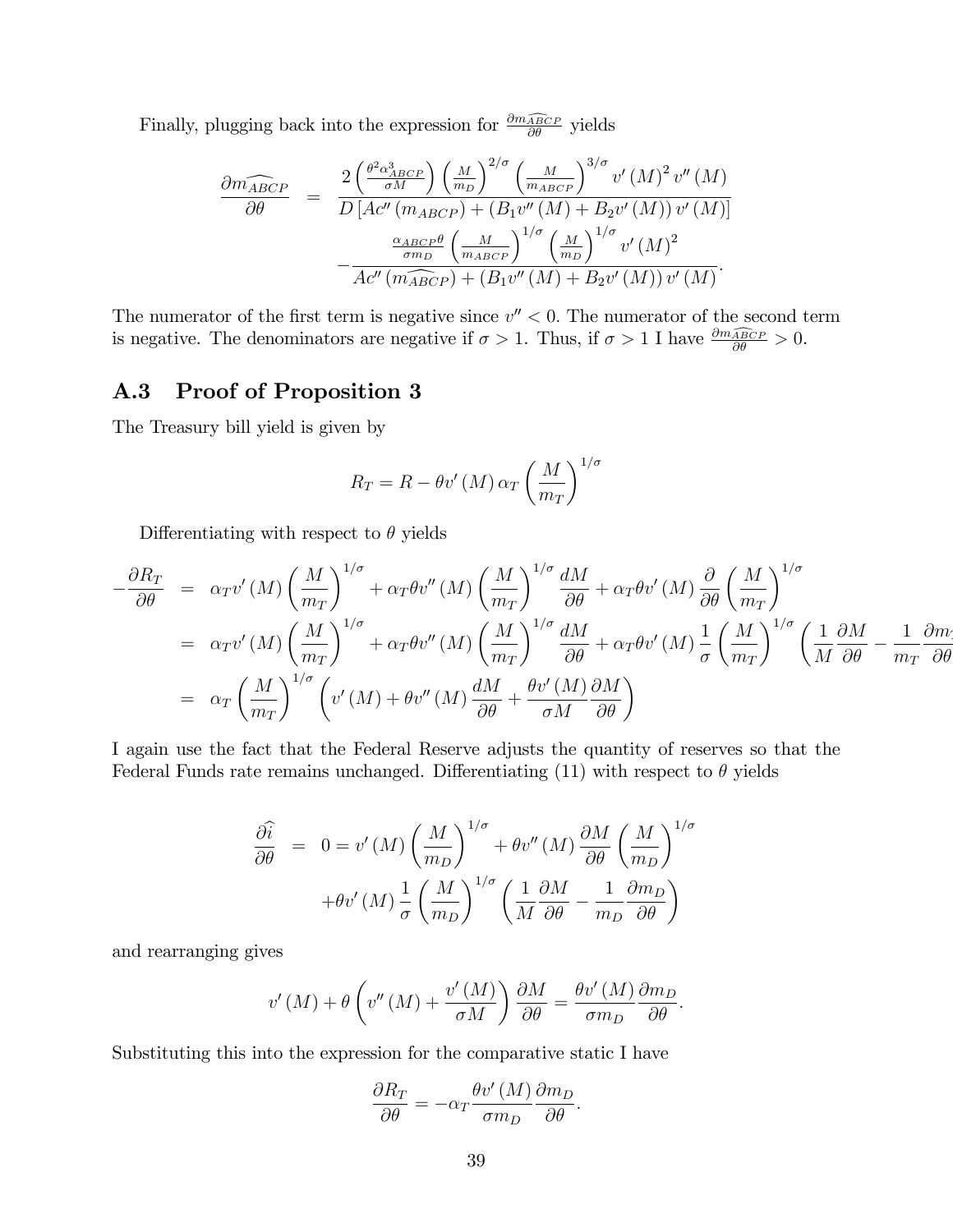$\frac{\partial m_D}{\partial \theta}$  is positive if  $\sigma > 1$ . The expression is thus negative.

## A.4 Proof of Proposition 4

First note that

$$
\frac{\partial M}{\partial m_T} = \left(\frac{M}{m_D}\right)^{1/\sigma} \frac{\partial m_D}{\partial m_T} + \alpha_T \left(\frac{M}{m_T}\right)^{1/\sigma} + \alpha_{ABCP} \left(\frac{M}{m_{ABCP}}\right)^{1/\sigma} \frac{\partial m_{ABCP}}{\partial m_T}
$$

and

$$
\frac{\partial \left(\frac{M}{m_{ABCP}}\right)^{1/\sigma}}{\partial m_T} = \frac{1}{\sigma} \left(\frac{M}{m_{ABCP}}\right)^{1/\sigma} \left(\frac{1}{M} \frac{\partial M}{\partial m_T} - \frac{1}{m_{ABCP}} \frac{\partial m_{ABCP}}{\partial m_T}\right).
$$

Differentiating the first order condition (8) with respect to  $m<sub>T</sub>$  yields

$$
\frac{\partial m_{ABCP}}{\partial m_T} = \frac{1}{D} \left[ \begin{array}{c} \left( \alpha_{ABCP} \theta v''(M) + \alpha_{ABCP} \theta v'(M) \frac{1}{\sigma M} \right) \left( \frac{M}{m_D} \right)^{1/\sigma} \left( \frac{M}{m_{ABCP}} \right)^{1/\sigma} \frac{\partial m_D}{\partial m_T} \\ + \alpha_{ABCP} \alpha_T \theta \left( \frac{M}{m_T} \right)^{1/\sigma} \left( \frac{M}{m_{ABCP}} \right)^{1/\sigma} \left( v''(M) + \frac{v'(M)}{\sigma M} \right) \end{array} \right]
$$

where  $D$  is defined in the proof of proposition 2 above. A critical feature of the equilibrium is that the Federal Reserve will alter the supply of reserves so that the federal funds rate remains at its target,  $\hat{i} = i$ . Thus, differentiating (11) with respect to  $m_T$  yields

$$
\frac{\partial \hat{i}}{\partial m_T} = 0 = \alpha_T \theta \left(\frac{M}{m_T}\right)^{1/\sigma} \left(\frac{M}{m_D}\right)^{1/\sigma} \left(v''(M) + \frac{v'(M)}{\sigma M}\right) \n+ \left[\left(\frac{\theta}{\sigma M} \left(\frac{M}{m_D}\right)^{2/\sigma} - \frac{\theta}{\sigma m_D} \left(\frac{M}{m_D}\right)^{1/\sigma}\right) v'(M) + \theta \left(\frac{M}{m_D}\right)^{2/\sigma} v''(M)\right] \frac{\partial m_D}{\partial m_T} \n+ \left[\theta \alpha_{ABCP} \left(\frac{M}{m_D}\right)^{1/\sigma} \left(\frac{M}{m_{ABCP}}\right)^{1/\sigma} \left(v''(M) + \frac{v'(M)}{\sigma M}\right)\right] \frac{\partial m_{ABCP}}{\partial m_T}.
$$

Substituting for  $\frac{\partial m_{ABCP}}{\partial m_T}$  and solving for  $\frac{\partial m_D}{\partial m_T}$  I have

$$
\frac{\partial m_D}{\partial m_T} = -\frac{\left[\alpha_T \theta \left(\frac{M}{m_T}\right)^{1/\sigma} \left(\frac{M}{m_D}\right)^{1/\sigma} \left(v''\left(M\right) + \frac{v'(M)}{\sigma M}\right)\right] \left[c''\left(m_{ABCP}^{\widehat{C}}\right) + \frac{\alpha_{ABCP}\theta}{\sigma_{MABCP}} \left(\frac{M}{m_{ABCP}}\right)^{1/\sigma} v'\left(M\right)\right]}{Ac''\left(m_{ABCP}^{\widehat{C}}\right) + \left(B_1 v''\left(M\right) + B_2 v'\left(M\right)\right) v'\left(M\right)}
$$

:

The denominator is negative if  $\sigma > 1$ . The numerator is negative is  $v''(M) + \frac{v'(M)}{\sigma M} < 0$ , which will be true if either  $\sigma$  or M is sufficiently large. In this case, I have  $\frac{\partial m_D}{\partial m_T} < 0$ .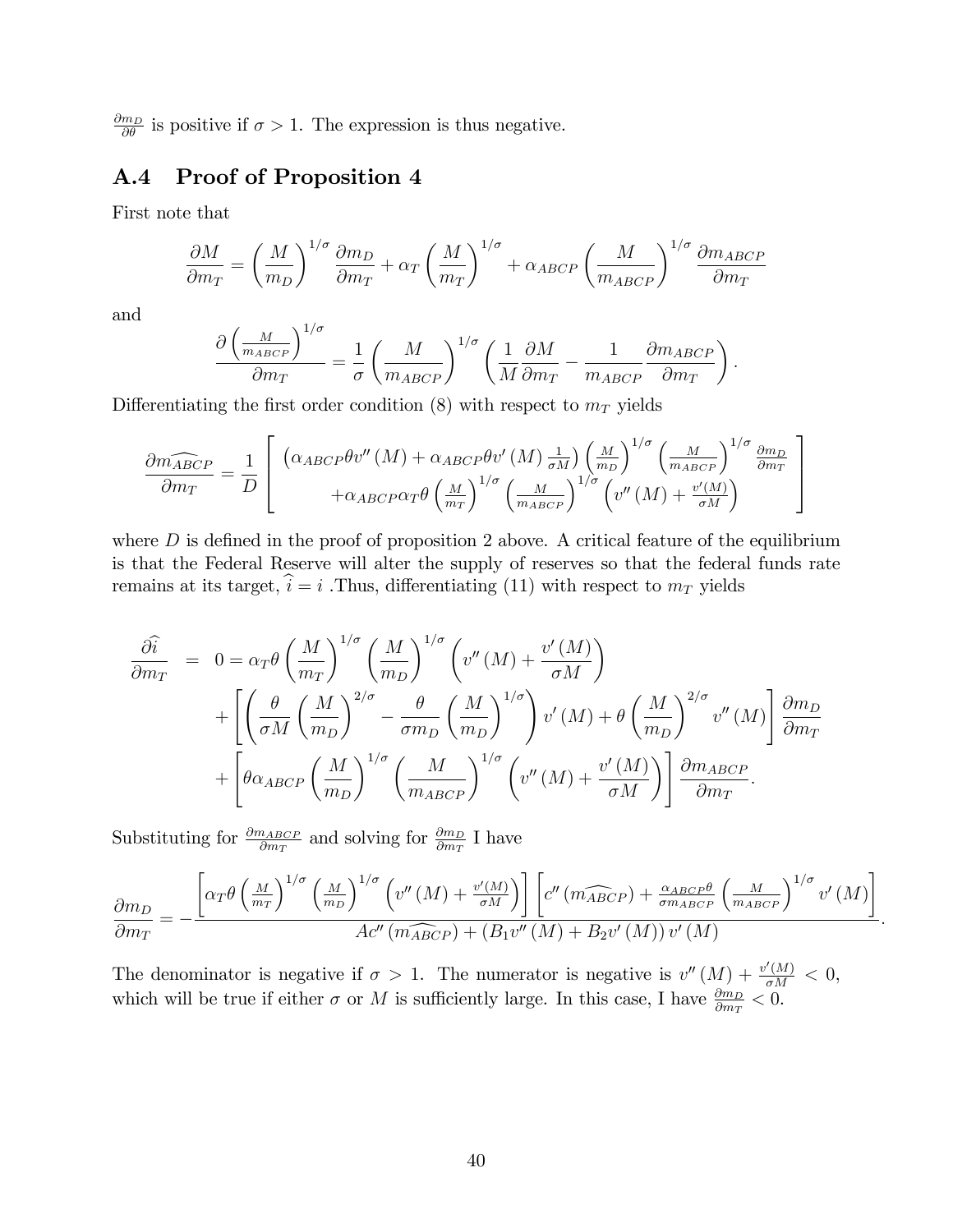Plugging back into the expression for  $\frac{\partial m_{ABCP}}{\partial m_T}$  yields

$$
\frac{\partial m_{ABCP}}{\partial m_T} = \frac{C \left[ \left( \frac{2\alpha_{ABCP}^2 \theta^2}{\sigma M} \left( \frac{M}{m_D} \right)^{2/\sigma} \left( \frac{M}{m_{ABCP}} \right)^{2/\sigma} v''(M) - D \frac{\theta}{\sigma m_D} \left( \frac{M}{m_D} \right)^{1/\sigma} \right) v'(M) \right]}{D \left( Ac'' \left( \widehat{m_{BCP}} \right) + \left( B_1 v''(M) + B_2 v'(M) \right) v'(M) \right)}
$$

$$
+ C \left[ \theta \left( \left( \frac{M}{m_D} \right)^{1/\sigma} - 1 \right) \left( \frac{M}{m_D} \right)^{1/\sigma} \right] \times
$$

$$
\left[ \frac{\left( c'' \left( \widehat{m_{ABCP}} \right) + \frac{\alpha_{ABCP}\theta}{\sigma m_{ABCP}} \right) \left( v''(M) + \frac{v'(M)}{\sigma M} \right)}{D \left( Ac'' \left( \widehat{m_{ABCP}} \right) + \left( B_1 v''(M) + B_2 v'(M) \right) v'(M) \right)} \right],
$$

where

$$
C = \alpha_{ABCP} \alpha_T \theta \left(\frac{M}{m_T}\right)^{1/\sigma} \left(\frac{M}{m_{ABCP}}\right)^{1/\sigma} \left(v''\left(M\right) + \frac{v'\left(M\right)}{\sigma M}\right).
$$

If  $\sigma > 1$ , the denominator is negative. And if  $v''(M) + \frac{v'(M)}{\sigma M} < 0$ , then  $C < 0$ . Thus for  $\sigma$ sufficiently large, I have that the overall expression is negative and  $\frac{\partial m_{ABCP}}{\partial m_T} < 0$ .

The Treasury bill yield is given by

$$
R_T = R - \alpha_T \theta v' (M) \left(\frac{M}{m_T}\right)^{1/\sigma}
$$

:

:

Differentiating with respect to  $m<sub>T</sub>$  yields

$$
\frac{\partial \left(\frac{M}{m_{ABCP}}\right)^{1/\sigma}}{\partial m_T} = \frac{1}{\sigma} \left(\frac{M}{m_{ABCP}}\right)^{1/\sigma} \left(\frac{1}{M} \frac{\partial M}{\partial m_T} - \frac{1}{m_{ABCP}} \frac{\partial m_{ABCP}}{\partial m_T}\right)
$$

$$
\frac{\partial}{\partial m_T} \left(\frac{M}{m_T}\right)^{1/\sigma} = \frac{1}{\sigma} \left(\frac{M}{m_T}\right)^{\frac{1-\sigma}{\sigma}} \left(\frac{1}{m_T} \frac{\partial M}{\partial m_T} - \frac{M}{m_T^2}\right)
$$

$$
= \frac{1}{\sigma} \left(\frac{M}{m_T}\right)^{\frac{1}{\sigma}} \left(\frac{1}{M} \frac{\partial M}{\partial m_T} - \frac{1}{m_T}\right)
$$

$$
-\frac{\partial R_T}{\partial m_T} = \alpha_T \theta v''(M) \left(\frac{M}{m_T}\right)^{1/\sigma} \frac{\partial M}{\partial m_T} + \alpha_T \theta v'(M) \frac{\partial}{\partial m_T} \left(\frac{M}{m_T}\right)^{1/\sigma}
$$
  
=  $\alpha_T \theta \left(\frac{M}{m_T}\right)^{1/\sigma} \left(\left(v''(M) + \frac{v'(M)}{\sigma M}\right) \frac{\partial M}{\partial m_T} - \frac{1}{m_T} v'(M)\right)$ 

I can sign  $\frac{dM}{dm_T}$  using the fact that in equilibrium, the federal funds rate is unchanged. I have

$$
\theta \left( v''\left( M \right) + \frac{v'\left( M \right)}{\sigma M} \right) \frac{dM}{\partial m_T} = \frac{\theta v'\left( M \right)}{\sigma m_D} \frac{dm_D}{\partial m_T}
$$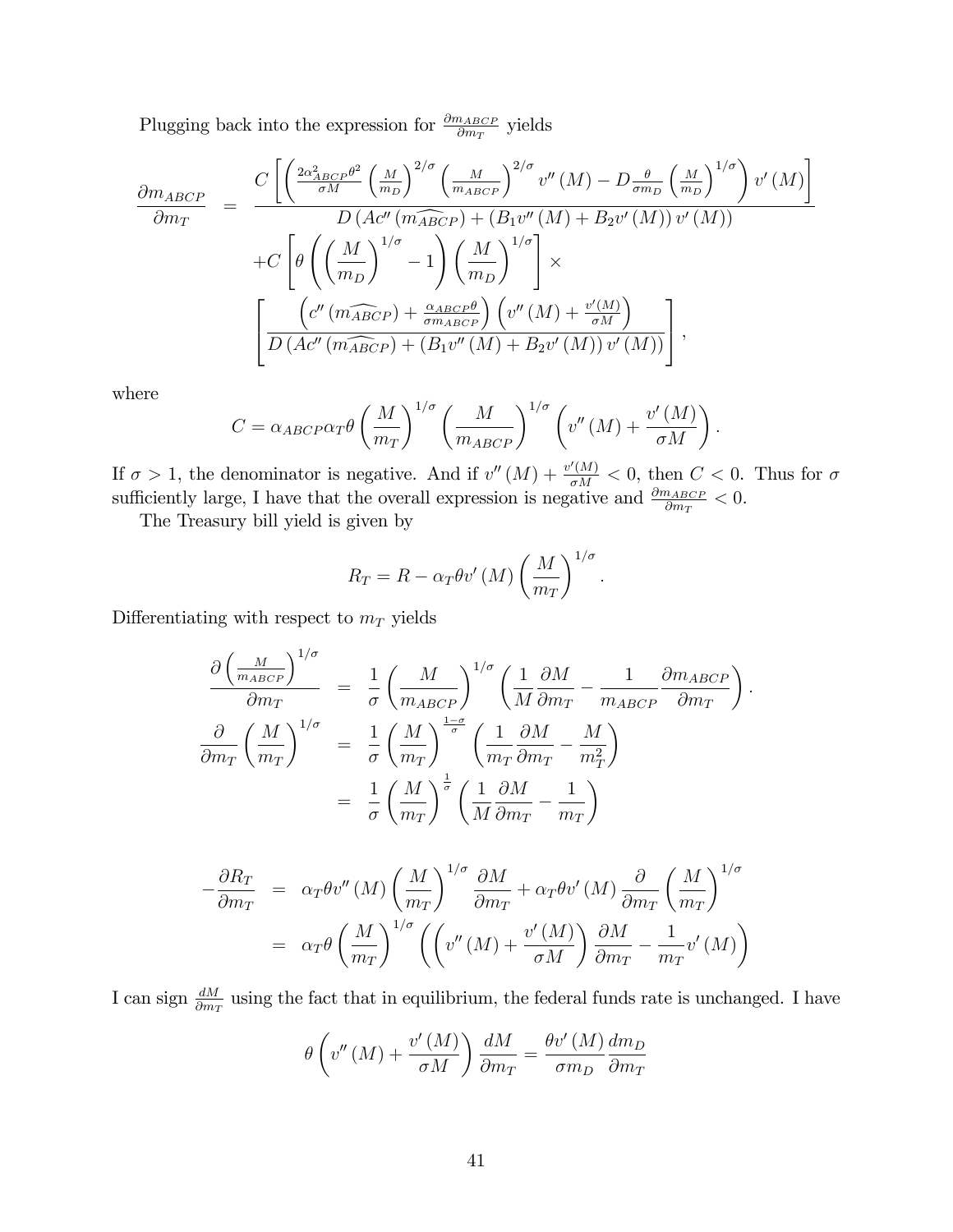which implies

$$
-\frac{\partial R_T}{\partial m_T} = \alpha_T \theta \left(\frac{M}{m_T}\right)^{1/\sigma} \left(\frac{\theta v'(M)}{\sigma m_D} \frac{dm_D}{\partial m_T} - \frac{1}{m_T} v'(M)\right)
$$

Thus, when  $\frac{dm_D}{\partial m_T} < 0$ , I have  $\frac{\partial R_T}{\partial m_T} > 0$ .

# A.5 Proof of Proposition 5

I prove the proposition by differentiating the first order conditions that define the equilibrium with respect to the target federal funds rate i. Differentiating the first order condition  $(8)$ with respect to  $i$  gives

$$
\alpha_{ABCP}\theta v''(M)\left[\frac{1}{r^{*'}(r^{-1}(\mathcal{R}))}\frac{\partial \mathcal{R}^*}{\partial i} + \alpha_{ABCP}\frac{\partial \widehat{m_{ABCP}}}{\partial i}\right] = c''(\widehat{m_{ABCP}})\frac{\partial \widehat{m_{ABCP}}}{\partial i},
$$

and simplifying yields

$$
\frac{\partial m_{ABCP}}{\partial i} = \frac{-\alpha_{ABCP}\theta v''(M)}{\alpha_{ABCP}^2 \theta v''(M) - c''(m_{ABCP}^*)} \frac{1}{r^{*'}(r^{-1}(\mathcal{R}))} \frac{\partial \mathcal{R}^*}{\partial i}.
$$

Differentiating  $(11)$  with respect to i yields

$$
r^{*'}(\widehat{m_D}) = \theta v''(M) \left[ \frac{1}{r^{*'}(r^{-1}(\mathcal{R}))} \frac{\partial \mathcal{R}^*}{\partial i} + \alpha_{ABCP} \frac{\partial \widehat{m_{ABCP}}}{\partial i} \right] + \frac{1}{r^{*'}(r^{-1}(\mathcal{R}))} \frac{\partial \mathcal{R}^*}{\partial i},
$$

and simplifying yields

$$
r^{*'}(\widehat{m_D}) = \theta v''(M) \left[ \frac{-c''(m^*_{ABCP})}{\alpha^2_{ABCP} \theta v''(M) - c''(m^*_{ABCP})} \right] \frac{1}{r^{*'}(r^{-1}(\mathcal{R}))} \frac{\partial \mathcal{R}^*}{\partial i} + \frac{1}{r^{*'}(\widehat{m_D})} \frac{\partial \mathcal{R}^*}{\partial i},
$$

$$
\frac{1}{r^{*'}(r^{-1}(\mathcal{R}))} \frac{\partial \mathcal{R}^*}{\partial i} = r^{*'}(\widehat{m_D}) \left[ -\frac{c''(m^*_{ABCP}) \theta v''(M)}{\alpha^2_{ABCP} \theta v''(M) - c''(m^*_{ABCP})} \right]^{-1}.
$$

Since  $w'' < 0$ , the first term in the square brackets is negative. Since  $c'' > 0$  and  $v'' < 0$ , the numerator of the second term is negative. Since  $c'' > 0$  and  $v'' < 0$ , the denominator of the second term is also negative. Thus, the full term in the square brackets is negative and 1  $\frac{1}{\rho} \frac{\partial \mathcal{R}^*}{\partial i} < 0.$ 

Finally, plugging back into the expression for  $\frac{\partial m_{ABCP}}{\partial i}$  yields

$$
\frac{\partial \widehat{m_{ABCP}}}{\partial i} = \frac{-\alpha_{ABCP}\theta v''(M)}{\alpha_{ABCP}^2 \theta v''(M) - c''(m_{ABCP}^*)} r^{*\prime}(\widehat{m_D}) \left[ -\frac{c''(m_{ABCP}^*) \theta v''(M)}{\alpha_{ABCP}^2 \theta v''(M) - c''(m_{ABCP}^*)} \right]^{-1}.
$$

I know that the term in the square brackets is negative. Since  $v'' < 0$ , the numerator of the term outside the square brackets is positive. Since  $c'' > 0$  and  $v'' < 0$ , the denominator of the term is negative. Thus, the whole expression is positive and  $\frac{\partial m_{ABCP}}{\partial i} > 0$ .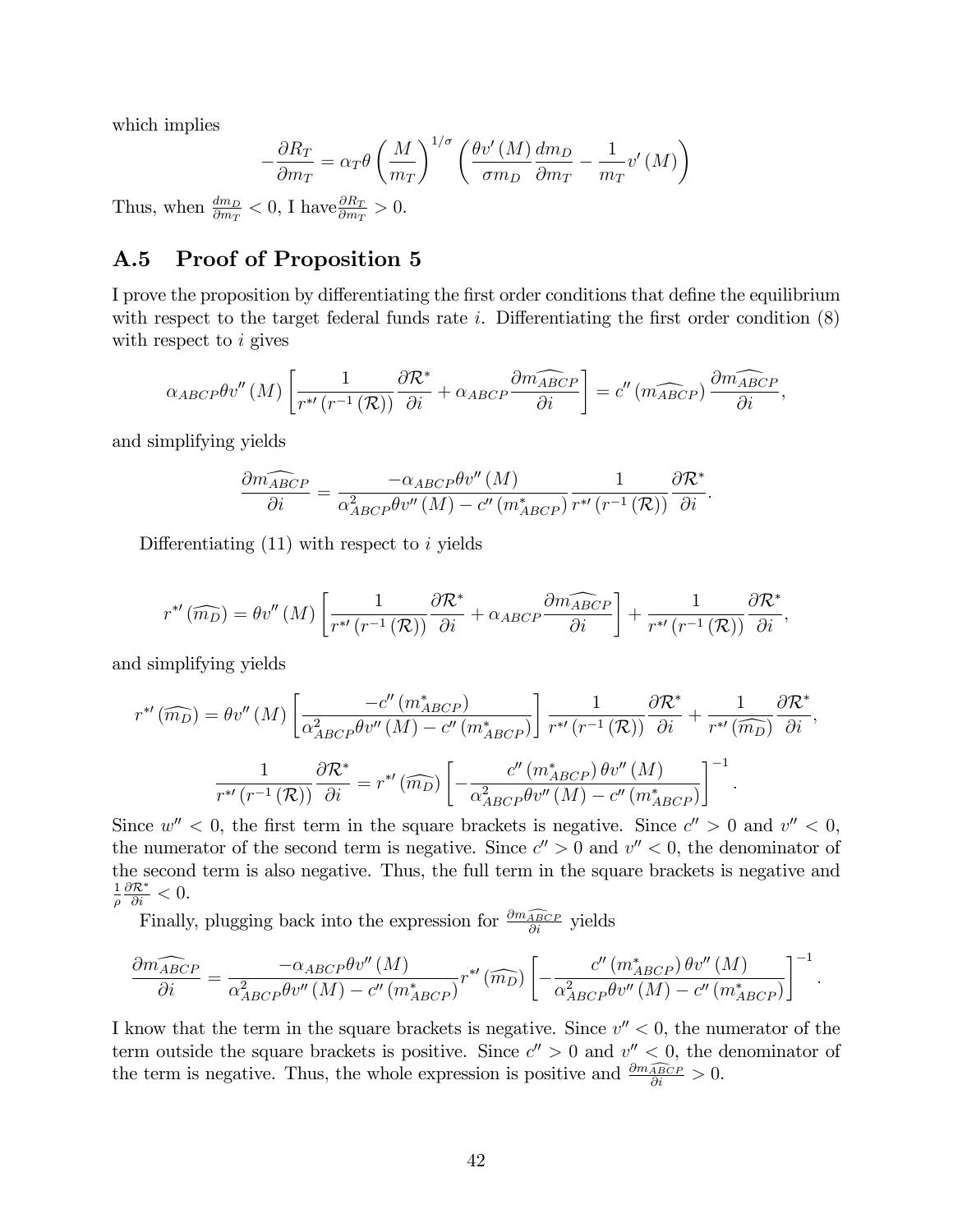



This figure shows the time series of ABCP outstanding from July 2001-June 2007.



**Figure 2 ABCP Issuance and the T-bill - OIS Spread** 

This figure plots net ABCP issuance against the value of the T-bill – OIS spread from July 2001-June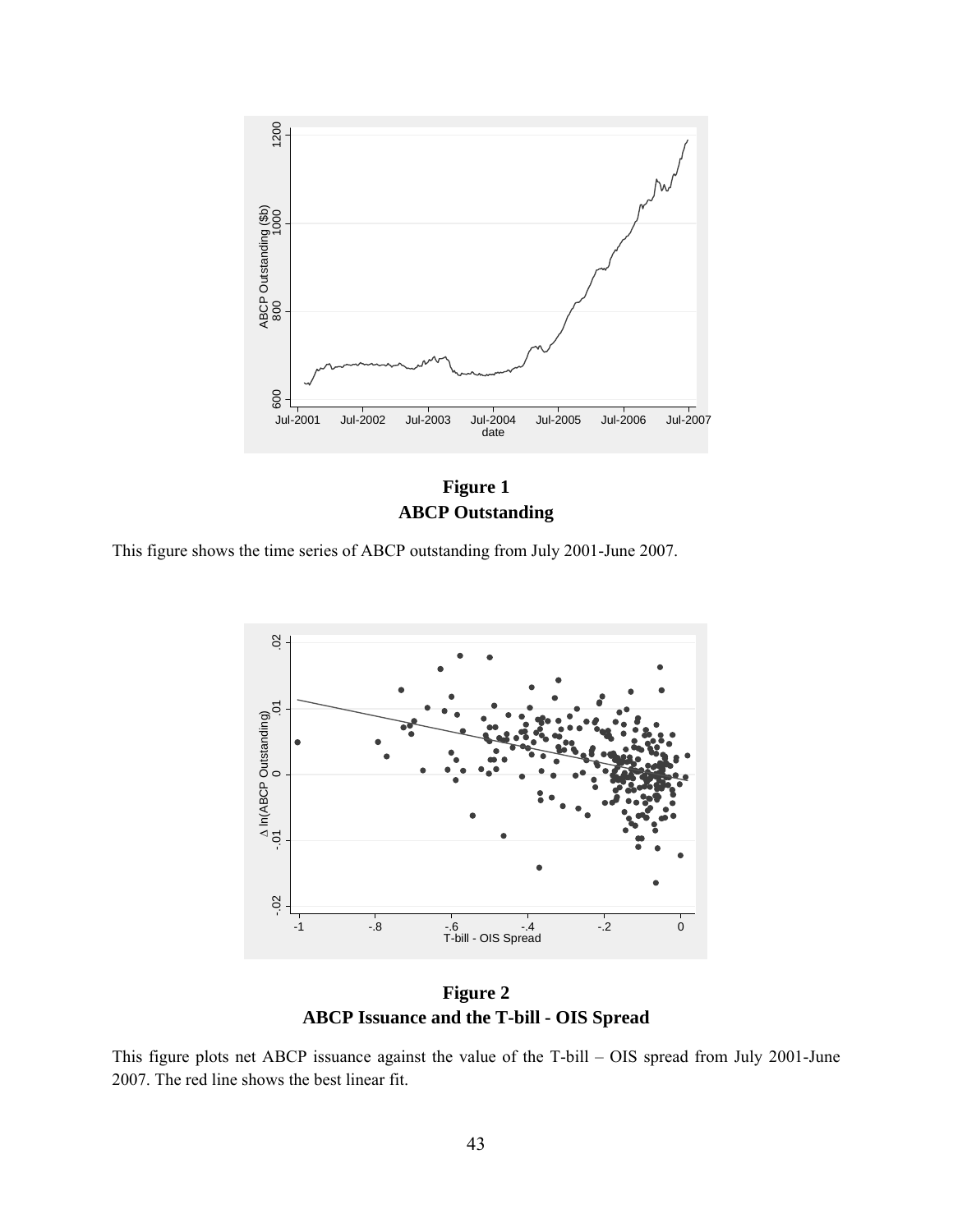

**Figure 3 ABCP Issuance and Treasury Bill Issuance** 

This figure plots net ABCP issuance against net Treasury bill issuance from July 2001-June 2007. The red line shows the best linear fit.



**Figure 4 Reserve Injections and the T-bill - OIS Spread** 

This figure plots temporary reserve injections against the value of the T-bill - OIS spread from July 2001-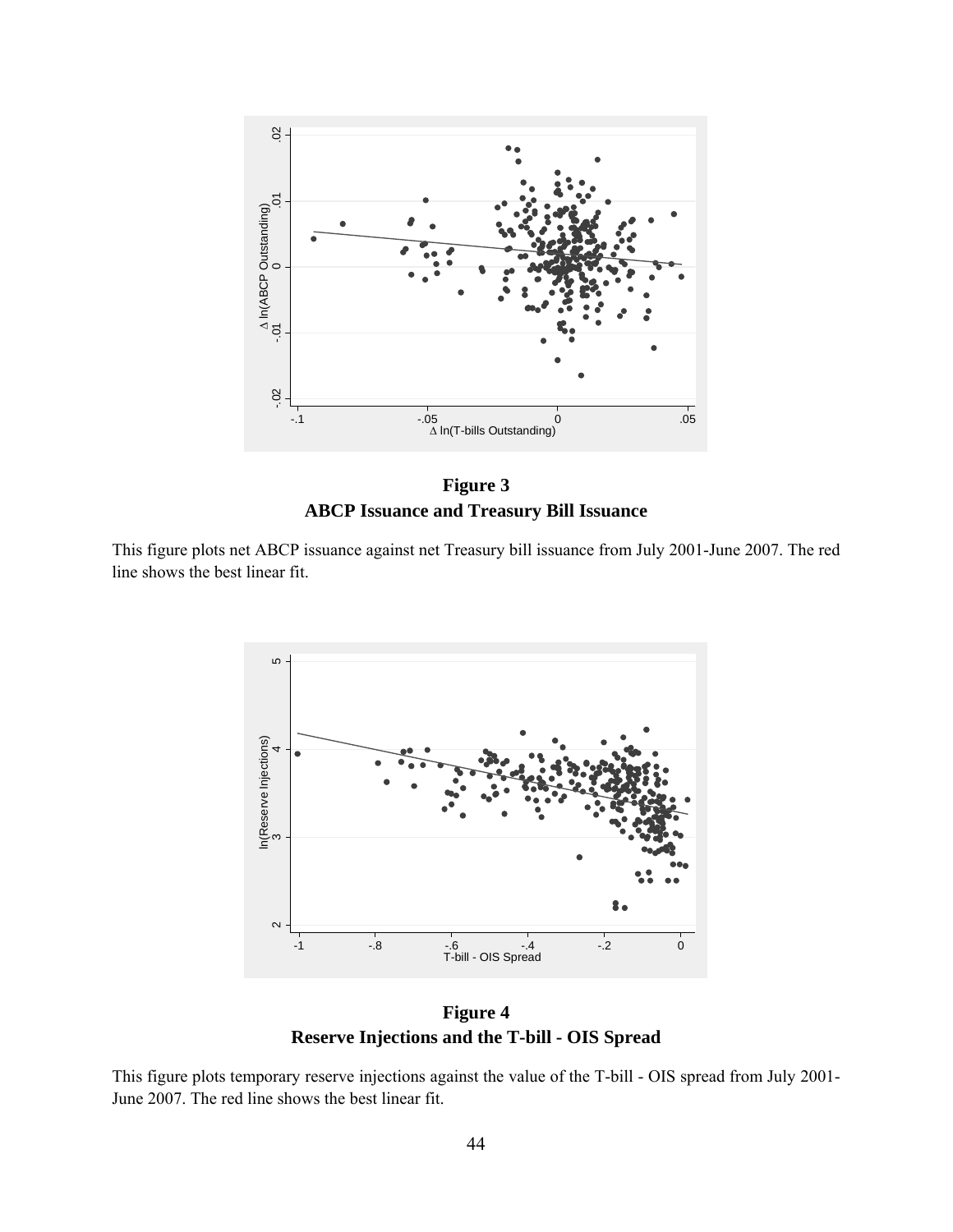

**Figure 5 Relationship between CP outstanding and the Federal Funds Rate over Time** 

This figure reports the coefficients from a rolling regression of commercial paper outstanding on the Federal Funds rate. At each date we run a regression of the change in commercial paper outstanding normalized by GDP on the change in the Federal Funds rate over the following 5 years and plot the coefficient from that regression. Confidence intervals (dotted lines) computed using robust standard errors are reported.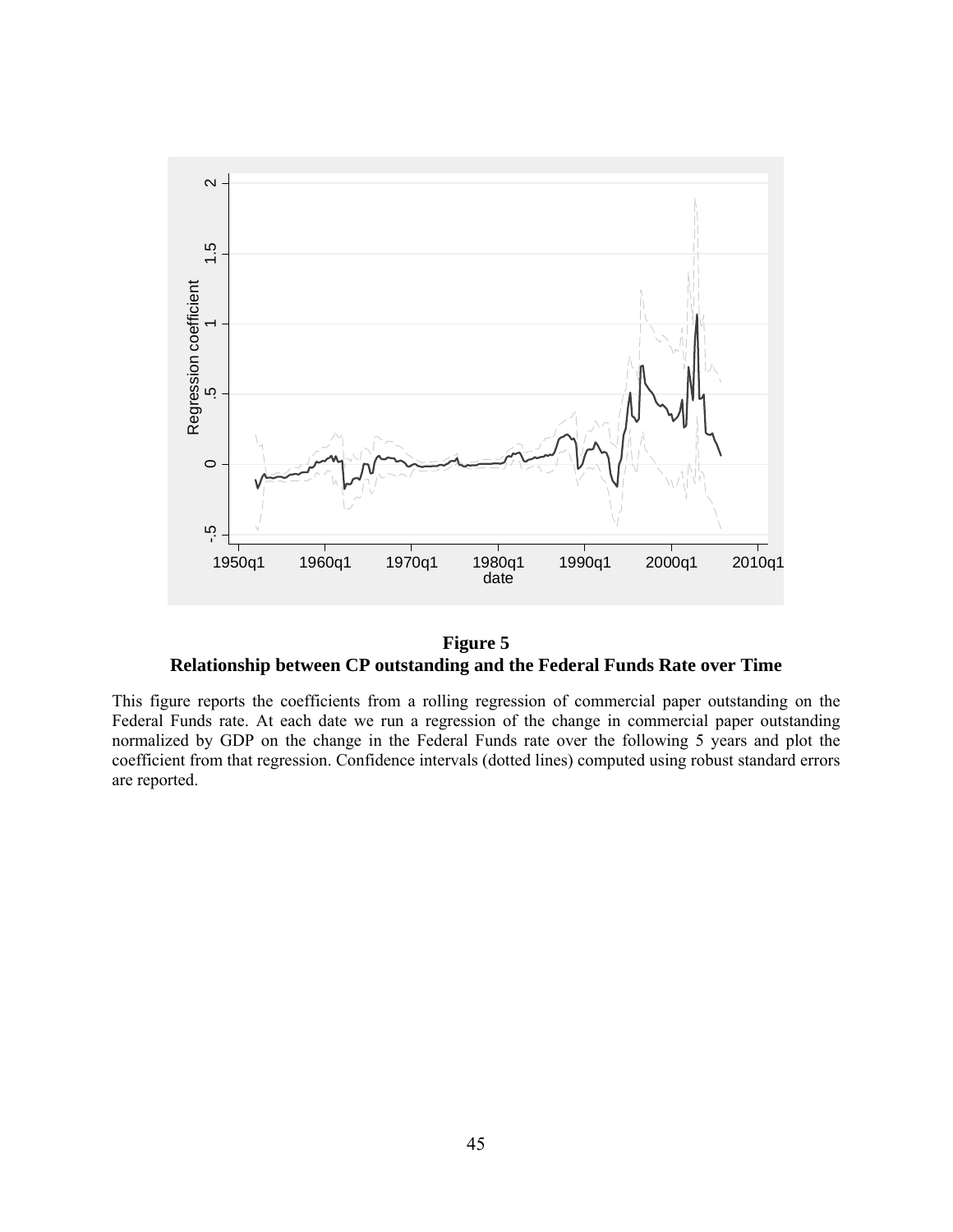## **Table 1 Summary Statistics**

This table presents summary statistics for the variables used in the paper. T-bill - OIS is the spread of 4 week Treasury bills over the 4-week overnight indexed swap (OIS) rate; ln(ABCP Out) is log ABCP outstanding; ∆ ln(ABCP Out) is log net ABCP issuance; ln(T-bills Out) is log Treasury bills outstanding; ∆ ln(T-bills Out) is log net Treasury bill issuance; Reserves Injected is net reserve injections (repo minus reverse repo). The sample runs weekly from July 2001-June 2007.

|                                          | N   | Mean     | sd    | min      | max    |
|------------------------------------------|-----|----------|-------|----------|--------|
| T-bill - OIS $(\%)$                      | 288 | $-0.226$ | 0.193 | $-1.060$ | 0.018  |
| ABCP Outstanding (\$b)                   | 303 | 776.0    | 153.0 | 633      | 1189   |
| ln(ABCP Out)                             | 303 | 13.54    | 0.180 | 13.36    | 13.99  |
| $\Delta$ ln(ABCP Out <sub>t-1</sub> )    | 303 | 0.002    | 0.005 | $-0.016$ | 0.018  |
| T-bills Outstanding (\$b)                | 303 | 932.0    | 75.0  | 691      | 1089   |
| $ln(T$ -bills Out <sub>t</sub> )         | 303 | 6.834    | 0.084 | 6.538    | 6.993  |
| $\Delta$ ln(T-bills Out <sub>t-1</sub> ) | 303 | 0.001    | 0.020 | $-0.094$ | 0.048  |
| Reserves Injected (\$b)                  | 303 | 34.09    | 12.35 | 4.75     | 114.29 |
| In(Reserves Injected)                    | 303 | 3.46     | 0.410 | 1.56     | 4.74   |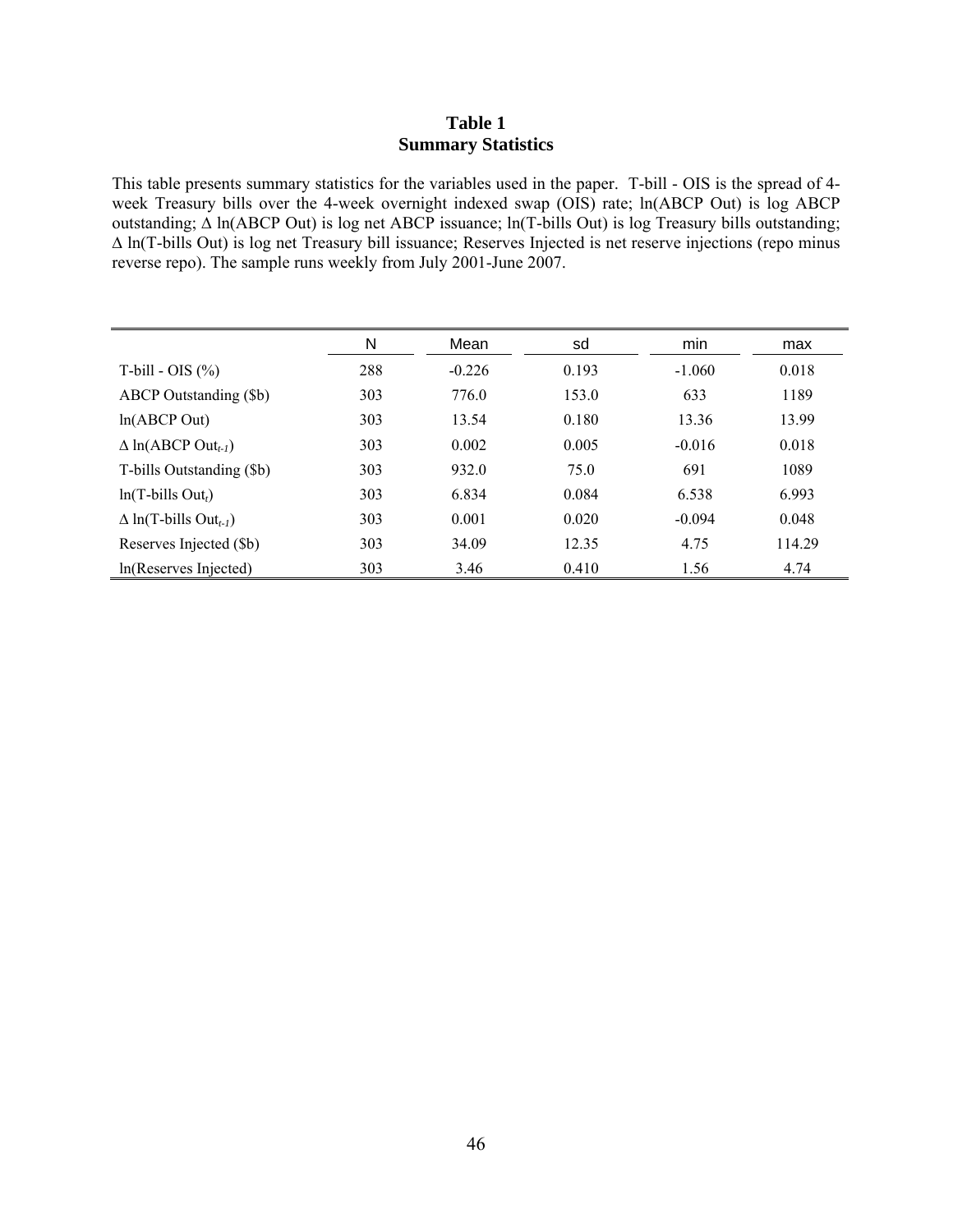#### **Table 2 ABCP Net Issuance and T-bill Yields**

This table shows regressions of the form

## $\Delta \ln (ABCP$  *OUTSTANDING*,  $= \alpha + \beta \cdot T$ -bill  $- OIS$ <sub>*t*-1</sub> +  $\varepsilon$ <sub>r</sub>.

T-bill - OIS is the spread of 4-week Treasury bills over the 4-week overnight indexed swap (OIS) rate, Zspread is the spread of 4-week Treasury bills over the yield on 4-week Treasury bills implied by longerterm Treasury yields. ln(ABCP Out*t-1*) is lagged log ABCP outstanding, and ∆ ln(ABCP Out*t-1*) is lagged log net ABCP issuance (the lagged change in log ABCP outstanding). The sample runs weekly from July 2001-June 2007. YM denotes year-month fixed effects, while WOY denotes week-of-year fixed effects. Robust standard errors are reported in parentheses, except for the specifications without fixed effects which report Newey-West standard errors with 12 lags. In specifications with fixed effects, we report the residual  $\mathbb{R}^2$ . \*, \*\*\* denote significance at the 10%, 5%, and 1% levels respectively.

|                                       | Panel A: T-bill – OIS Spread |                       |                         |                        |                        |  |  |  |
|---------------------------------------|------------------------------|-----------------------|-------------------------|------------------------|------------------------|--|--|--|
| T-bill - $OIS_{t-1}$                  | $-0.012***$<br>(0.002)       | $-0.009**$<br>(0.004) | $-0.009$ ***<br>(0.002) | $-0.013***$<br>(0.004) | $-0.012**$<br>(0.005)  |  |  |  |
| $ln(ABCP Out_{t-1})$                  |                              |                       | 0.002<br>(0.002)        | $-0.359***$<br>(0.068) | $-0.434***$<br>(0.071) |  |  |  |
| $\Delta$ ln(ABCP Out <sub>t-1</sub> ) |                              |                       | $0.125*$<br>(0.069)     | 0.014<br>(0.083)       | 0.091<br>(0.086)       |  |  |  |
| Constant                              | $-0.001$<br>(0.000)          | $-0.000$<br>(0.001)   | $-0.022$<br>(0.031)     | $4.862***$<br>(0.923)  | $5.919***$<br>(0.969)  |  |  |  |
| $R^2$                                 | 0.169                        | 0.028                 | 0.178                   | 0.224                  | 0.356                  |  |  |  |
| N                                     | 287                          | 287                   | 286                     | 286                    | 286                    |  |  |  |
| FE                                    | ---                          | YM                    | ---                     | YM                     | YM, WOY                |  |  |  |

|                                       | Panel B: Z-spread      |                       |                       |                         |                        |  |
|---------------------------------------|------------------------|-----------------------|-----------------------|-------------------------|------------------------|--|
| $Z$ -Spread <sub>t-1</sub>            | $-0.009***$<br>(0.002) | $-0.007**$<br>(0.003) | $-0.004**$<br>(0.002) | $-0.009$ ***<br>(0.003) | $-0.008*$<br>(0.004)   |  |
| $ln(ABCP Out_{t-1})$                  |                        |                       | $0.005**$<br>(0.002)  | $-0.360***$<br>(0.063)  | $-0.435***$<br>(0.064) |  |
| $\Delta$ ln(ABCP Out <sub>t-1</sub> ) |                        |                       | $0.202***$<br>(0.067) | 0.024<br>(0.079)        | 0.085<br>(0.083)       |  |
| Constant                              | $-0.000$<br>(0.001)    | 0.000<br>(0.001)      | $-0.072**$<br>(0.029) | $4.871***$<br>(0.848)   | $5.944***$<br>(0.875)  |  |
| $R^2$                                 | 0.056                  | 0.182                 | 0.127                 | 0.367                   | 0.366                  |  |
| N                                     | 300                    | 300                   | 299                   | 299                     | 299                    |  |
| FE                                    |                        | YM                    | ---                   | YM                      | YM, WOY                |  |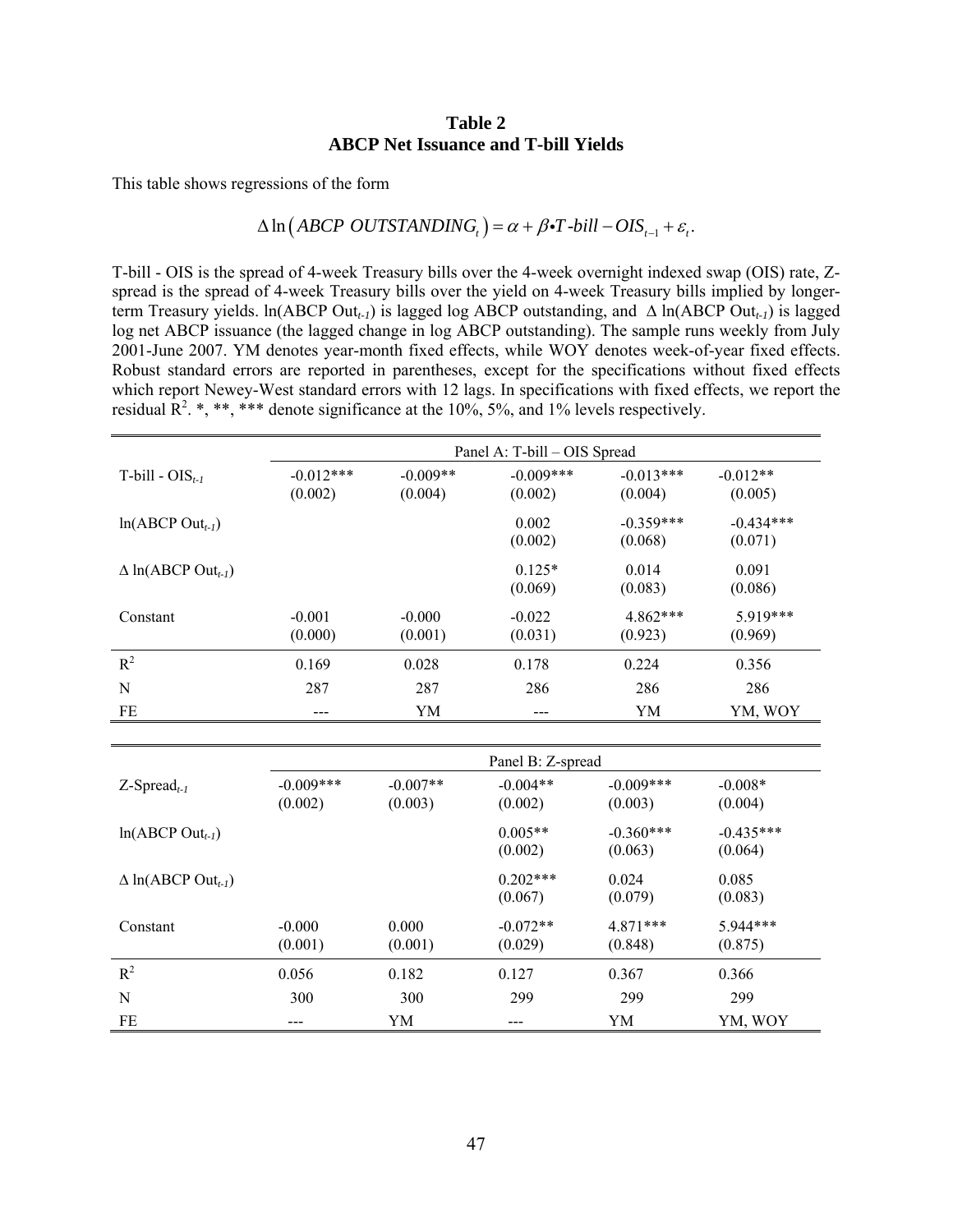#### **Table 3 ABCP Net Issuance and T-bill Net Issuance**

This table shows regressions of the form

## $\Delta \ln (ABCP$  *OUTSTANDING<sub>t</sub>* $) = \alpha + \beta \cdot \Delta \ln (T \cdot bill \cdot OUTSTANDING_t) + \varepsilon_t$ .

ln(ABCP Out*t-1*) is lagged log ABCP outstanding, and ∆ ln(ABCP Out*t-1*) is lagged log net ABCP issuance (the lagged change in log ABCP outstanding), and ∆ ln(T-bills Out) is log net Treasury bill issuance. Panel A shows the quantity relationship. In Panel B, we instrument for the T-bill-OIS spread using ∆ ln(T-bills Out*t*). The sample runs weekly from July 2001-June 2007. YM denotes year-month fixed effects, while WOY denotes week-of-year fixed effects. Robust standard errors are reported in parentheses, except for the specifications without fixed effects which report Newey-West standard errors with 12 lags. In specifications with fixed effects, we report the residual  $\mathbb{R}^2$ . \*, \*\*, \*\*\* denote significance at the 10%, 5%, and 1% levels respectively.

|                                        | Panel A: Quantity Relationships |                        |                        |                        |                        |  |  |
|----------------------------------------|---------------------------------|------------------------|------------------------|------------------------|------------------------|--|--|
| $\Delta$ ln(T-bills Out <sub>t</sub> ) | $-0.035***$<br>(0.013)          | $-0.017$<br>(0.013)    | $-0.022*$<br>(0.012)   | $-0.037***$<br>(0.012) | $-0.036*$<br>(0.020)   |  |  |
| $ln(ABCP Out_{t-1})$                   |                                 |                        | $0.006***$<br>(0.002)  | $-0.368***$<br>(0.063) | $-0.433***$<br>(0.066) |  |  |
| $\Delta$ ln(ABCP Out <sub>t-1</sub> )  |                                 |                        | $0.211***$<br>(0.067)  | 0.027<br>(0.079)       | 0.080<br>(0.083)       |  |  |
| Constant                               | $0.002$ ***<br>(0.000)          | $0.002$ ***<br>(0.000) | $-0.085***$<br>(0.027) | 4.985***<br>(0.850)    | $5.911***$<br>(0.905)  |  |  |
| $R^2$                                  | 0.013                           | 0.168                  | 0.122                  | 0.358                  | 0.349                  |  |  |
| N                                      | 303                             | 303                    | 302                    | 302                    | 302                    |  |  |
| FE                                     | ---                             | YM                     | ---                    | YM                     | YM. WOY                |  |  |

|                                          | Panel B: "IV" Linking Quantities and Spreads |             |  |  |  |
|------------------------------------------|----------------------------------------------|-------------|--|--|--|
|                                          | $1st$ Stage                                  | $2nd$ Stage |  |  |  |
| $\Delta$ ln(T-bills Out <sub>t-1</sub> ) | $1.404***$                                   |             |  |  |  |
|                                          | (0.224)                                      |             |  |  |  |
| $T$ -bill - OIS <sub>t-1</sub>           |                                              | $-0.017***$ |  |  |  |
|                                          |                                              | (0.006)     |  |  |  |
| $ln(ABCP Out_{t-1})$                     |                                              | $-0.366***$ |  |  |  |
|                                          |                                              | (0.070)     |  |  |  |
| $\Delta$ ln(ABCP Out <sub>t-1</sub> )    |                                              | 0.008       |  |  |  |
|                                          |                                              | (0.083)     |  |  |  |
| Constant                                 | $0.226***$                                   | 4.932***    |  |  |  |
|                                          | (0.004)                                      | (0.939)     |  |  |  |
| $R^2$                                    | 0.894                                        | 0.357       |  |  |  |
| N                                        | 288                                          | 286         |  |  |  |
| FE                                       | YM                                           | YM          |  |  |  |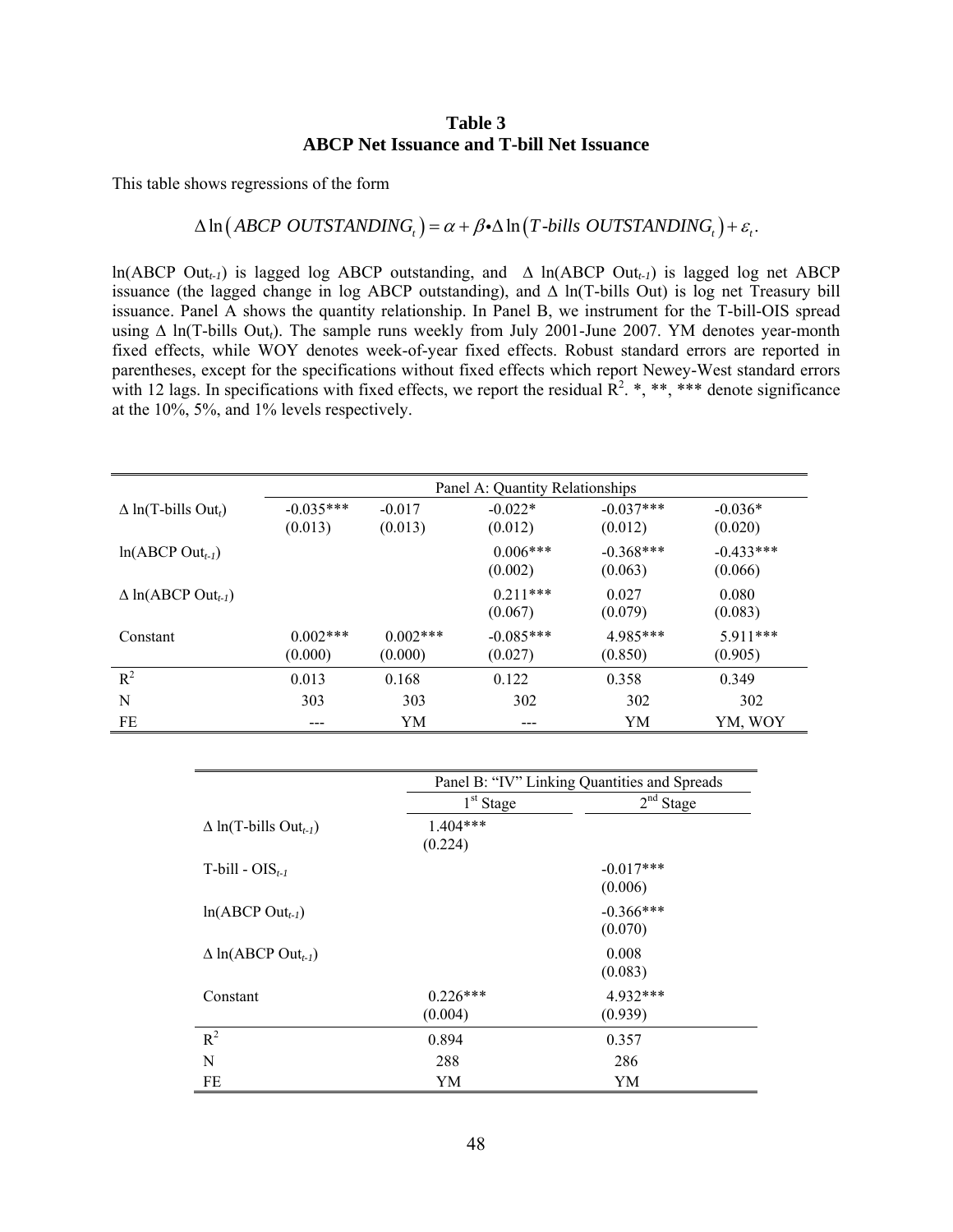## **Table 4 ABCP Gross Issuance and T-bill Yields**

This table shows regressions of the form

$$
\ln\big(GROSS\text{ ISSUANCE}_t\big) = \alpha + \beta \cdot T - bill - OIS_{t-1} + \varepsilon_t.
$$

T-bill - OIS is the spread of 4-week Treasury bills over the 4-week overnight indexed swap (OIS) rate, ln(ABCP Out*t-1*) is lagged log ABCP outstanding, and ln(Issuance*t-1*) is lagged log gross ABCP issuance. The sample runs weekly from July 2001-June 2007. YM denotes year-month fixed effects. Robust standard errors are reported in parentheses. In specifications with fixed effects, we report the residual  $\mathbb{R}^2$ . \*, \*\*\* denote significance at the 10%, 5%, and 1% levels respectively.

| Maturity(days):                   | $1 - 4$     | $5-9$       | $10-20$    | 21-40     | 41-80      | $80+$     |
|-----------------------------------|-------------|-------------|------------|-----------|------------|-----------|
| $T$ -bill - OIS <sub>t-1</sub>    | $-0.353***$ | $-0.243$    | $-0.381**$ | $-0.172$  | 0.329      | 0.357     |
|                                   | (0.098)     | (0.180)     | (0.149)    | (0.212)   | (0.253)    | (0.240)   |
| $ln($ Issuance <sub>t-1</sub> $)$ | $-0.034$    | $-0.208***$ | 0.053      | 0.013     | $0.340***$ | $0.191**$ |
|                                   | (0.071)     | (0.071)     | (0.076)    | (0.070)   | (0.084)    | (0.081)   |
| $ln(ABCP Out_{t-1})$              | $-1.806$    | $-0.019$    | $-2.946$   | 3.222     | $-4.558$   | 2.026     |
|                                   | (1.536)     | (3.331)     | (2.661)    | (2.994)   | (3.195)    | (3.888)   |
| Constant                          | 36.189*     | 11.276      | 48.402     | $-33.118$ | 68.150     | $-19.784$ |
|                                   | (20.688)    | (44.953)    | (36.062)   | (40.450)  | (43.168)   | (52.401)  |
| $R^2$                             | 0.046       | 0.044       | 0.024      | 0.013     | 0.099      | 0.044     |
| N                                 | 287         | 287         | 287        | 287       | 287        | 287       |
| FE                                | YΜ          | YM          | YM         | YM        | YM         | YM        |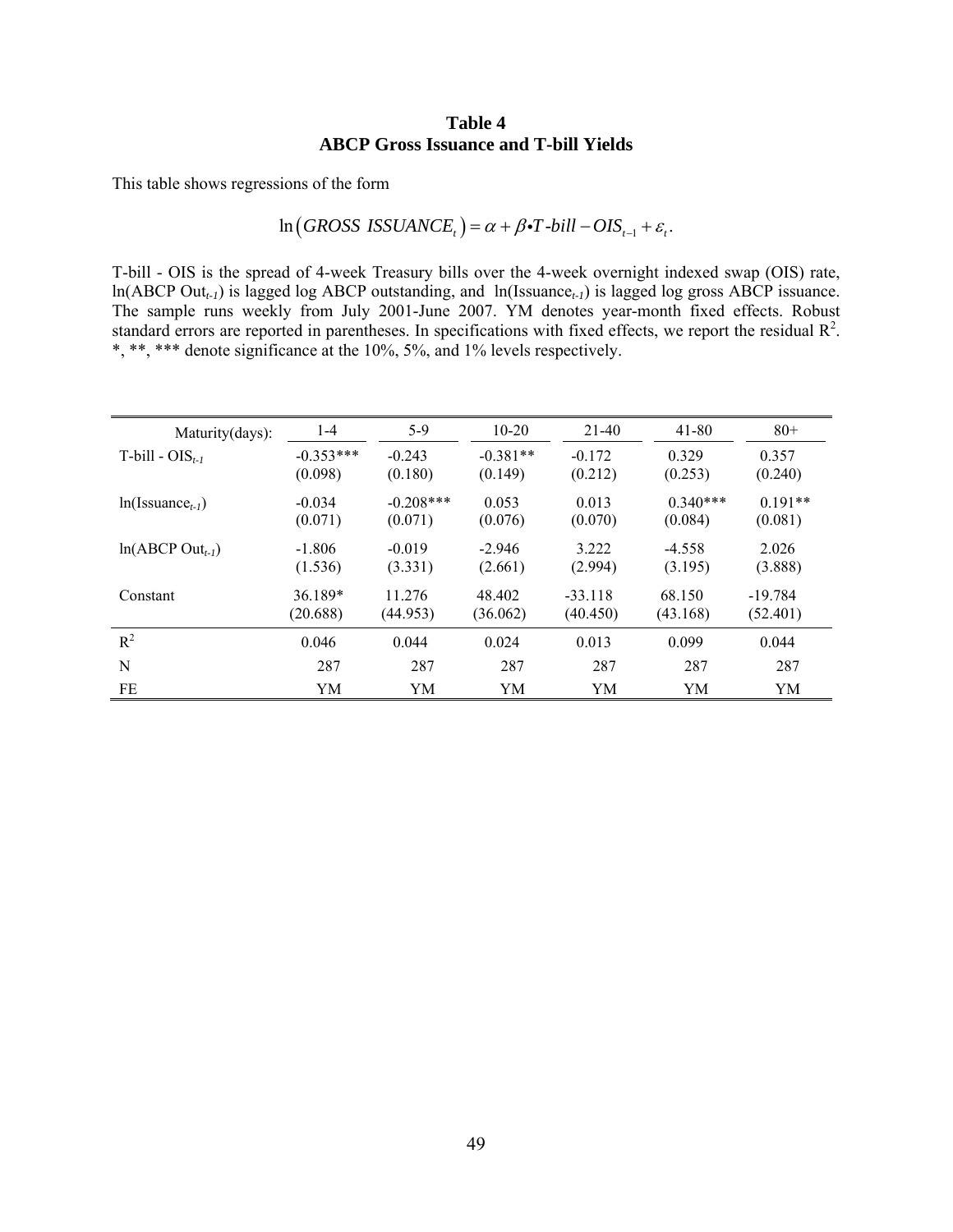#### **Table 5 Reserve Injections and T-bill Yields**

This table shows regressions of the form

## $\ln (RESERVE INJECTION<sub>t</sub>) = \alpha + \beta \cdot T \cdot bill - OIS<sub>t-1</sub> + \varepsilon_t.$

The dependent variable is log reserve injections in week *t*. T-bill - OIS is the spread of 4-week Treasury bills over the 4-week overnight indexed swap (OIS) rate. The sample runs weekly from July 2001-June 2007. The last 3 columns in both panels exclude weeks when the Federal Reserve Open Market Committee meets. In Panel B, the dependent variable is the percentage of reserve injections backed by non-Treasury (i.e. GSE debt and GSE-guaranteed MBS) collateral. YM denotes year-month fixed effects, while WOY denotes week-of-year fixed effects. Robust standard errors are reported in parentheses, except for the specifications without fixed effects which report Newey-West standard errors with 12 lags. In specifications with fixed effects, we report the residual  $\mathbb{R}^2$ . \*, \*\*\* denote significance at the 10%, 5%, and 1% levels respectively.

|                      | Panel A: Reserve Injections |                       |                       |                        |                       |                       |  |  |
|----------------------|-----------------------------|-----------------------|-----------------------|------------------------|-----------------------|-----------------------|--|--|
| T-bill - $OIS_{t-1}$ | $-0.881***$<br>(0.103)      | $-0.538**$<br>(0.210) | $-0.659*$<br>(0.364)  | $-0.862***$<br>(0.116) | $-0.563**$<br>(0.248) | $-0.423$<br>(0.438)   |  |  |
| Constant             | $3.271***$<br>(0.034)       | $3.348***$<br>(0.055) | $3.020***$<br>(0.175) | $3.290***$<br>(0.037)  | $3.355***$<br>(0.062) | $2.969***$<br>(0.170) |  |  |
| $R^2$                | 0.167                       | 0.042                 | 0.46                  | 0.151                  | 0.413                 | 0.432                 |  |  |
| N                    | 287                         | 287                   | 287                   | 242                    | 242                   | 242                   |  |  |
| FE                   | ---                         | YM                    | YM, WOY               |                        | YΜ                    | YM, WOY               |  |  |

|                                    | Panel B: Non-Treasury Collateral for Injections |                        |                        |                       |                      |  |
|------------------------------------|-------------------------------------------------|------------------------|------------------------|-----------------------|----------------------|--|
| $T$ -bill - OIS <sub>t-1</sub>     | $-0.095*$<br>(0.051)                            | $-0.379***$<br>(0.140) | $-0.382***$<br>(0.144) | $-0.295**$<br>(0.154) | $-0.297*$<br>(0.157) |  |
| nonTreasury <sub>t-1</sub>         |                                                 |                        | $-0.057$<br>(0.079)    |                       | $-0.059$<br>(0.080)  |  |
| $ln(T$ -bills Out <sub>t-1</sub> ) |                                                 |                        | (0.530)                | $-0.700$<br>(0.536)   | $-0.711$<br>(0.530)  |  |
| Constant                           | $0.227***$<br>(0.015)                           | $0.159***$<br>(0.033)  | $0.172***$<br>(0.035)  | $4.927***$<br>(3.682) | 5.062<br>(3.644)     |  |
| $R^2$                              | 0.003                                           | 0.381                  | 0.380                  | 0.383                 | 0.382                |  |
| N                                  | 287                                             | 287                    | 287                    | 287                   | 287                  |  |
| FE                                 |                                                 | YM                     | YM                     | YM                    | YM                   |  |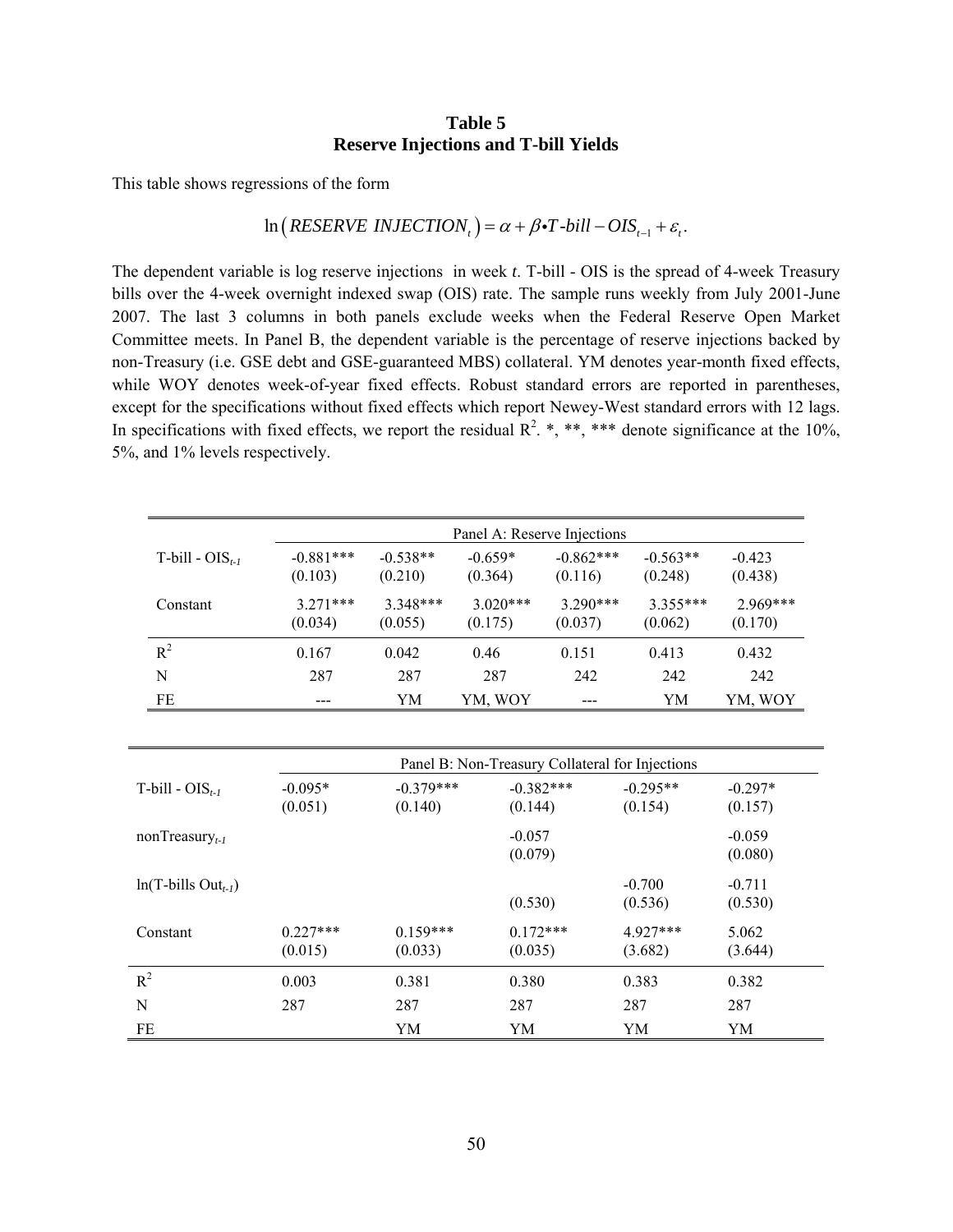#### **Table 6 T-bill Yields and the Federal Funds Rate**

This table shows regressions of the form

$$
\Delta T\text{-}bill - OIS_t = \alpha + \beta \text{-} \Delta FFT_t + \varepsilon_t.
$$

T-bill - OIS is the spread of 4-week Treasury bills over the 4-week overnight indexed swap (OIS) rate, FFT is the spread of the Federal Funds rate over its target. All columns except the first and fourth exclude days when the Federal Reserve Open Market Committee meets. The sample runs weekly from July 2001- June 2007. YM denotes year-month fixed effects, while WOY denotes week-of-year fixed effects. Robust standard errors are reported in parentheses, except for the specifications without fixed effects which report Newey-West standard errors with 12 lags. In specifications with fixed effects, we report the residual  $R^2$ . \*, \*\*\* denote significance at the 10%, 5%, and 1% levels respectively.

|               | Weekly           |                     |                     |                        | Daily                  |                        |                        |  |
|---------------|------------------|---------------------|---------------------|------------------------|------------------------|------------------------|------------------------|--|
| $\Delta$ FFT, | 0.031<br>(0.058) | $-0.045$<br>(0.075) | $-0.067$<br>(0.080) | $-0.171***$<br>(0.027) | $-0.179***$<br>(0.028) | $-0.188***$<br>(0.029) | $-0.189***$<br>(0.030) |  |
| Constant      | 0.003<br>(0.004) | 0.003<br>(0.005)    | 0.003<br>(0.004)    | $0.004***$<br>(0.001)  | $0.003**$<br>(0.001)   | $0.003**$<br>(0.001)   | $-0.015$<br>(0.029)    |  |
| $R^2$         | 0.003            | 0.003               | 0.208               | 0.052                  | 0.051                  | 0.038                  | 0.076                  |  |
| N             | 287              | 242                 | 242                 | 1061                   | 988                    | 988                    | 988                    |  |
| FE            | ---              |                     | YΜ                  | ---                    |                        | YM                     | YM, WOY                |  |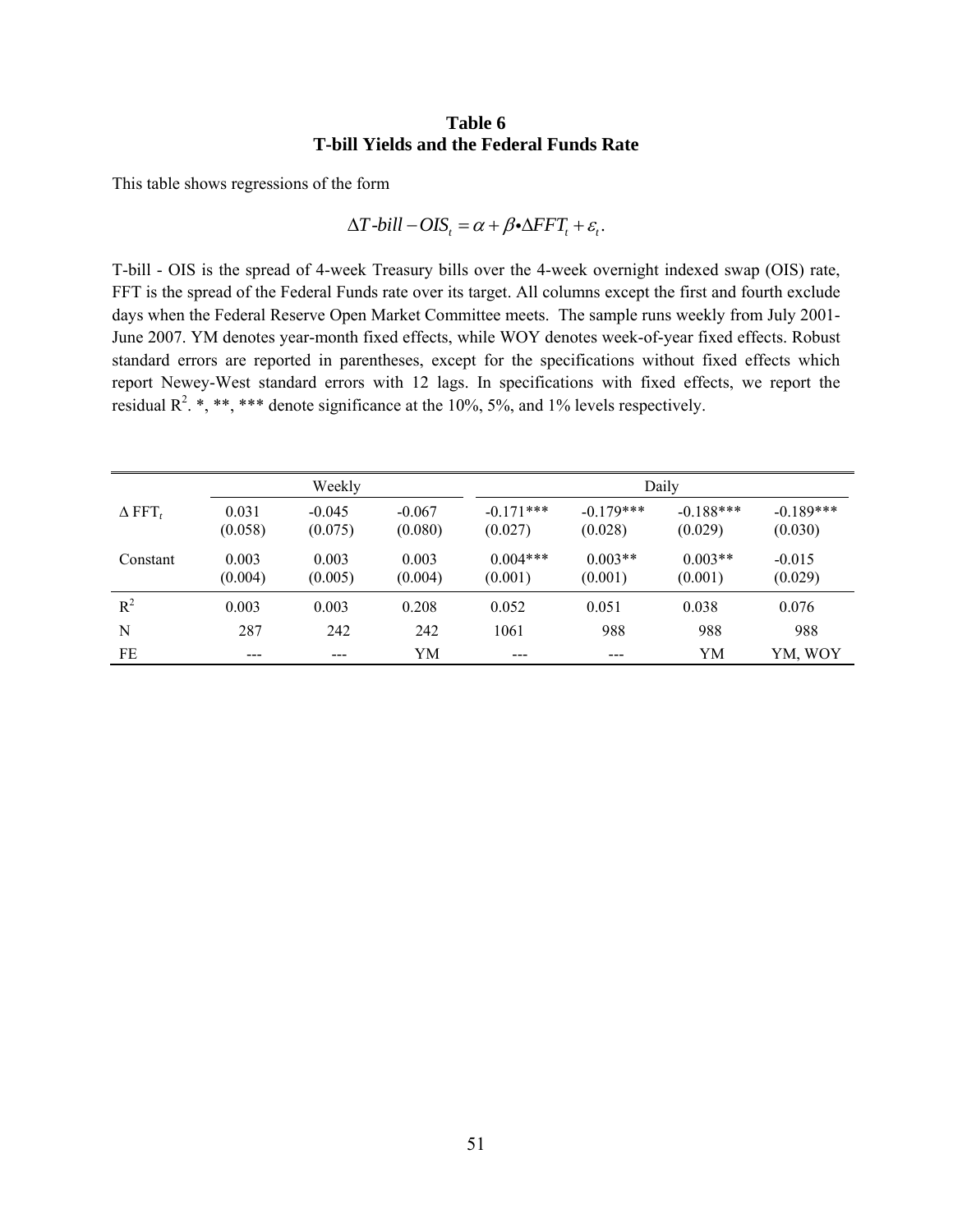## **Table 7 Aggregate Monetary Quantities and T-bill Yields**

This table shows regressions of the form

$$
\ln(M_t) = \alpha + \beta \cdot T \cdot bill - OIS_t + \varepsilon_t
$$

where M<sub>t</sub> is some measure of aggregate money in week *t*. T-bill - OIS is the spread of 4-week Treasury bills over the 4-week overnight indexed swap (OIS) rate. The sample runs weekly from July 2001-June 2007, except for the last column, which runs monthly over the same period. Robust standard errors are reported in parentheses. YM denotes year-month fixed effects, while YQ denotes year-quarter fixed effects. In specifications with fixed effects, we report the residual  $R^2$ . \*, \*\*\* denote significance at the 10%, 5%, and 1% levels respectively.

|                                | Reserves               | Deposits             | <b>MMMF</b><br>Retail | <b>MMMF</b><br>Institutional | M <sub>2</sub>        | Fedwire                |
|--------------------------------|------------------------|----------------------|-----------------------|------------------------------|-----------------------|------------------------|
| $T$ -bill - OIS <sub>t-1</sub> | $-0.071***$<br>(0.015) | $-0.003$<br>(0.003)  | $-0.005$<br>(0.005)   | $-0.008$<br>(0.009)          | $-0.005**$<br>(0.002) | $-0.086***$<br>(0.024) |
| Constant                       | $10.662***$<br>(0.004) | 15.432***<br>(0.001) | $6.660***$<br>(0.001) | $7.091***$<br>(0.002)        | $8746***$<br>(0.001)  | $14.466***$<br>(0.006) |
| $R^2$                          | 0.072                  | 0.002                | 0.007                 | 0.004                        | 0.033                 | 0.190                  |
| N                              | 287                    | 287                  | 287                   | 287                          | 287                   | 66                     |
| FE                             | YM                     | YM                   | YM                    | YM                           | YM                    | YQ                     |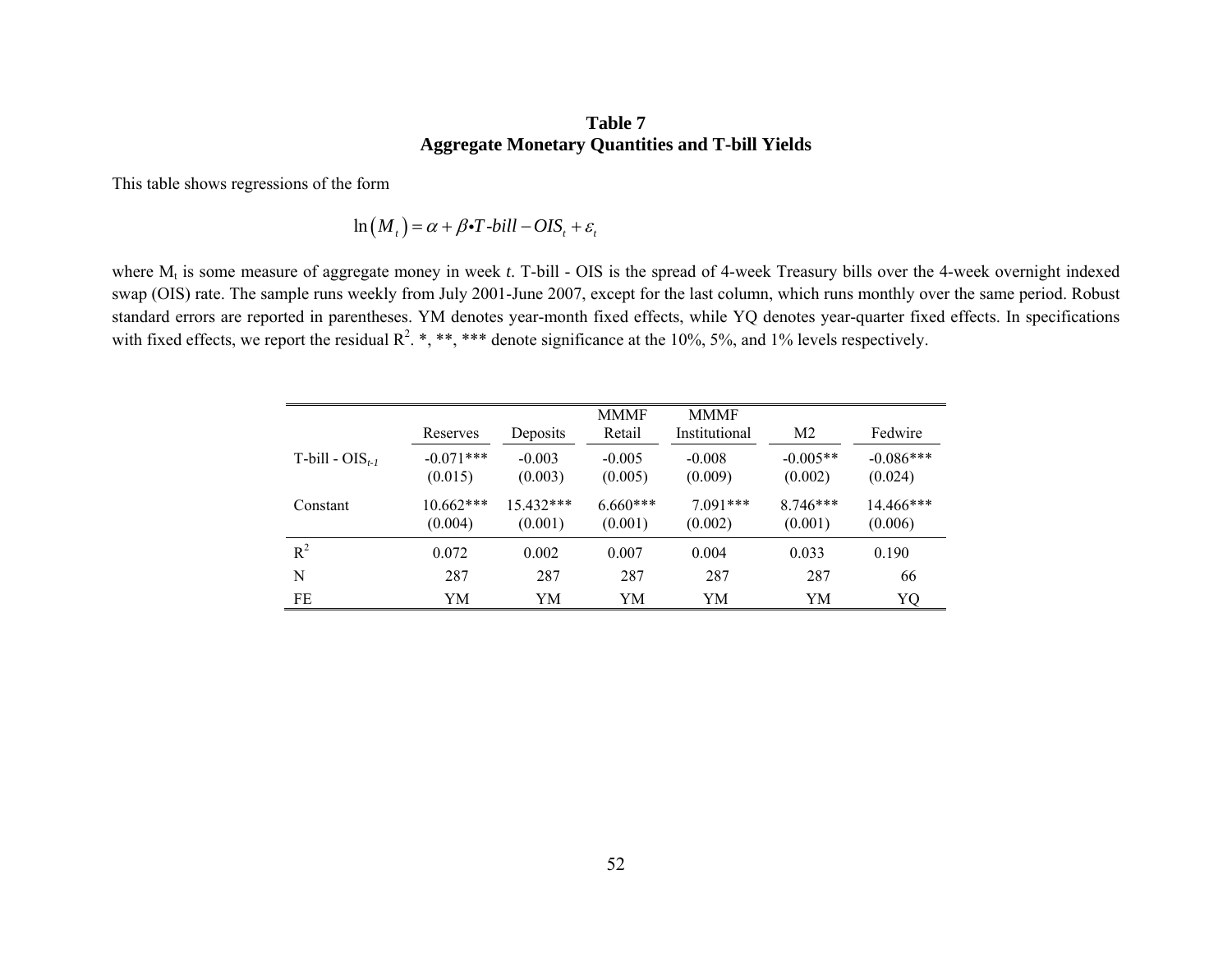#### **Table 8 Response of Other Issuers**

This table shows regressions of the form

*Issuer* 
$$
\_
$$
 *Response*<sub>t</sub> =  $\alpha + \beta \cdot T$ -*bill* – *OIS*<sub>t-1</sub> +  $\varepsilon$ <sub>t</sub>.

In Panel A, Issuer Response is the aggregate net (long minus short) position of the primary dealers in a given security type. In Panel B, Issuer Response is net log issuance of unsecured commercial paper. T-bill - OIS is the spread of 4-week Treasury bills over the 4-week overnight indexed swap (OIS) rate, and ln(T-bills Out*t-1*) is lagged log Treasury bills outstanding. The sample runs weekly from July 2001-June 2007. Robust standard errors are reported in parentheses. In specifications with month fixed effects, we report the residual  $R^2$ , \*, \*\*\* denote significance at the 10%, 5%, and 1% levels respectively.

|                                    | Panel A: Primary Dealers |                       |                       |                     |                       |                       |  |  |  |  |
|------------------------------------|--------------------------|-----------------------|-----------------------|---------------------|-----------------------|-----------------------|--|--|--|--|
|                                    |                          | T-bills               | All Treasuries        | <b>GSE</b> Debt     | <b>MBS</b>            | Corp                  |  |  |  |  |
| T-bill - $OIS_{t-1}$               | 71286***<br>(10483)      | 68144***<br>(11957)   | $64461***$<br>(16165) | 8442<br>(5840)      | $-18934***$<br>(5882) | $-17995***$<br>(5128) |  |  |  |  |
| BAA Spread <sub>t-1</sub>          | 25984<br>(17582)         | 27290<br>(17378)      | 79595***<br>(25879)   | $-15581$<br>(11058) | $-5052$<br>(15919)    | $-19416$<br>(12076)   |  |  |  |  |
| Yield Spread <sub>t-1</sub>        | 20880***<br>(6943)       | $21430***$<br>(7045)  | 9024<br>(9365)        | $-6653*$<br>(3548)  | $-12902***$<br>(4517) | $-9249***$<br>(3472)  |  |  |  |  |
| $ln(T$ -bills Out <sub>t-1</sub> ) |                          | 30630<br>(48270)      | 33579<br>(60319)      | 5824<br>(17501)     | $-15589$<br>(25919)   | 56902***<br>(21430)   |  |  |  |  |
| Constant                           | $-67894*$<br>(36107)     | $-281819$<br>(336007) | -461667<br>(419636)   | 91944<br>(124050)   | 168721<br>(187614)    | $-195095$<br>(150215) |  |  |  |  |
| $R^2$                              | 0.471                    | 0.472                 | 0.439                 | 0.490               | 0.436                 | 0.499                 |  |  |  |  |
| N                                  | 287                      | 287                   | 287                   | 287                 | 287                   | 287                   |  |  |  |  |
| FE                                 | YM                       | YM                    | YM                    | YM                  | YM                    | YM                    |  |  |  |  |